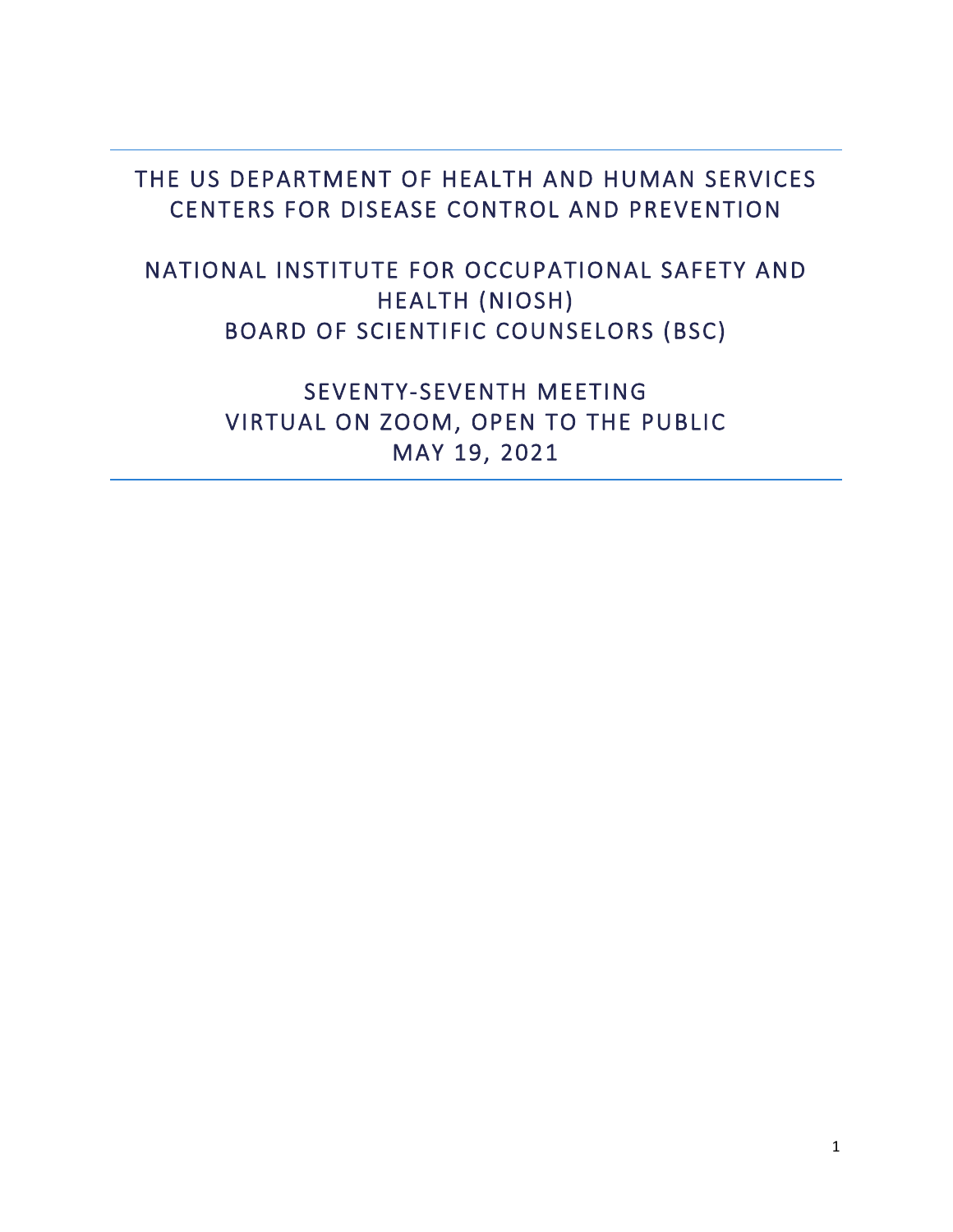# Table of Contents

| Emerging Issues in Workplace Fatigue and Fatigue Management in Agriculture, Forestry and Fishing21 |  |
|----------------------------------------------------------------------------------------------------|--|
|                                                                                                    |  |
|                                                                                                    |  |
| Fatigue Management: Technological Advances and Fatigue Risk Management Systems 28                  |  |
|                                                                                                    |  |
|                                                                                                    |  |
|                                                                                                    |  |
|                                                                                                    |  |
|                                                                                                    |  |
|                                                                                                    |  |
|                                                                                                    |  |
|                                                                                                    |  |
|                                                                                                    |  |
|                                                                                                    |  |
|                                                                                                    |  |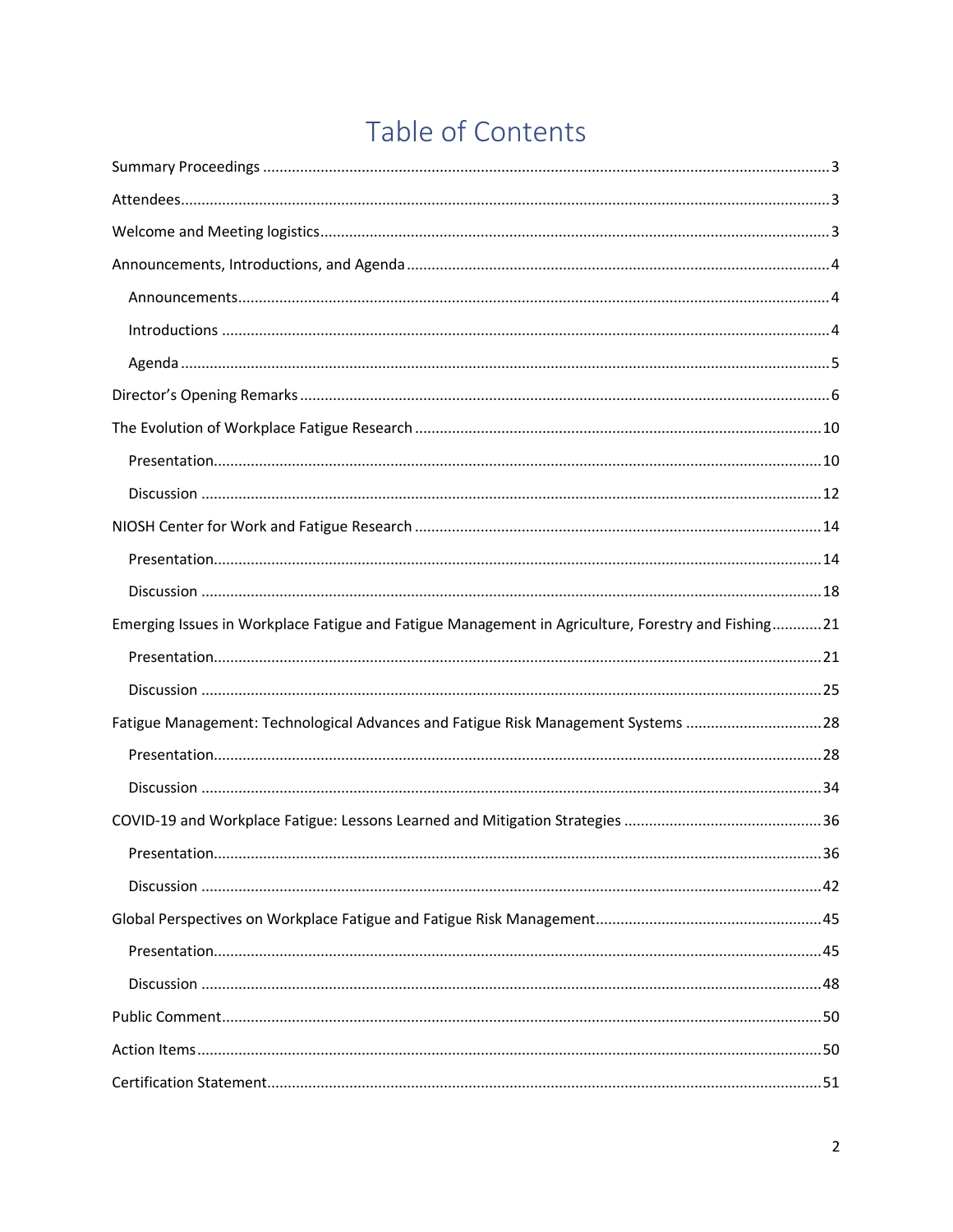## Summary Proceedings

<span id="page-2-0"></span>The Seventy-Seventh meeting of the National Institute of Occupational Safety and Health (NIOSH) Board of Scientific Counselors (BSC) was convened on Wednesday, May 19, 2021 via Zoom. The BSC met in open session in accordance with the Privacy Act and the Federal Advisory Committee Act (FACA).

### Attendees

<span id="page-2-1"></span>Kyle Arnone - Member Lauren Barton, Md - Member Casey Chosewood, MD Louis Cox, Phd - Member Maryann D'Alessandro, Phd Cristina Demian, MD - Member Mary Doyle – Member KC Elliott Michael Foley - Member Jessica Graham, PhD - Member John Howard, MD - Director Grace Lemasters, PhD - Member Steven Lerman, MD - Member Patrick Morrison - Member Emily Novicki - DFO Kimberly Olszewsky, DNP - Member Stephen Popkin, PhD Tiina Reponen, PhD – Member Kyla Retzer Robert Roy - Member Marc Schenker, MD - Member Christina Spring Judith Su, PhD - Member Imelda Wong, PhD

## Welcome and Meeting logistics

<span id="page-2-2"></span>**Ms. Novicki** called to order the open session of the Seventy-Seventh meeting of the NIOSH BSC at 10:00 am Eastern Time (ET) on Wednesday, May 19, 2020. A roll call of al BSC members confirmed that a quorum was presented. The roll was also called following each break and lunch to ensure that quorum was maintained. Quorum was maintained throughout the day. A list of meeting attendees is appended to the end of this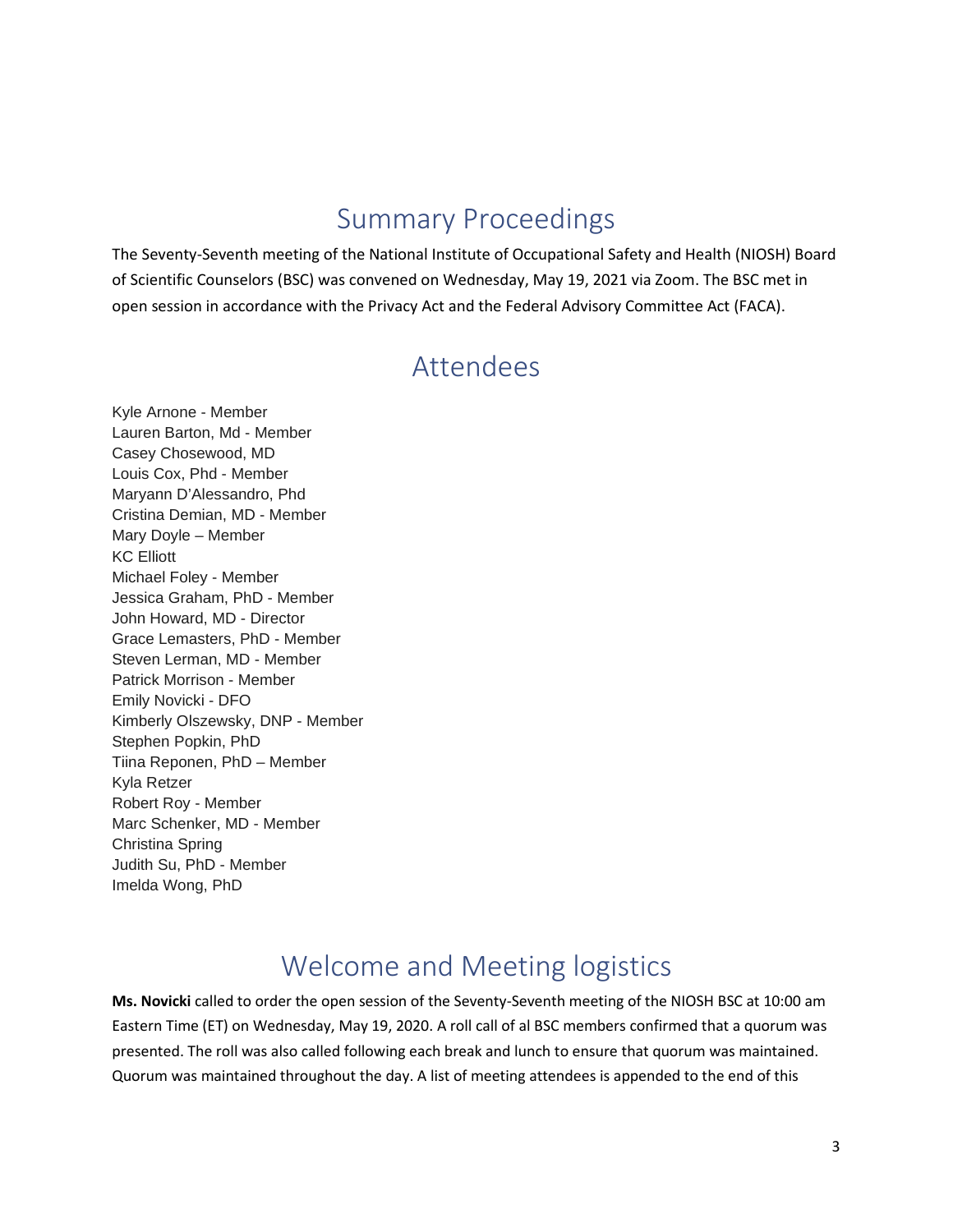document as Attachment A. No conflicts of interest (COIs) were declared. Members of the public were notified that they would remain in listen-only mode until the Public Comment period.

## <span id="page-3-0"></span>Announcements, Introductions, and Agenda

#### Announcements

<span id="page-3-1"></span>**Dr. Reponen** welcomed everyone and wished NIOSH a happy birthday, as it is celebrating its 50th anniversary. She invited new member Dr. Kimberly Olszewski to introduce herself to the group, and then asked each additional Board member to briefly introduce themselves.

#### Introductions

<span id="page-3-2"></span>**Dr. Olszewsky** has 31 years of experience in occupational medicine. She has a dual role as a nurse practitioner in occupational medicine in Pennsylvania, and also as the director of an NP and DNP program and holding an endowed professorship at Lynchburg University in Pennsylvania. This is one of the state universities. She was inducted as President of American Association of Occupational Health Nurses (AAOHN) in April of this year.

**Dr. Reponen** is a professor at the University of Cincinnati, with expertise in exposure assessment, particularly related to aerosols and bioaerosols.

**Mr. Aronone** is the Director of Collective Bargaining at the American Federation of Teachers with expertise in collective bargaining and labor relations. He has also done research on workplace stress.

**Dr. Barton** has worked in occupational medicine for many years. She is Chief Physician, and while her job has stayed the same, has changed employers several times, from Chrysler, then with Fiat, and now that Peugeot has come on, with Stellantis.

**Dr. Cox** is a professor at the University of Colorado, and President of Cox Associates, a consulting company specializing in health and safety, and environmental risk analysis. He is also editor-in-chief of the journal *Risk Analysis* and interested in probabilities of health outcomes.

**Dr. Demian** is an associate professor at the University of Rochester Medical Center. She is an occupational medicine physician and serves as the Medical Director and Program Director for a clinic that is part of a New York State Occupational Health Clinic Network. This a is a relatively unique funding mechanism from the New York State Department of Health to provide prevention and treatment services for underserved workers.

**Ms. Doyle** the Deputy Director of the Johns Hopkins Education and Research Center, with a specialty isn occupational health nursing.

**Mr. Foley** is an economist with the SHARP program at the Washington State Department of Labor and Industries, with a focus on precarious work and vulnerable workers, temporary workers, and the economic and social consequences of injury.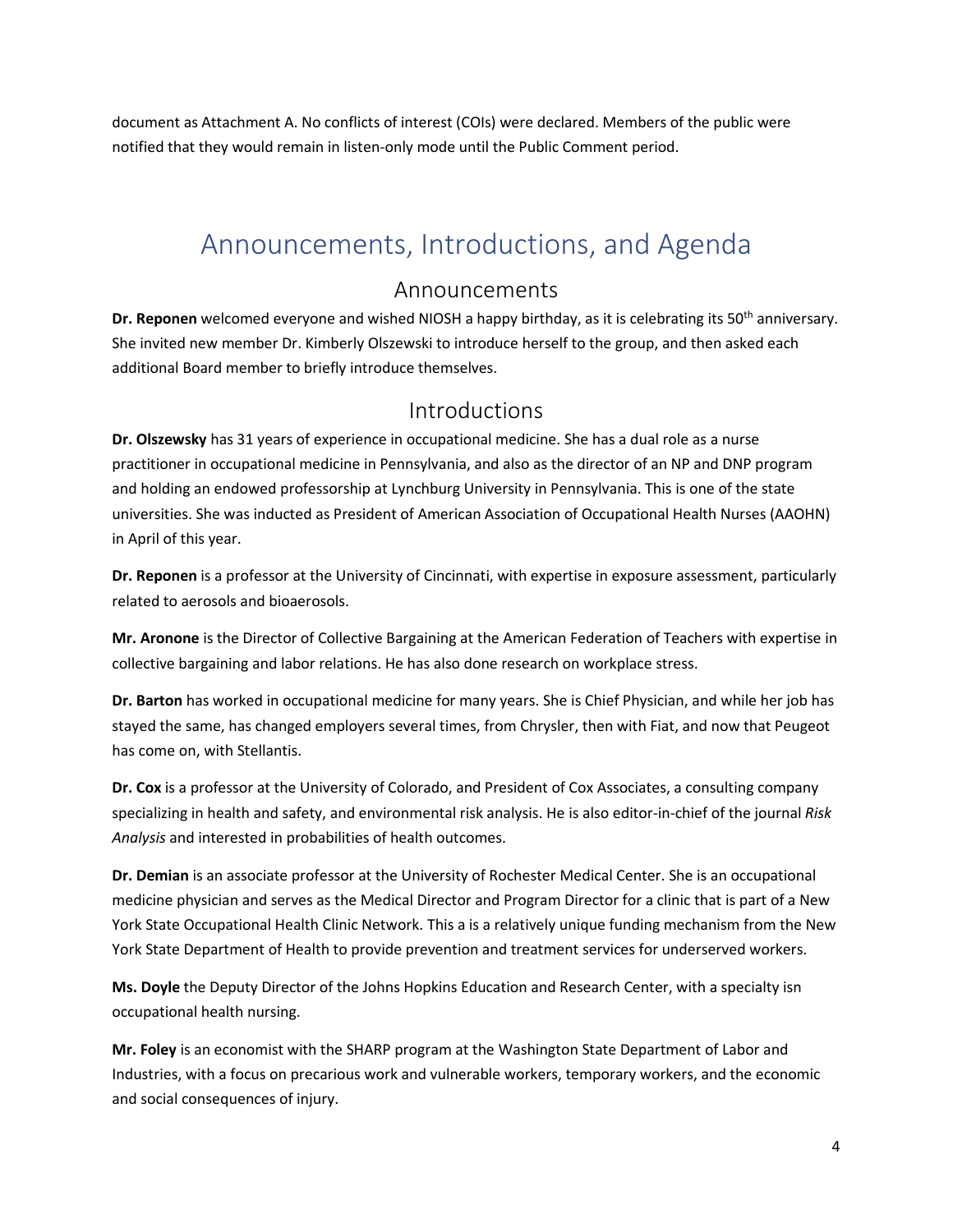**Dr. Grahm** is Director and Head of Product Quality & Occupational Toxicology at Genentech. Her focus is occupational health and safety in the pharmaceutical field, chemical industry, and consumer product industry.

**Dr. Lerman** retired from ExxonMobile a year ago after a 30-year career and was involved in fatigue risk management. Currently he is consulting for several entities related to COVID on how to manage through this pandemic.

**Dr. LeMasters** is Professor Emerita at the University of Cincinnati Department of Environmental Health and also Adjunct Professor. She has been doing occupational and environmental epidemiology for over 35 years and serves as the Co-Chair of the National Firefighter Registry Subcommittee of the BSC.

**Mr. Morrison** works for the International Association of Firefighters, which represents about 324,000 firefighters across the U.S. and Canada. He also has 39 years of experience in the Fire Service as a firefighter. His expertise is in occupational health and safety for first responders and labor relations. Mr. Morrison also co-chairs, with Dr. LeMasters, the National Firefighter Registry Subcommittee.

**Mr. Roy** is a toxicologist at 3M Company in St. Paul and an adjunct professor at the University of Minnesota and Indiana University in environmental health sciences. His My specialty is occupational toxicology, developing health-based exposure limits for workers and consumers.

**Dr. Schenker** is an occupational physician and epidemiologist, as well as Distinguished Professor Emeritus at the University of California at Davis in public health sciences and medicine. He has worked on many health outcomes, but particularly pulmonary and reproductive health hazards, and in the past years has been very involved in immigrant worker health.

**Dr. Su** is an assistant professor in optical sciences and biomedical engineering at the University of Arizona. Her specialty is the development of ultrasensitive optical sensors for a wide variety of applications, in particular medical diagnostics as well as environmental monitoring.

### Agenda

<span id="page-4-0"></span>**Dr. Reponen** reminded the Board that the meeting would have a new format. Instead of having several different topics, we're going to focus on one topic in each meeting. The topic for this meeting is workrelated fatigue. The Board needs to develop with three to five action items. Dr. Reponen asked that members, as they listen to the presentations, think particularly that, what action items would you recommend for NIOSH to seriously consider.

Some of the recommendations could be on building a partnership with a particular organization, consider adding a new variable to a data collection, change communication strategies to reach new audiences, or advise on how to translate research to practice. Those are just examples; there could be also other things. Additionally, most of the presenters also have specific questions relating to their topic that they are presenting that the Board will discuss. At the end of the day, the Board will have time flesh out these action items. Dr. Reponen and Ms. Novicki, will take note of potential action items as they arise.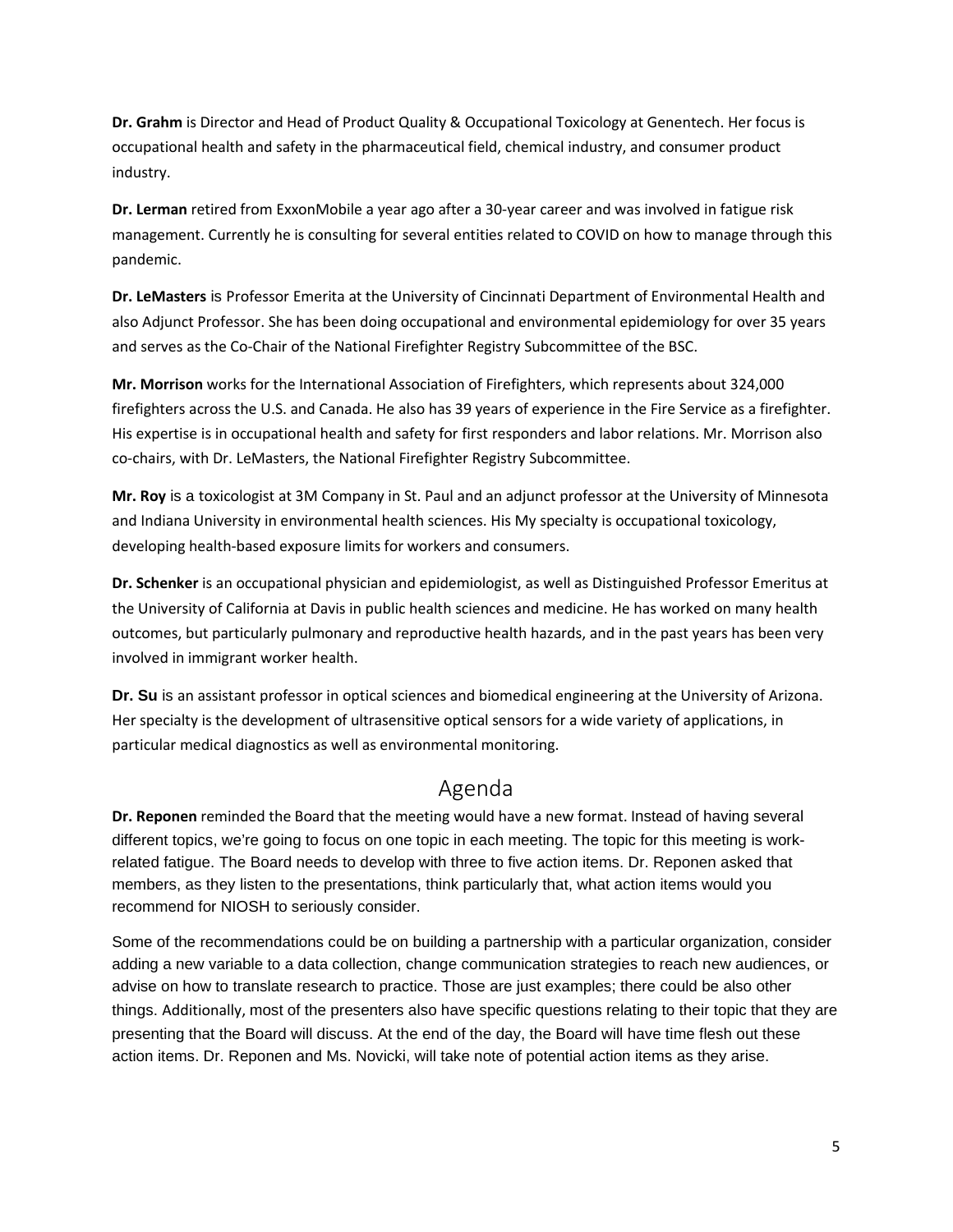<span id="page-5-0"></span>After Dr. Howard's opening remarks, there are six presentations relating to different aspects of workplace fatigue.

## Director's Opening Remarks

**Dr. John Howard, MD Director National Institute for Occupational Safety and Health Centers for Disease Control and Prevention**

**Dr. Howard** welcomed the Board members and directed their attention to the Director's Opening Remarks document. He invited Board members to ask questions, noting that he may need to get back to the members at a later date because NIOSH doesn't necessarily have all the subject matter experts at the meeting.

The FY 2021 budget is \$345.3 million, which is actually an increase, of \$2.5 million from FY 2020. As some may know, NIOSH's budget is always reduced in the President's proposed budget. It's always a "nail biter" as NIOSH through the appropriations cycle. In the last four or five years, NIOSH has been pleasantly surprised that Congress has not agreed with the President's proposed budget. In FY 2021, Congress appropriated a \$1.5 million increase to create a new Center for Excellence in *Total Worker Health*® for workplace mental health. NIOSH is currently reviewing applications. Additionally, NIOSH receive a \$1 million increase to support underground mine evacuation technologies and human factor issues.

The current President's submission of the FY 2022 budget was later than because this is the turnover of a new administration and came out on April 9. It proposes level funding, and then NIOSH will wait to see what the Congress decides. Dr. Howard hopes Congress might give NIOSH some additional funding, not earmarked, but instead funding that would increase our ability to both bolster the intramural and extramural programs.

One leadership item that Dr. Howard wanted to draw attention to was about laboratory safety. CDC has been criticized over the years for laboratory safety issues. Some Board members may have read those reports in the newspapers. CDC is making a comprehensive effort in the laboratory quality area, which includes NIOSH laboratories. NIOSH does not do the BSL-3 or -4 work that happens in Atlanta or in the laboratory in Colorado, but does have laboratories. Sam Glover, who is talented in this area and was Branch Chief in the Health Effects Laboratory Division, has now joined the Office of the Director as the official Senior Laboratory Quality Advisor. NIOSH is receiving funding from CDC to adhere to new laboratory requirements, and Sam will be leading the effort.

In the American Rescue Plan includes \$20 million to do an education and awareness campaign to improve the working conditions within the healthcare sectors. The funds went to HHS, then to CDC, and then came into the NIOSH budget. The COVID-19 response has been significantly stressful on both healthcare workers on the frontlines, acute care, as well as EMTs, in taking care of folks. Many of these issues fall under the *Total Worker Health* umbrella, and Dr. Howard is pleased to have this \$20 million. He asked Dr. Casey Chosewood, Director of the Office for *Total Worker Health,* to give a thumbnail sketch of NIOSH's plans.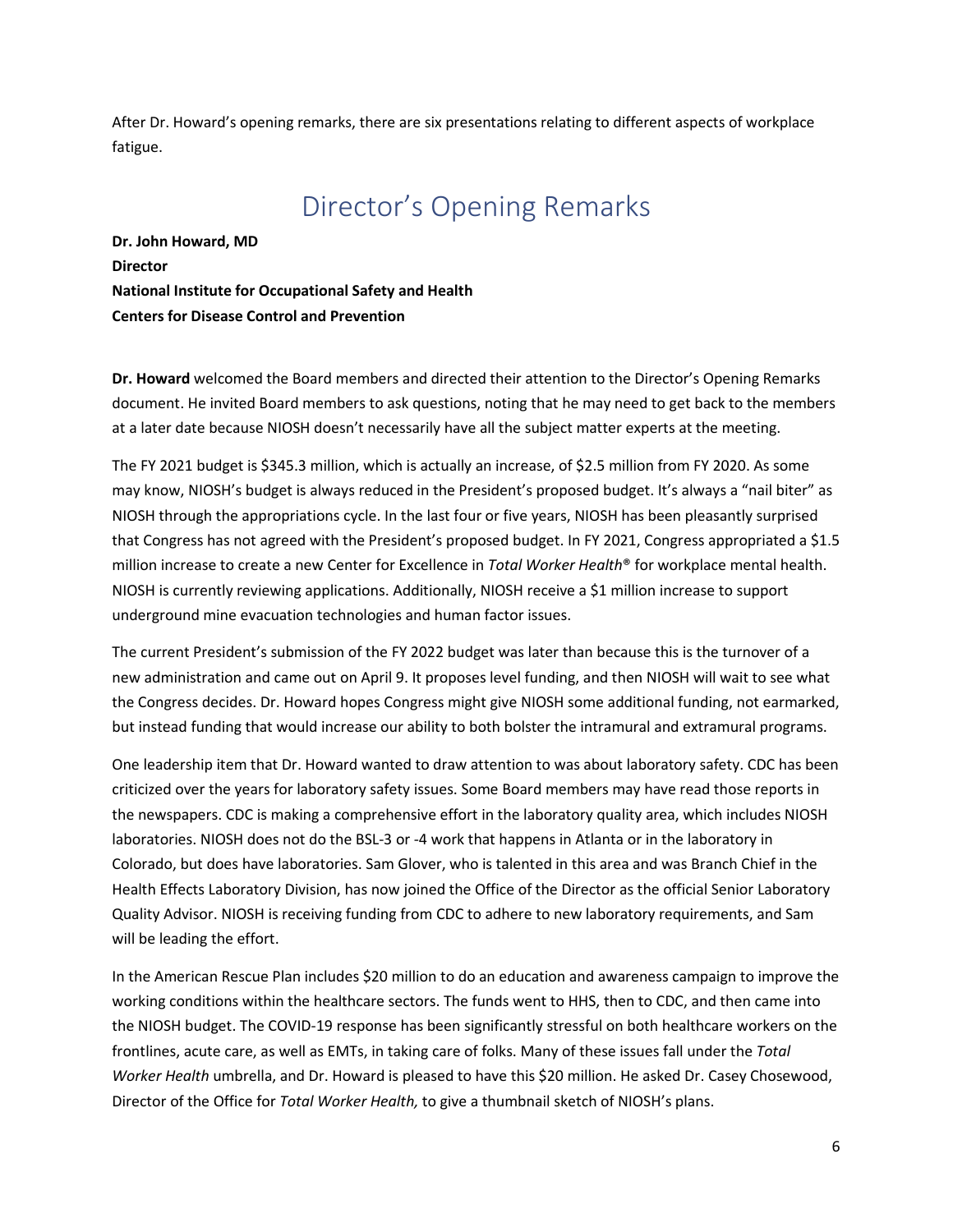**Dr. Chosewood** noted the \$20 million project that will help to improve mental health outcomes. He is hoping to shift the conversation of prevention of these outcomes for all healthcare workers. This was a challenge that existed before the pandemic, and his team wants to build a sustainable program that will hopefully help healthcare workers and first responders for generations to come.

They are also going to leverage existing NIOSH partnerships with organizations that are strong contributors to improving work and well-being in this space. Those include NIOSH's close relations with labor unions in the healthcare space, the NORA Healthcare and Social Assistance Sector Council, and the experts that work with NIOSH historically in this space. Associations with member organizations are going to be critical too, in moving forward.

His team will start by conducting an assimilation of current evidence and best practices for the best prevention and intervention. This project will include a multidimensional social marketing and media campaign to advance the right messages around prevention. They will develop new assessment and screening tools that make it easy for healthcare workers to assess their own current situation, to help their coworkers, and to move toward resources and help as needed.

They are also going to leverage some high-quality survey tools that NIOSH has developed. First, the Quality of Work Life Survey that has been around for a long time and is useful in helping better improve working conditions in tough settings. Second, a new survey, the NIOSH WellBQ, the Worker Well-Being Questionnaire that was released earlier this year by our *Total Worker Health* program.

Lastly, the team hopes to leverage research expertise, both intramurally and extramurally, to grow the longterm evidence base for best practices in this space.

**Dr. Howard** shared that Dr. Chosewood will return for the next BSC meeting to describe the program in greater detail. Dr. Tom Cunningham from the Division of Science Integration is also taking a lead role.

NIOSH has been involved in the COVID-19 response as a part of the all-government response. About 500 NIOSH personnel have been either detailed within the response itself, which is a separate organizing activity at CDC, or have been deployed. Last year, we deployed NIOSH staff to beef, pork, and poultry processing plants, to Native American reservations, and to other outbreak areas that were having significant problems.

The response still goes on, with no shortage of guidance documents, including the one from May 13, that everyone is adjusting both individually as well as occupationally. It has challenged Dr. Howard personally. He has done four webinars in the past week for various employer associations that are trying to navigate their way through what is now a hybridized workplace between the fully vaccinated and the unvaccinated. There are many challenges.

He also acknowledged the tremendous effort that the National Personal Protective Technology Laboratory has been doing for over 15 months, since the beginning of this pandemic. Their many activities are listed in the materials.

Dr. Howard then paused for questions or comments.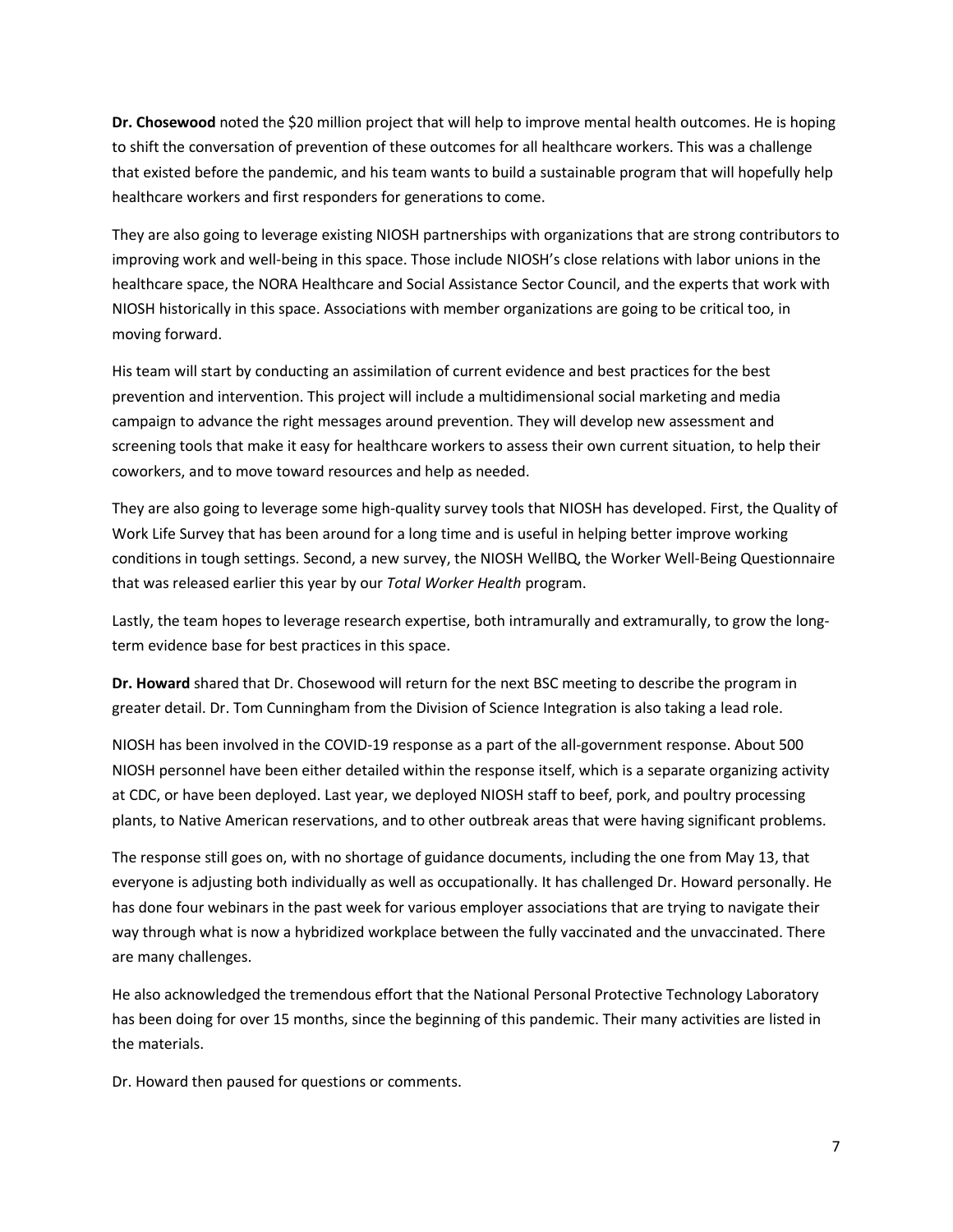**Dr. Cox** asked for an update on the National Firefighter Registry.

**Dr. LeMasters** noted that approvals have taken longer than expected and are anticipating a start in 2022. The next Subcommittee meeting is in August and they haven't had a meeting since last summer. Her understanding is that this is a huge study, with many moving parts, and getting all approvals isnecessary before they begin registration. She felt they were making great progress.

**Mr. Morrison** recently did a webinar with Dr. Kenny Fent that covered the issues and the timeline. Initially the plan was to have the Registry up and running by January 1, but that is not going to happen. Another big issue is the security of the data and using or not using Social Security numbers. Asking for Social Security numbers is barrier for getting buy-in from first responders coming in and being part of the Registry. It's going to take time to do this right. He is pretty pleased about the current status even though they are a little bit behind schedule.

**Mr. Arnone** asked about the timeline for the mental health project.

**Dr. Howard** replied that it was no-year money, which is helpful because there is no rush to spend the money in one or two years.

**Dr. Chosewood** echoed that it is no-year money but added that his team feels a sense of urgency because the acuteness of the pandemic has worsened mental health outcomes for these workers. They will work quickly. End-of-year deadlines for procurement are coming up, and they're already working to get some of the early contracts and other projects launched. The assimilation of the current best evidence is underway, along with work to adapt the new survey tools to the healthcare setting. They are going to do this project incrementally, to have early products to make the soonest impact we possibly can. Overall, the plan is for a three-year project in length, building in sustainability that hopefully lasts beyond the current funding.

**Dr. Howard** added Dr. Walensky, CDC Director, is very interested in this project. She herself is a former healthcare worker, an infectious disease specialist at Massachusetts General until January 20 of this year. When she and Dr. Howard spoke yesterday, Dr. Walenky pointed out that non-healthcare people just have no idea of the stress that healthcare workers were under in March, April, May, all the way through the third surge in December/January. This is a very significant project, at a very important time,

**Dr. Demian** asked whether NIOSH promoting the WellBQ questionnaire in any particular way and speculated that it would be a good resource to use with healthcare workers.

**Dr. Chosewood** confirmed that it can be used with healthcare workers because it's a very holistic look at work and well-being. It is the first tool to look at well-being in such detail in a working population. There are a lot of well-being tools that look more generally, but this specifically looks at conditions of work, people's health and safety climate, people's interaction with their supervisor, and how all of those elements impact their overall well-being.

The TWH team is actively promoting the product. It was released the last week of April, so it's still very new. They featured it in a few of their publications so far, but it will be the centerpiece of the next Total Worker Health in Action eNews that goes out to about 75,000 subscribers now.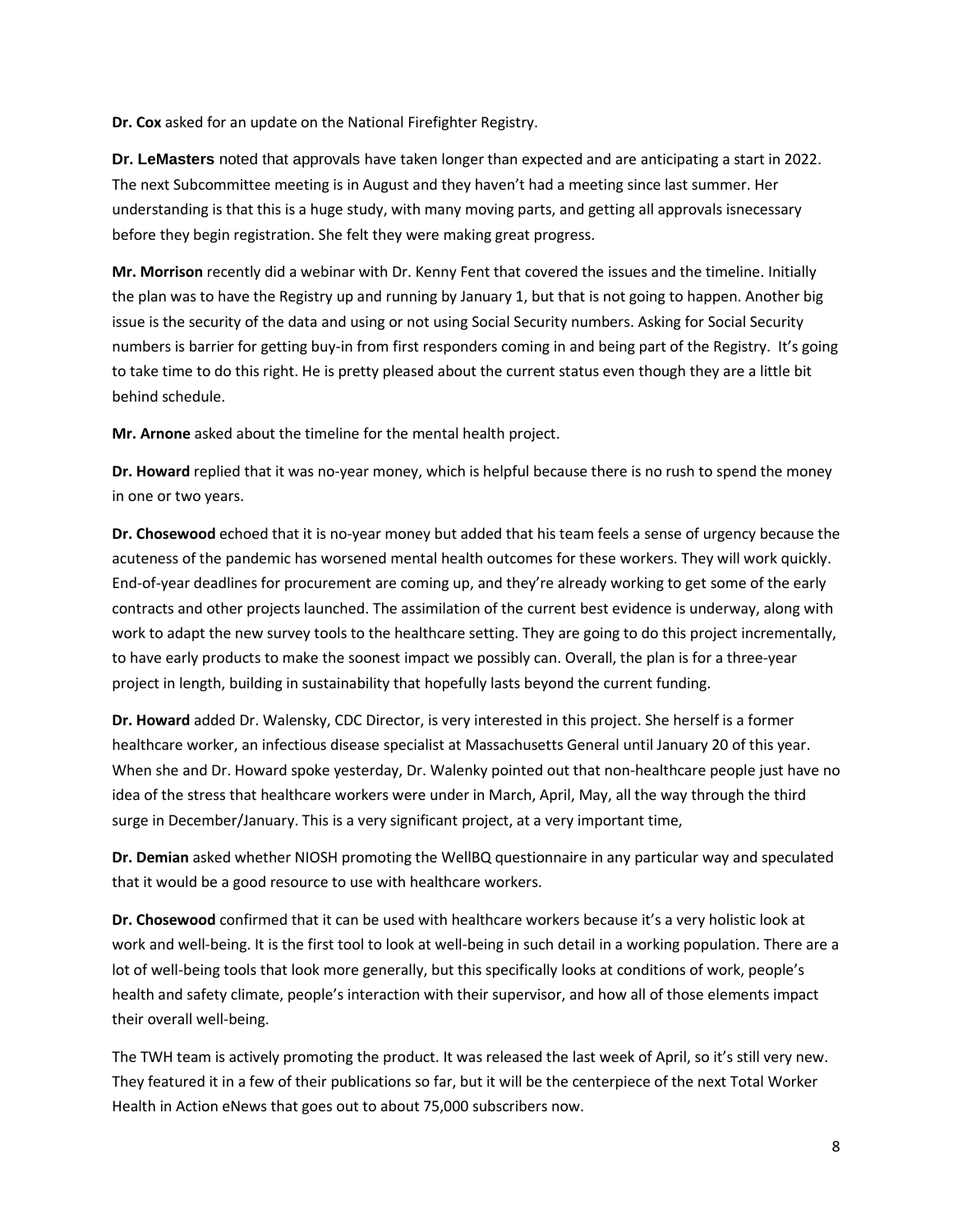**Dr. Reponen** wondered whether the American Association of Occupational Health Nursing (AAOHN) was on of Dr. Chosewood's partners.

**Dr. Chosewood** confirmed they were. AAOHN has been a longstanding partner of NIOSH on multiple levels, including with our Healthcare and Social Assistance Sector. They're also a Total Worker Health affiliate. He believes they are an excellent resource, with the right network, to help get the word out and the messages right.

**Dr. Schenker** noted that in the beginning of the COVID epidemic, there was a rapid designation of so many workers as "essential workers", and what he described as a tragic disconnect between designating them essential and not providing the adequate resources for protection. This included isolation, quarantine, PPE all the things that were available or more available to non-essential workers who could work from home, and the frontline workers, the farm workers and the healthcare workers, who didn't get that protection and often suffered for it. He asked Dr. Howard how things had changed.

**Dr. Howard** said he was not entirely sure how to answer the question, but certainly in the PPE area, the country is in an entirely different frame than a year ago.

**Dr. Reponen** added that there is this new ASTM standard for like facial coverings, and that she thought a NIOSH person was chairing that committee. Dr. Reponen asked whether NIOSH was going to be involved in kind of approval or certification of these facial coverings that are not respirators, but are barrier facial coverings.

**Dr. Howard** tried to direct this question to Dr. D'Alessandro, but she was unable to connect her microphone. He went on to say that NIOSH did a [science blog](https://blogs.cdc.gov/niosh-science-blog/2021/04/23/bfc-standard/) on ASTM International Standard, and NIOSH has other materials in preparation. It's something that we could have used a year ago to give consumers and workers some advice about which mask is better than the other, which of these barrier face coverings or cloth facemasks are better than the others. He was not sure if helps that much; it's a little late, but it's certainly ready for the next pandemic.

**Dr. Reponen** asked about the impressive social presence statistics. She wanted to confirm that the seven million website views were for one month, March 2020.

**Ms. Spring** confirmed that it was for one month. NISOH has seen incredible spikes in traffic. She anticipates that the numbers probably go back down to where we had been seeing them pre-pandemic, but the first six months of last year, we were seeing numbers that we have not seen previously on the NIOSH site.

**Dr. Reponen** inquired whether NIOSH separately tracked COVID-related guidance documents.

**Ms. Spring** responded that she can look at the ones on the NIOSH website. For documents and materials posted on the CDC site, they would need to be the ones tracking those.

**Dr. Howard** added that there is a url [\(https://www.cdc.gov/coronavirus/2019-ncov/whats-new-all.html\)](https://www.cdc.gov/coronavirus/2019-ncov/whats-new-all.html) which gives you an update about what CDC published that day. It's the one he uses because otherwise, it's impossible to keep up with. CDC has approaching 7,000 guidance documents total.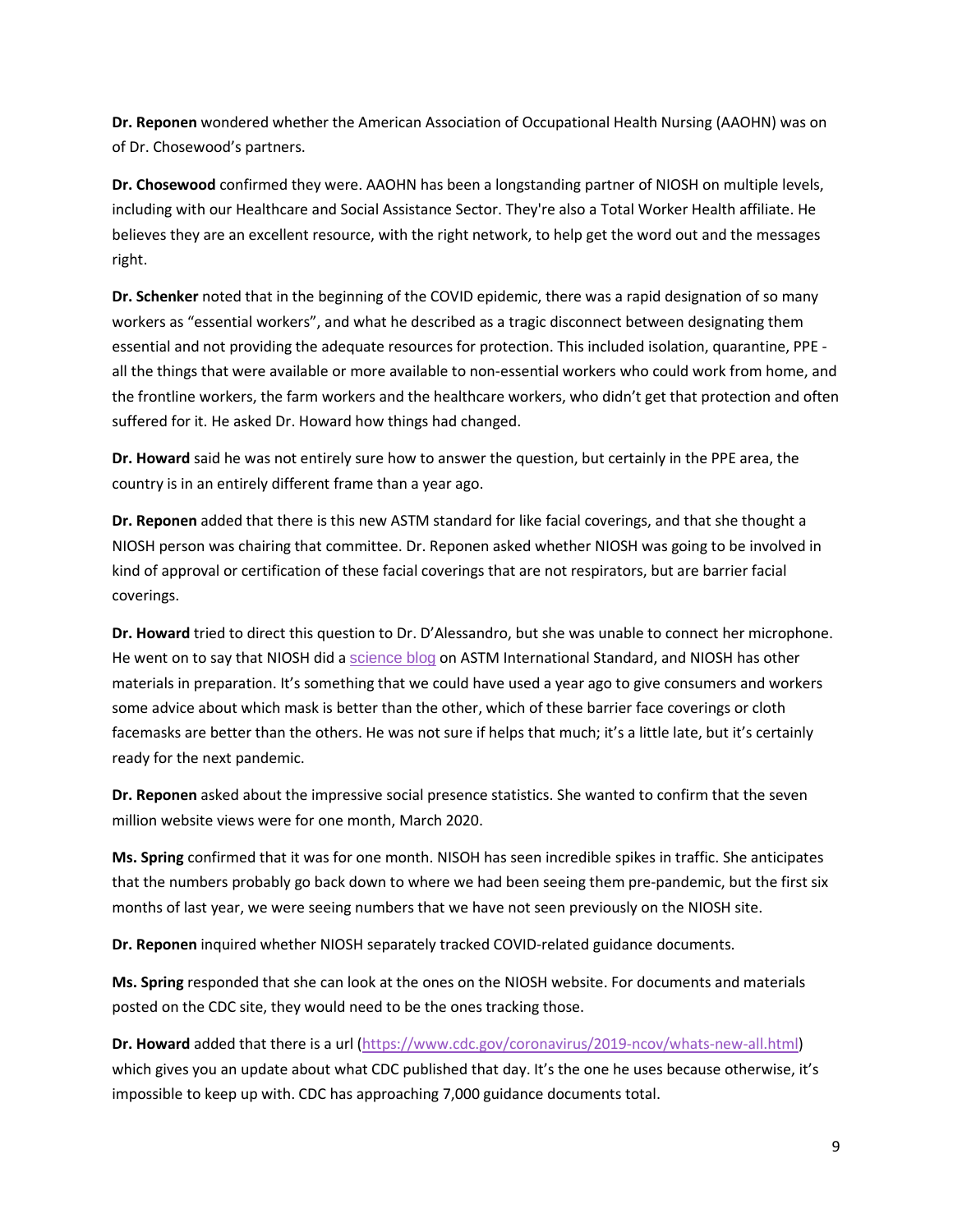**Dr. Reponen** asked whether documents that are actually authored by NIOSH staff are located on the CDC website.

**Dr. Howard** confirmed that some documents, like the business guidance, are CDC branded but they're written by NIOSH together with staff other parts of CDC in the response. There are also several documents that are co-branded with OSHA. NIOSH has quite a few folks that are detailed within the worker safety and health part of the response.

**Dr. Reponen** asked for an update on the Cincinnati building consolidation.

**Dr. Howard** replied that they are making progress at a fairly glacial pace typical for government. They have a design team of architects that have been working hard, and will be able to inform everybody in Cincinnati, including all of our staff, about what they've come up with. Some of the property acquisitions from the City need to be finalized by the Department of Justice, but the project is moving ahead.

# <span id="page-9-0"></span>The Evolution of Workplace Fatigue Research

### Presentation

<span id="page-9-1"></span>**Dr. Paul Schulte** started by saying this presentation is a short history of workplace fatigue research. The work NIOSH is doing today builds on a rich history, and coloring that history are controversies about the definition and assessment of fatigue that have plagued investigators for more than 150 years.

The issue of the definition is still a major problem. While there is no standard definition, fatigue is commonly thought of as something along the lines of "exhaustion of the body's capabilities for effort and exertion." And as many know, and the presentation will cover today, fatigue has a major impact on workers, their families, enterprises and the economy. It is a critical issue for occupational safety and health.

The research on fatigue, the thinking of fatigue as a scientific object, really begins with the maturation of the Industrial Revolution. And to put this in perspective, during the Industrial Revolution, workers worked almost twice as many hours per year as workers today, as well as under horrendous conditions.

There are three main drivers for fatigue research: physiological science, decrement in workplace production, reform of terrible work conditions. The physiologic foundation of fatigue research began in Europe in the 1800s, and by the late 1890, Angelo Mosso of Italy wrote the first major book on fatigue research, where he looked at muscular fatigue, and it was called "Fatigue": *LaFatica*.

From the reform aspect, William Mather, who ran the Salford Iron Works in the UK, reduced work, the work week, to 48 hours. And he said that this did not decrease productivity, and he did it not because of a scientific basis, but because of his concern for working conditions.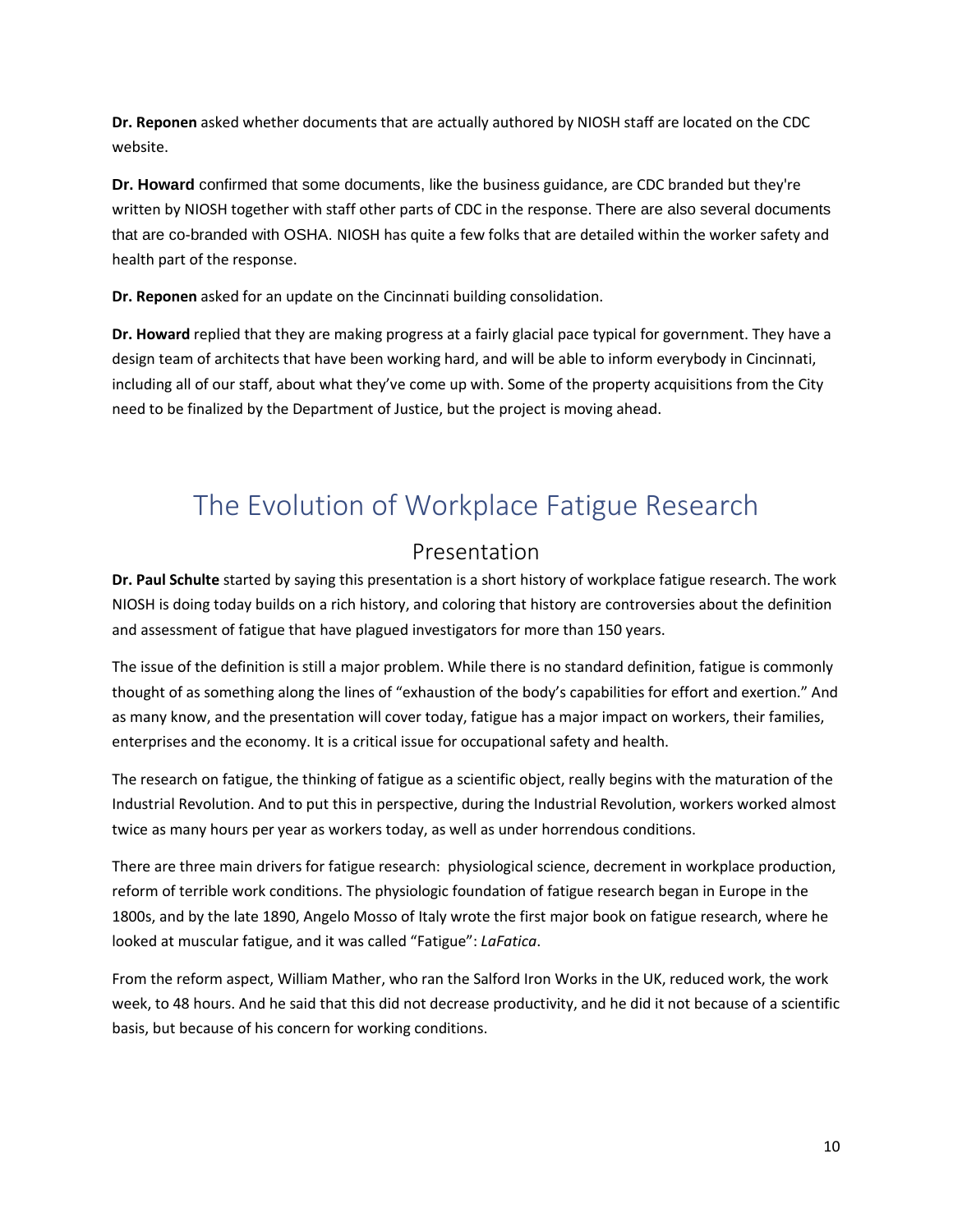The Boer War in South Africa, the Second Boer War, which started in 1899, was another driver of research because British decision-makers and politicians were chagrined to see the condition of workers who were conscripted to fight in the war, workers, particularly urban factory workers, who were in terrible condition.

The science started to coalesce around the turn of the century, and in 1903, in Brussels at the International Congress of Hygiene and Demography, a resolution was promoted to facilitate research on the problem of overwork, as a result of industrial labor and industrial fatigue. The first American study of industrial fatigue, entitled "Fatigue and Efficiency", by Josephine Goldmark really drove thinking and research about fatigue and the relationship of overwork to fatigue.

The term "occupational fatigue" didn't come into play until the twentieth century. Thomas Oliver in 1914 in a paper first used the term. The beginning of the paper is so poignant. He says, "'So tired!' is the cry of thousands of men, women and young people at the close of the day. How to meet this complaint and remedy the cause are among the problems of the present age." So indeed, it was felt that not only the data on fatigue but also the empathy for workers was growing.

World War I was a real driver of fatigue research, and the problem was that the British could not get enough artillery shells to the front. They weren't being produced fast enough, or in good enough quality, and they started the Health of Munition Workers Committee, which drove a lot of fatigue research. And it went through World War I and it then evolved into the Industrial Fatigue Research Board, which was really a major promoter of fatigue research in the UK and throughout the world in the twentieth century.

One of the issues with fatigue research was known as Muscio's Paradox. A famous psychologist, Bernard Muscio, who was on the Industrial Fatigue Research Board, said if we can't define it, how can we know what it means when we measure aspects of it? He was quite critical of the term, and actually suggested that it be dropped. Clearly, it hasn't been. But his point is well-taken. There is a need for fatigue—a firm and operationalizable definition of fatigue.

An example of the role of industrial production is illustrated by the Harvard Fatigue Laboratory and its placement. It wasn't placed in health sciences; it was placed in the business school. It went on, from 1927 to 1946, to do a lot of productive research, or research on the decrement of production, related to fatigue.

Toward the middle of the twentieth century, a lot of fatigue research was driven by emphasis on aviation and concern about the long flights that pilots had, and the impact of those flights on their performance. The Civil Aeronautics Board in 1946 established a committee run by Morris Viteles. He was essentially the father of industrial psychology. They were tasked with determining appropriate standards of operation to avoid excess fatigue.

One of the big areas in fatigue that has emerged is shift work, and this started back in 1959 by Aanonsen and colleagues in Norway, who studied workers in factories in western Norway. It's interesting that this is some 80 years after the invention of the lightbulb, which was really a driver of shift work. But indeed, starting in the 1950s, we've seen a major progression studying the role of shift work in relation to fatigue and in relation to adverse health effects.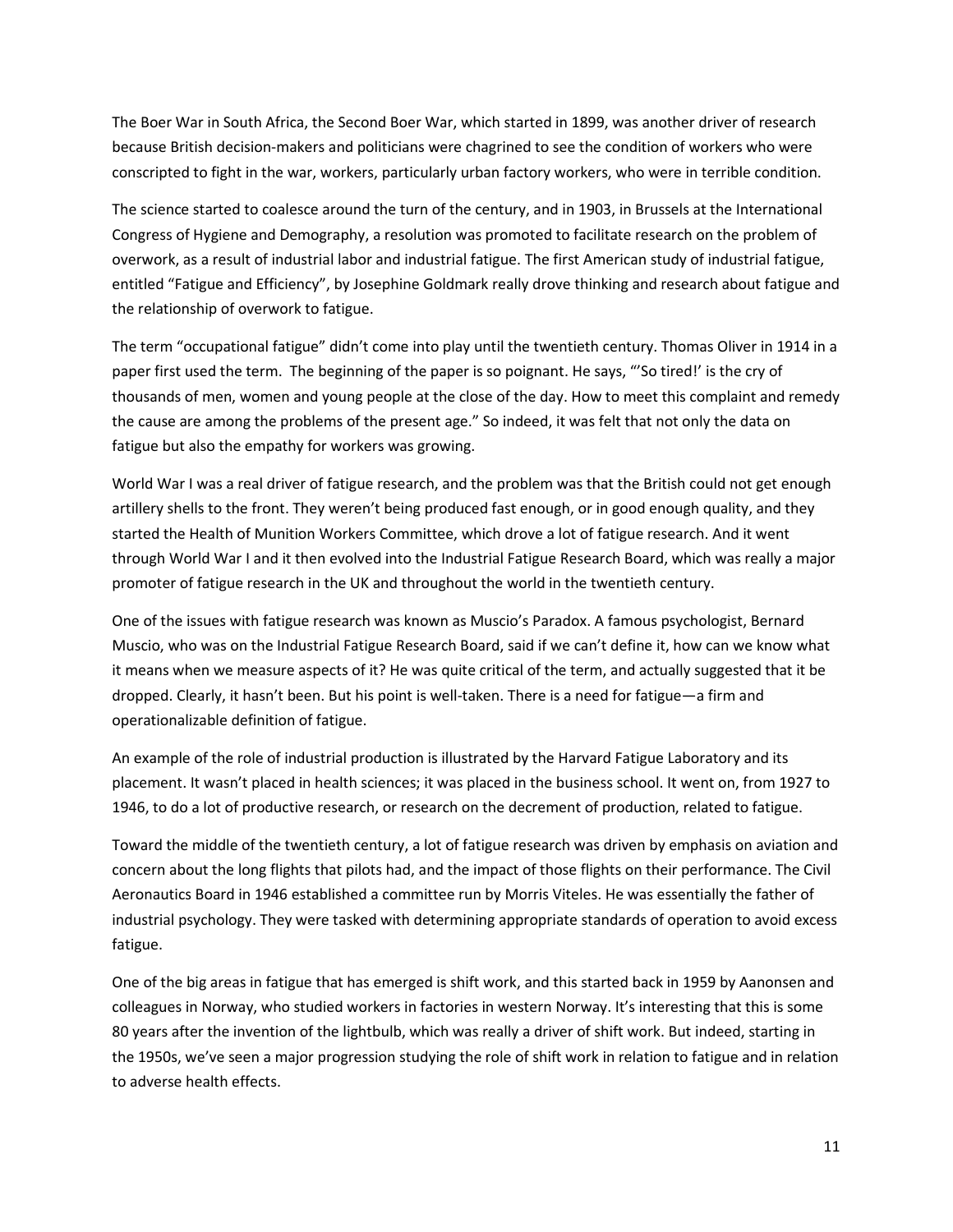As the science grew, it was possible in the early, around the early 2000s, to start to develop quantitative models of work-related fatigue, the Dawson Fletcher model being one such model.

Another series of approaches that yielded a lot of information about fatigue were studies that were done in the Netherlands, epidemiologic studies of the working population of the Netherlands. It was known as the Maastricht cohort study, and it had a model that looked at the interaction of the work situation, the private situation, which, by which they meant workers' family life and related variables, and then the individual situation, by which they meant their health and coping activities. And this is a more complex model, but it was the basis for the epidemiologic research.

The field in general was particularly aware and growing of the problem of fatigue such that a seminal conference by Liberty Mutual was held, the Hopkinton conference, in 2008, and this conference led to the development of a research agenda for fatigue and issues that needed to be assessed.

Further authoritative organizations like the American College of Occupational and Environmental Medicine started to issue guidance on fatigue risk management. This area will be covered more later today. The ACOEM guidance came out in 2012, and then further development of thinking of a systems approach to fatigue came about around that time, a little after, with the meta-analysis and systems model by Techera and colleagues. The Techera approach shows the interactive effects of many different disparate aspects in fatigue. The Investigators at Safe Work Australia had another interactive type of model, to show you the maturation of the research and the thinking about fatigue.

Another guidance document led by NIOSH's Claire Caruso working with nurses to reduce fatigue associated with sleep deficiency in nurses; they developed a position statement. And then there was a consensus standard by the Working Time Society to definitely address managing occupational sleep-related fatigue.

These are some of the kinds of methodologic issues that have been woven through this history. Hours of work and workload are particularly important and in fact, this week, the World Health Organisation and the ILO released a study on the impact of long working hours, showing extensive—showing a strong relationship where workers with 55 or more hours a week to ischemic heart disease deaths and stroke. And this has been growing in the period from 2000 to 2016. Working hours continue to be a major factor of interest in fatigue research.

This figure that shows, essentially, the kinds of risk factors that have been studied, and the kind of adverse effects that have been seen. We've seen everything from deficits, cognitive and performance deficits; mental disorders, particularly depression; cancer, related to shift work; and cardiovascular disease related to long working hours.

<span id="page-11-0"></span>But there are still many, many questions to answer in fatigue, and how to manage it is still a critical question.

### Discussion

**Dr. LeMasters** asked how Dr. Schulte would be factoring in fatigue and accidents that occur in the workplace. Fatigue is a top cause of accidents. In hospital situations, she would consider making mistakes and errors in medication as accidents.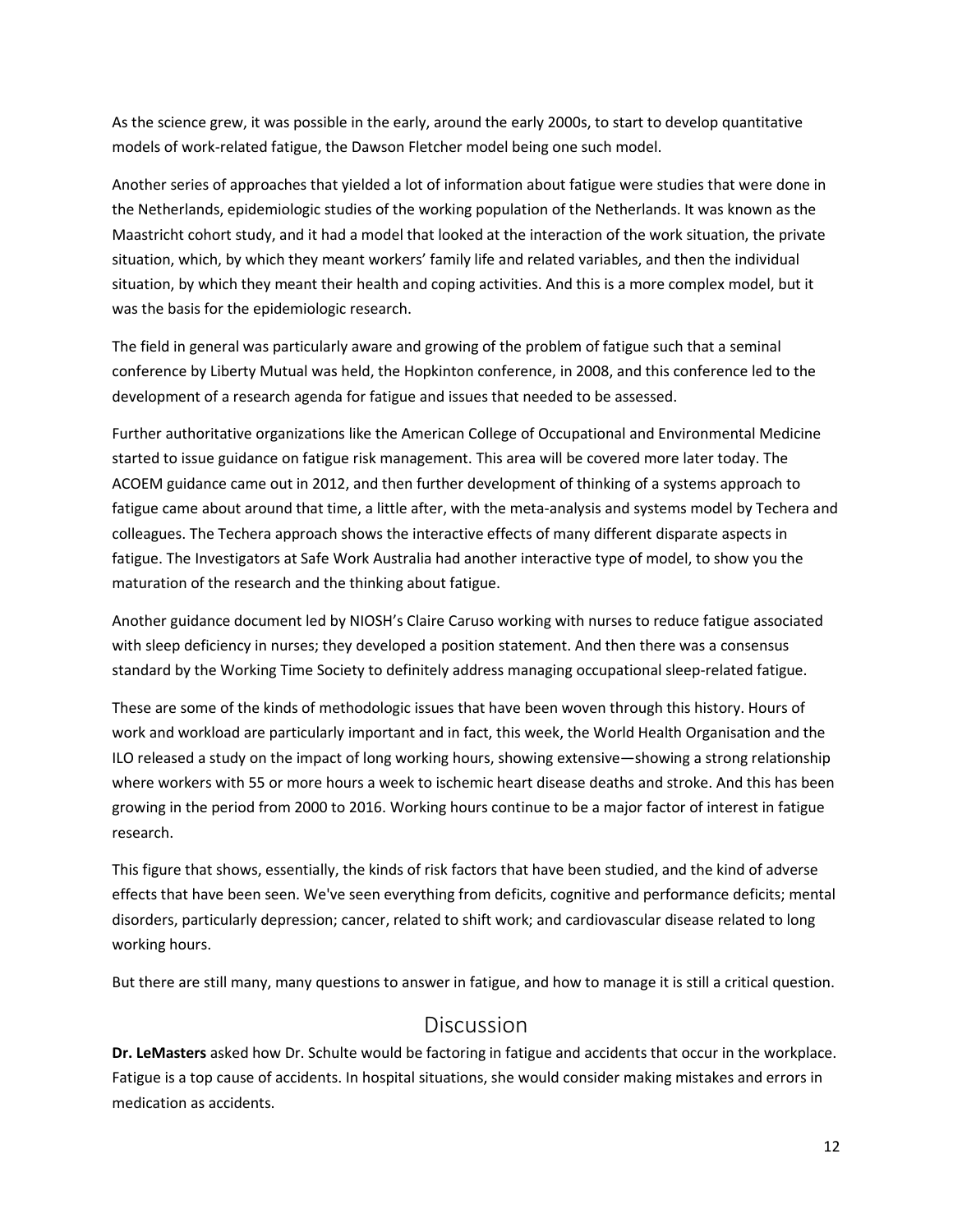**Dr. Schulte** said yes definitely. There is a great concern that fatigue leads to decrement of performance, physical and cognitive, that can lead to those kinds of situations. So indeed, that's being studied and will continue to be studied.

**Dr. Wong** added that the next presentation will include some of the work across NIOSH on that topic. There are a number of different safety-critical events that can happen that would differ across sectors, and so each sector is taking a unique look at doing some epi/etiological studies using administrative data to identify determinants of fatigue on those fatigue-related events.

**Dr. Reponen** asked about whether a clear operational definition of fatigue was needed, and if so, that might be something for the board to recommend to NIOSH as an action item.

**Dr. Schulte** replied that while historically there have been a lot of problems with the definition, more recently, there are some useful operationalizable definitions that can be utilized to help design research studies.

**Dr. Wong** added there are a number of different definitions but no there is no standard definition. One of the reasons for that is there's a number of different sources that fatigue can be attributed to, and so that may vary across individuals, organizations. But there have been many folks that have tried to operationalize the term "fatigue" as it pertains to their organization or a specific work task.

**DR. SCHENKER** pointed out that most of the focus was on the definition and outcomes of fatigue and he wondering about the underlying causes. Specifically people working two and three shift,s and enforced overtime, and other realities that are driving long working hours and resulting in the outcomes that you're talking about.

**Dr. Schulte** replied that it was clearly an issue of concern for many of the early investigators, and all the way through the history, that they were looking for an understanding of the etiology of fatigue and fatiguerelated adverse effects. And indeed, working hours, shift work were two of the critical pieces that have been studied repeatedly. It is definitely in the history, and woven into it strongly. And to this day, it's the focus of much of the research.

**Dr. Schenker** was thinking about people who are forced to work two shifts, for example, or two jobs to make a wage that will support their family. And that goes with the low minimum wage and other realities of the workplace. He understands the connection between working hours and fatigue, but sees the low-wage workers as most vulnerable to this.

**Dr. Schulte** said, yes, NIOSH has been promoting Total Worker Health® and in some of the more recent work, thinking more holistically about the problems of workers. And indeed, that's what Dr. Schenker is driving at. And so indeed, it's not just working hours. It's the multiplicity of jobs, it's the underemployment, it's the precarious nature of work, it's the wages. Clearly those are factors that are both in fatigue and on the frontier for occupational safety and health researchers in general.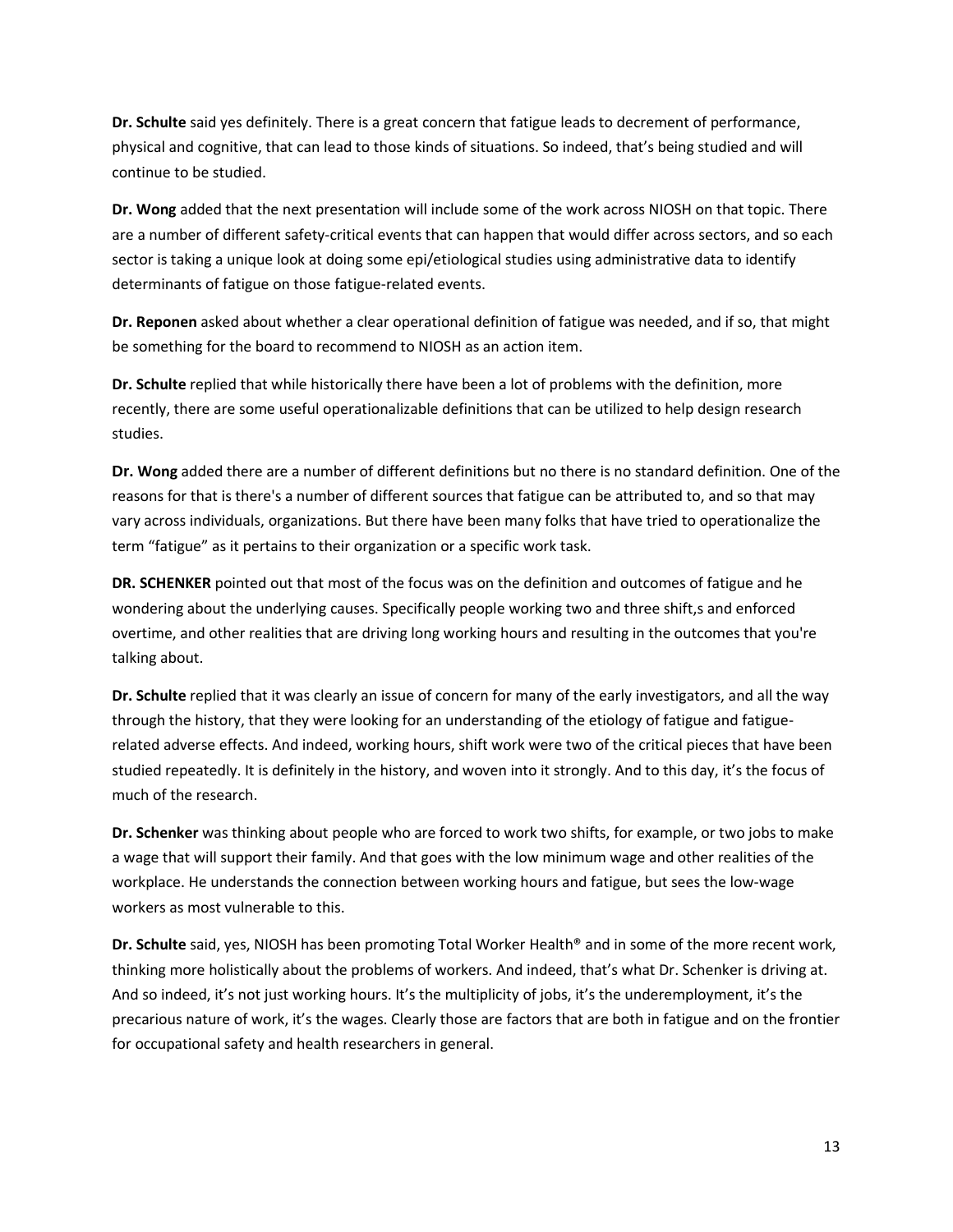# <span id="page-13-0"></span>NIOSH Center for Work and Fatigue Research

### Presentation

<span id="page-13-1"></span>**Dr. Wong** thanked the Board for the opportunity to give this presentation about the newest center at NIOSH, the Center for Work and Fatigue Research, and some of the work underway on the topic of workplace fatigue across the Institute. And incidentally, the Center just celebrated its first anniversary.

There was a lot of discussion about defining fatigue earlier, and so what do we really mean? There are many definitions. The term "occupational fatigue" was first coined in 1914 by Thomas Oliver, as heard from Dr. Schulte. There is no one standard definition. What becomes evident is that fatigue is more than just sleepiness, and its effects are more than falling asleep. And knowing this difference can help us better develop targeted fatigue mitigation strategies.

The National Safety Council has described fatigue as "a debilitating and potentially deadly problem affecting most Americans". This is a snapshot of what fatigue looks like in the United States. In the occupational realm, worker fatigue is most commonly associated with nonstandard shift schedules and sleep disruption. Approximately 21 million workers— nearly 20% of the workforce—are employed in schedules that are outside what is considered to be a regular daytime shift. And working these types of schedules has been associated with disrupted or impaired sleep. A recent survey found that 37% of workers get less than the recommended seven hours of sleep and while almost two-thirds of night shift workers report not getting sufficient sleep, surprisingly, almost one-third of day shift workers also do not get enough sleep. This suggests this problem can affect any worker, regardless of their work schedule.

Ninety percent of employers report that their workplaces have been negatively impacted by tired employees, in terms of reduced productivity and absenteeism. Only half say that they will adjust employees' schedules or tasks accordingly, but 70% will issue a warning or disciplinary action. There is a bit of a disconnect between the problem and the solution. Over two-thirds of American workers report experiencing a level of fatigue where an additional effort is needed to perform tasks at a desired level. This affects their ability to perform critical tasks, which can not only affect their safety at work but also the safety of their coworkers.

Fatigue can have a significant impact on cognition, such as slowing down reaction times, reducing attention or concentration, limiting short-term memory, and impairing judgment. This all increases the risk for fatiguerelated incidents such as work injuries, as was mentioned before. Fatigue as related to shift work has also been suggested to have long-lasting effects on cognition. A recent study found that working ten or more years in nonstandard schedules may accelerate cognitive aging. And these adverse effects may continue for several years after leaving nonstandard schedules.

Fatigue adversely affects mood and increases the propensity for risky behavior, and working nonstandard schedules doubles the risk for work injury compared to those working regular daytime schedules. Fatigue also increases with time awake, or even time on task. The injury rates for those working more than 60 hours per week is over double than those working less than 20 hours per week. And there is a dose response effect with increasing work hours.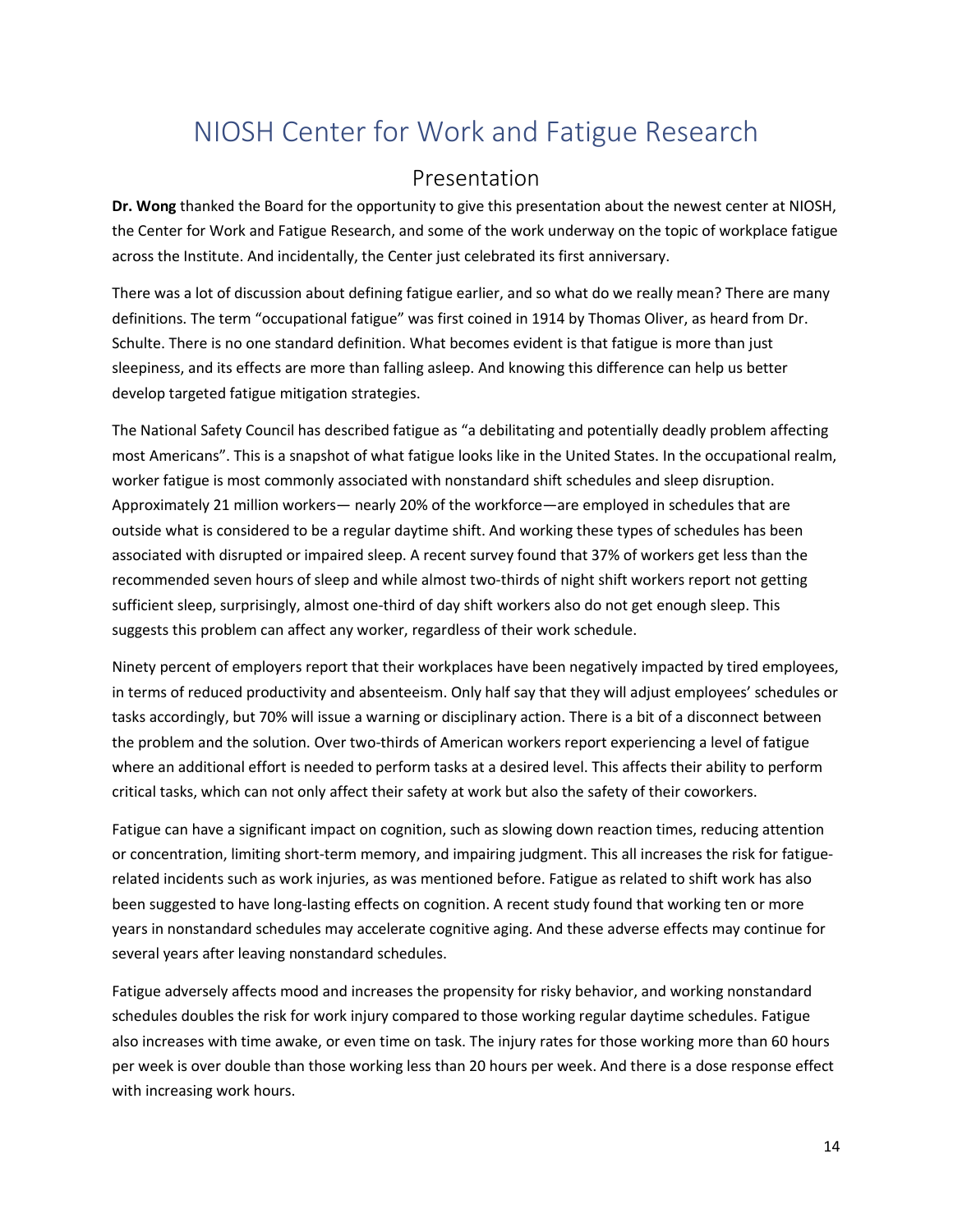Chronic poor sleep and shift work can have gastrointestinal, reproductive and metabolic health effects. Metanalyses suggest that shift workers have a 20% increase for cardiovascular disease, morbidity and mortality, with a dose response effect with increasing years of shift work. The International Agency for Cancer has determined that night shift work is a probable human carcinogen based on the strength of current evidence. And as we are becoming more aware during these pandemic times, fatigue and mental health are very closely related. Fatigue is a symptom of mental health issues, and it can exacerbate existing mental health issues.

Worker fatigue can also have a devastating public safety impact, particularly in occupations with high-risk consequences. Some examples where worker fatigue was cited as a contributing factor included the nuclear meltdown at Three Mile Island, the grounding of the Exxon Valdez oil tanker, and the crash of American Airlines Flight 1420. Most recently, the train derailment at Lac-Mégantic in Quebec, Canada resulted in the explosion and subsequent fire, and 47 fatalities. Almost half the downtown core was destroyed and all but three remaining buildings had to be demolished due to petroleum contamination. And on a less dramatic yet more frequent scale, tired workers drive on public roads, raising public health and safety concerns. The point here is that the effects of workplace fatigue can be severe and widespread, with spillover effects to coworkers, family life, and public health and safety.

Dr. Wong put this into dollar terms for conceptualization but prefaced it by saying this is not an in-depth, comprehensive economic analysis but is really used just for illustrative purposes. These are really rough estimated gathered from a number of different sources and converted into present-day dollars for a better comparison. It's reported that 14% of workplace injuries can be attributed to excess risks associated with poor sleep or nonstandard schedules. Knowing this, she roughly calculated that employers paid more than \$1 billion annually for direct costs for disabling, nonfatal workplace injuries. But keep in mind, this is a gross underestimation of the true costs as only a fraction of work-related injuries are reported, a smaller percentage file a claim and of those, an even smaller proportion are awarded compensation.

The National Safety Council estimates that workplace fatigue related to sleep deficiencies, sleep disorders and shift work costs employers about \$151 billion in health-related productivity. And again, this is just a fraction of the true cost as chronic sleep deprivation is also associated with depression, obesity, cardiovascular disease, cancer, and other illnesses that may impact work productivity.

Drowsy driving is also of considerable concern these days. The National Highway Traffic Safety Administration estimates that motor vehicle crashes on and off the job cost employers just over \$72 billion annually. And this is extrapolated further to an additional \$150 billion attributed to the societal harm of drowsy driving crashes.

The RAND Corporation has also recently estimated the cost of poor sleep in the U.S. equates to \$434 billion in losses due to increased mortality rates, presenteeism amongst workers, and considerations for future losses in skill development on adolescents who do not get enough sleep.

Using these few broad estimations of fatigue based on sleep disturbances and exposure to shift work, we can crudely estimate that the total economic burden of workplace fatigue just costs over \$815 billion annually in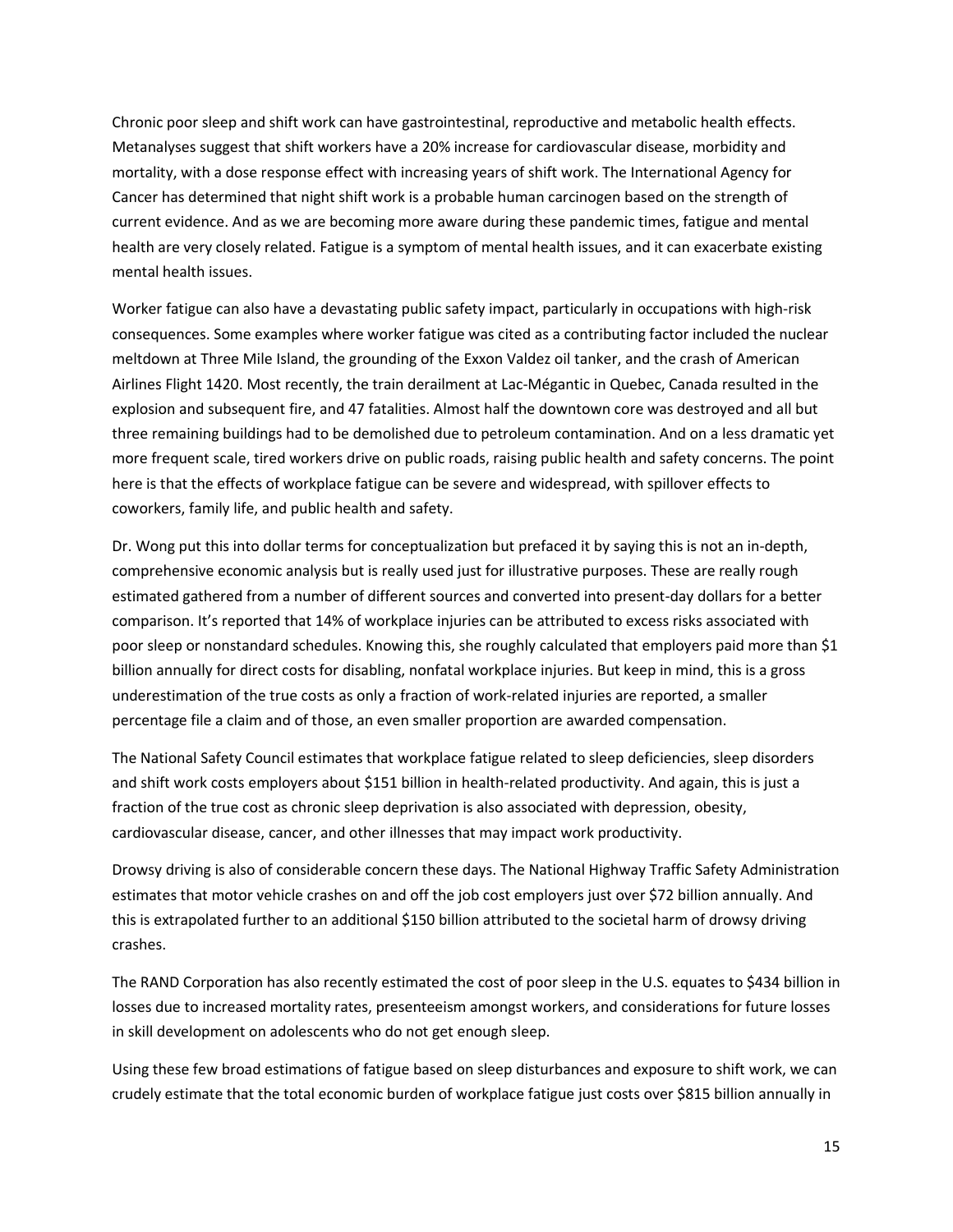the U.S. However, Dr. Wong uses the term "total" very loosely because it only captures a fraction of the true cost, as we'll see from the viewpoint of the employer or the industry. What isn't known is the cost to the workers in terms of how it affects their daily life, such as with items such as household productivity, loss of enjoyment of leisure activities, or loss of income which may occur with workplace fatigue-related injuries or illnesses.

Given what is known about the effects of workplace fatigue and its extent of its consequences, why are we not doing a better job at managing it? Fatigue is unlike any other workplace hazard. On the surface, it may seem like an easy hazard to address and mitigate. Why don't we just change the hours of work, or why don't we get enough sleep? Dr. Wong suggested that it's really not that simple. From the industrial hygiene perspective of anticipation, recognition, evaluation, control, you've seen that there is no standard definition for fatigue, making it difficult to assess. There is no standard measure, making it difficult to quantify or compare. And unlike any other work hazard like chemical or biological exposures, there are no threshold limits, making it difficult to determine how much is too much.

Fatigue can stem from a number of different sources. There are work-related factors such as shift timing, duration, and organizational factors. There are the influences on individual characteristics, such as age and chronotype. And then there's life or lifestyle factors such as health behaviors, commuting and dependency care that can also have a significant impact on fatigue. And since there is such a wide variability of these factors across individuals, there is no one magic solution that can fit all situations for all sectors, organizations or individuals.

And this is probably one of the biggest challenges. In some industries, there is a bravado surrounding working long hours and getting very little sleep. These pervasive attitudes about fatigue make it difficult to manage and mitigate. Fatigue is ubiquitous to all situations; it can affect any worker regardless of age or background, and any organization or sector. And yet, some have accepted that workplace fatigue is the norm, an inevitable cost of doing business.

NIOSH has a longstanding history of addressing occupational health and safety concerns related to nonstandard work schedules and sleep. These earliest publications date back to 1977. And more recently, following our Fatigue Forum in 2019, the Center for Work and Fatigue Research (CWFR) was launched last year in May. It has approximately 50 NIOSH members from various disciplines, with representation across most divisions, sectors, and cross-sectors. CWFR is a diverse, a cohesive group, using an interdisciplinary approach to address this topic.

CFWR's vision is safe and health workplaces free from the effects and consequences of fatigue. Through partnership and collaboration, CFWR focuses on raising awareness of different sources of worker fatigue, multiple jobs or the other internal or exogenous and endogenous factors. There are associated health and safety risks. CFWR also focuses on identifying effective methods of assessing fatigue risk in workplaces, and developing and communicating strategies to reduce health safety risks associated with workplace fatigue.

The goals of Center include providing a service to the Institute by coordinating and promoting the growing portfolio of working hours and fatigue research. CWFR leadership helps NIOSH researchers expand their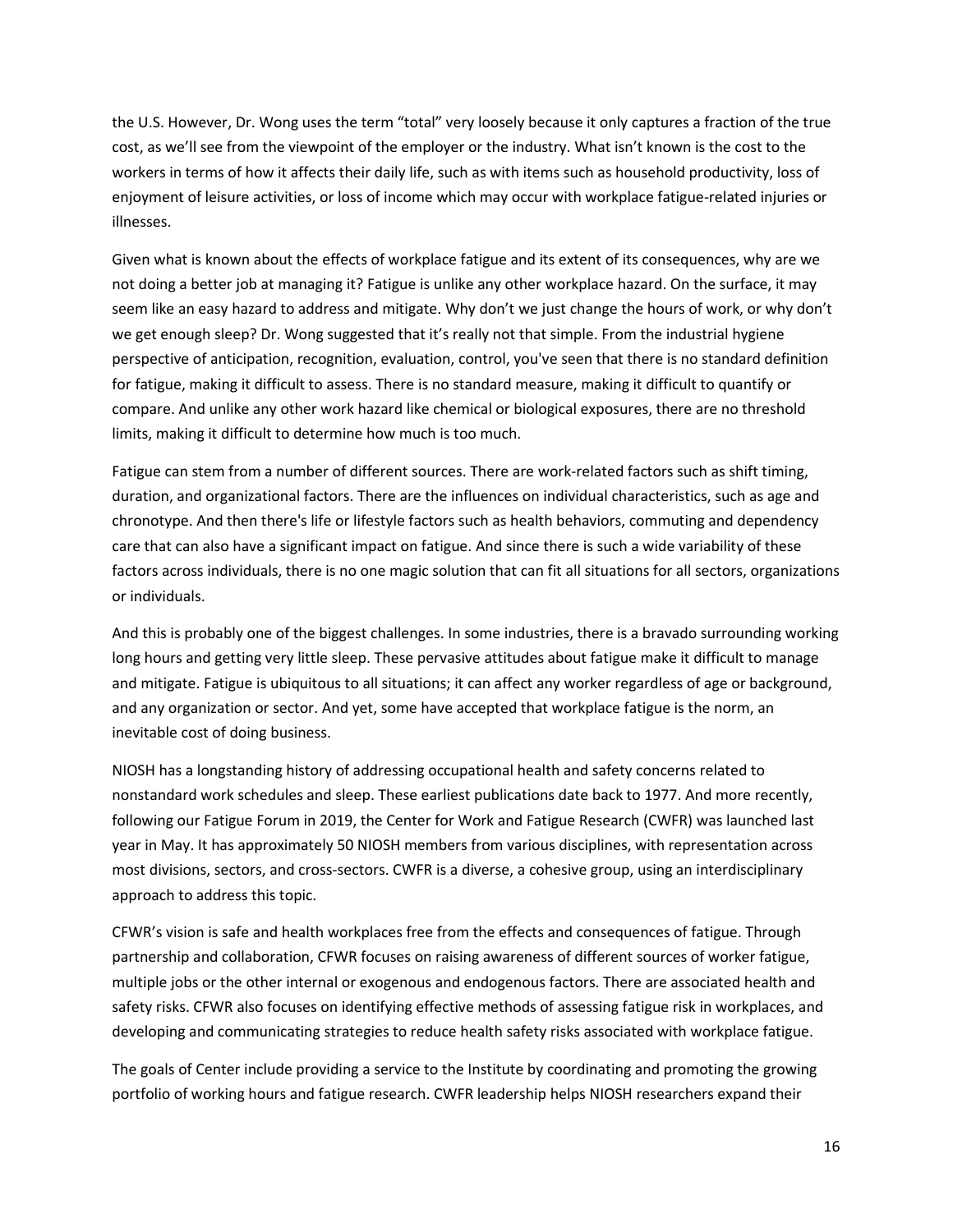studies by providing resources and subject matter expertise. And again, this is all built on strong collaborations, both internally and externally, to develop a multidisciplinary and multi-institutional approach to achieve greater synergy and impact. CFWR continues with the NIOSH tripartite approach where research, industry and labor groups are equally valued and included, to develop practical, responsive solutions and novel outreach initiatives. And because fatigue is more than just sleepiness, the Center will extend upon established work to include other sources of fatigue, such as physically and mentally demanding work, comorbidities, hot environments and other co-exposures. CFWR work and activities, of course, are always derived from sound evidence-based research and shared frequently and transparently.

In its first year, the Center has been active with a number of partnerships and projects. They are currently working with colleagues from the NIOSH Health Effects Laboratory Division to review biomonitoring methods of identifying fatigue. There are hopes that this may be a precursor to developing a novel biological measure of measuring fatigue.

Innovations in fatigue detection projects draw from increasing interest in identifying and quantifying fatigue risk, with the emergence of many fatigue detection technologies now available on the commercial market. The Center is collaborating with the NIOSH Center for Motor Vehicle Safety and the NIOSH Center for Direct Reading and Sensor Technologies on a series of research and informational activities. They just published their first science blog on what to consider when choosing these technologies, and have another blog in the works for tips on implementation. They are also planning other science blogs, infographics, a literature review of current technologies, a survey study of technologies that are being used, and a focus group of challenges and barriers to their implementation.

CFWR has partnered with the Department of Transportation, the National Transportation Safety Board and again, the NIOSH Center for Motor Vehicle Safety, and also the NIOSH Center for Occupational Robotics Research, to produce a series of products related to automation and assisted driving technologies. And this will really emphasize the caution of overreliance and increased fatigue with assisted technologies, when vigilance is still really needed. Lessons learned from these activities can be used to inform about fatigue and situation awareness risks. In other industries such as manufacturing, employers are relying more and more on automated technologies.

Their work really benefits most when it reaches a wide audience. In addition to our scientific community, CFWR leadership also strives to reach out to the general workforce population. As such, knowledge translation is a core component of the Center. They have hosted the NIOSH Director's Seminar Series on Work and Fatigue highlighting seminal work from top researchers in this field, both internally and externally. Past presentations are archived on our website. They will assist NIOSH researchers gain a wider reach their products. They have a special issue of *American Journal of Industrial Medicine* that will be dedicated to the manuscripts and partnerships developed from our 2019 Fatigue Forum. They will continue to build partnerships with other federal agencies to disseminate information through their existing channels. And one effort is a series of articles on worker fatigue and fatigue risk management to be published in *Synergist*, the official publication of the AIHA. Their first article was published in November, with more to come.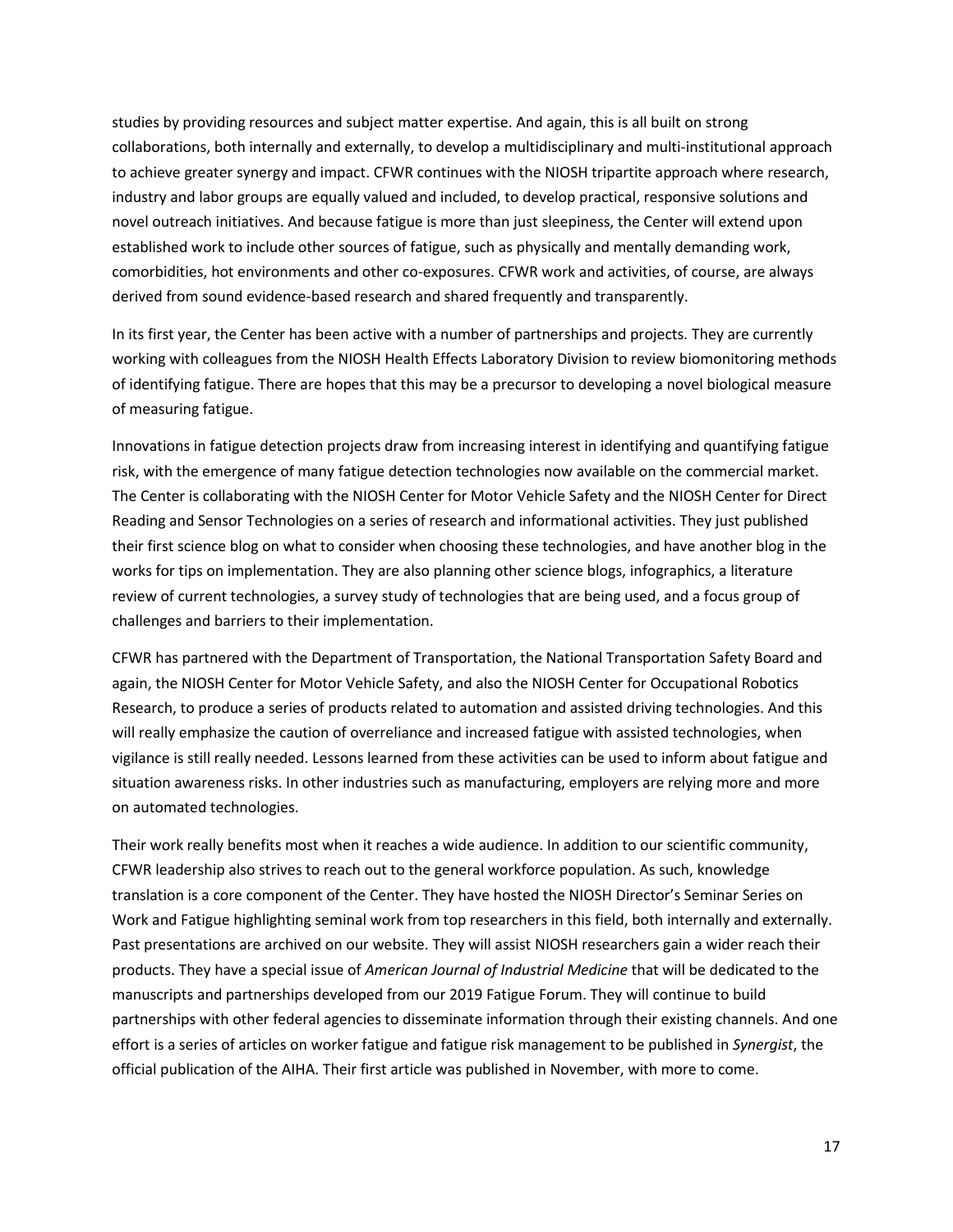But activity on this topic is not just limited to activities within the Center. They have an increasing number of NIOSH researchers doing studies in this area, and fitting into the four elements of industry hygiene: anticipation, recognition, evaluation and control. We have a number of different projects in most of the NORA industry sectors. They have extensive, longstanding partnerships and, consequently, many projects, particularly in healthcare, protective services, and transportation. However, in recent times, they have also expanded to other sectors.

For the Center's anticipation-related projects, they have a number of surveillance and epidemiological studies to identify determinants of fatigue which may be industry-specific, as we had discussed in the prior segment. Under recognition and evaluation, they are using a number of different methods, including standardized surveys, objective measures such as actigraphy. They are also examining the effectiveness of some of these fatigue detection technologies, again with the cautionary advice to not use these as their primary fatigue mitigation measure.

For control measures, they have a rich array of online training, infographics, toolbox kits and other educational efforts. They're starting to move into more widely accessible methods such as podcasts and short course modules which can be dropped into existing training programs, or tailored together to suit a specific purpose. They have resources devoted to the times of emergency such as Ebola and, more recently, with respect to COVID-19. They are working on developing more general educational efforts, more evergreen type products to help employers and employees during challenging times, and not just during these more highprofile situations. CFWR has a lot of activity going on right now, but continues to look forward and anticipate future needs and directions for research.

Going back to the goals of the Center and knowing that fatigue is more than just sleepiness, Dr. Wong examined other sources of fatigue and how they may interact with one another. The term "fatigue threshold" has been mentioned a lot lately but in most cases, the term is generally used without a full understanding. There is no quick fix or standard cutoff for fatigue. In addition to providing specific mitigation strategies as they are doing right now, they'd like to place a greater emphasis on fatigue risk management systems. They are investigating providing a course for NIOSH researchers to learn more about developing fatigue risk management systems so that they can share this knowledge with their sector base. And they are also currently involved in forming additional partnerships with AIHA, ACGIH, and the National Safety Council.

Dr. Wong raised two questions to help them better shape the Center for Work and Fatigue Research:

- 1) how should we measure the success of the Center?
- 2) What other gaps in the knowledge base should we address?

### Discussion

<span id="page-17-0"></span>**Dr. Su** asked whether is anyone looking into studying the fatigue of new mothers in the workplace?

**Dr. Wong** replied no, but that is a great idea.

**Dr. Reponen** noted there was a link in the chat to a study published by the World Health Organization and International Labour Organization on the link between working long hours and death from heart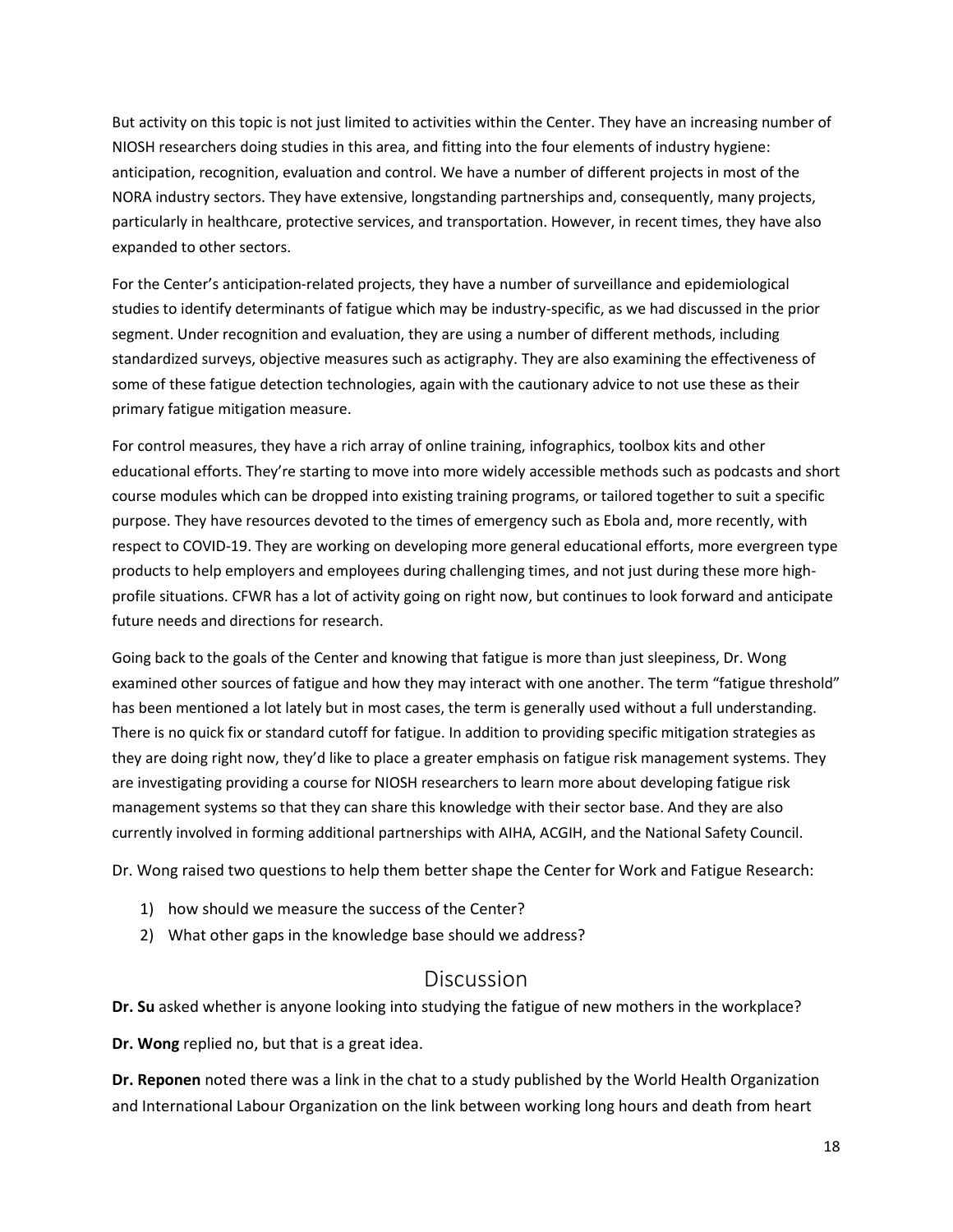disease[: https://www.who.int/news/item/17-05-2021-long-working-hours-increasing-deaths-from](https://www.who.int/news/item/17-05-2021-long-working-hours-increasing-deaths-from-heart-disease-and-stroke-who-ilo)[heart-disease-and-stroke-who-ilo](https://www.who.int/news/item/17-05-2021-long-working-hours-increasing-deaths-from-heart-disease-and-stroke-who-ilo)

**Dr. Reponen** brought up a comment from the chat, that several studies conclude that smartphones are an important modern driver of fatigue, and asked whether Dr. Wong was considering that in the Center's activities.

**DR. WONG** affirmed there that yes, they have included the use of smartphones in a number of their educational efforts. It's almost become addictive for some folks and they use them into late night hours, or prior to sleep. And so they're trying to raise more awareness of how exposure to the blue light from smartphones, or even just the content that they're receiving through their smartphones, may be affecting their sleep.

**Dr. Reponen** asked if there are any activities related to manufacturing.

**Dr. Wong** said they are in discussions with the NIOSH manufacturing sector leadership on what types of information would be valuable for them. Again, they're still in our first year and we're still forming ideas so, as Dr. Howard said, they're moving forward but at a glacial pace.

**Dr. Reponen** directed the group to move on to Dr. Wong's questions ions to the Board. The first one was, "How should we measure success of the Center?" Any comments? Recommendations?

**Dr. Graham** said that it seems like one of the main goals is to increase awareness, and the Center is already keeping track of the number of downloads of documents and views of websites. Another idea would be just polling for awareness of the Center, but she did not know how that could be done.

**DR. COX** raised that a closely related question is: how should we, and how can we, measure the success of interventions? In terms of awareness, a lot of people in marketing actually struggle with a very parallel question, which is: how can we see whether our efforts are making a difference in what people do? In that field, awareness is early-stage; behavior change is what we're really interested in. He imagines that CWFR might be able to borrow some of the causal analysis methods of experimental and quasi-experimental, observational, that marketers use to see whether interventions lead to behavior change. And if they do, they will certainly lead to changes in awareness, interest, intent - all the things leading up to behavior change. But this difficult problem of how do we measure the effect that we are having, there's a huge literature that addresses that in the marketing world that Dr. Wong might borrow from.

**Dr. Wong** agreed that was a a great idea. A NIOSH Researcher, Beverly Hittle, is evaluating the effectiveness of one of our online training programs that was developed by Claire Caruso, the nurses' training on long work hours and shift work. We're looking to see what the outreach is across the national population of nurses, and we're also doing a little bit more in-depth study on how it may improve sleep and fatigue. They want to continue to do more of those types of studies. As you can imagine, it requires a bit more of a longitudinal approach and takes a bit more time.

**Mr. Arnone** said that one of the things he's heard when representing nurses, health professionals, teachers and school staff, is that there is a real labor cost rationale for why fatigue happens. For many employers, it's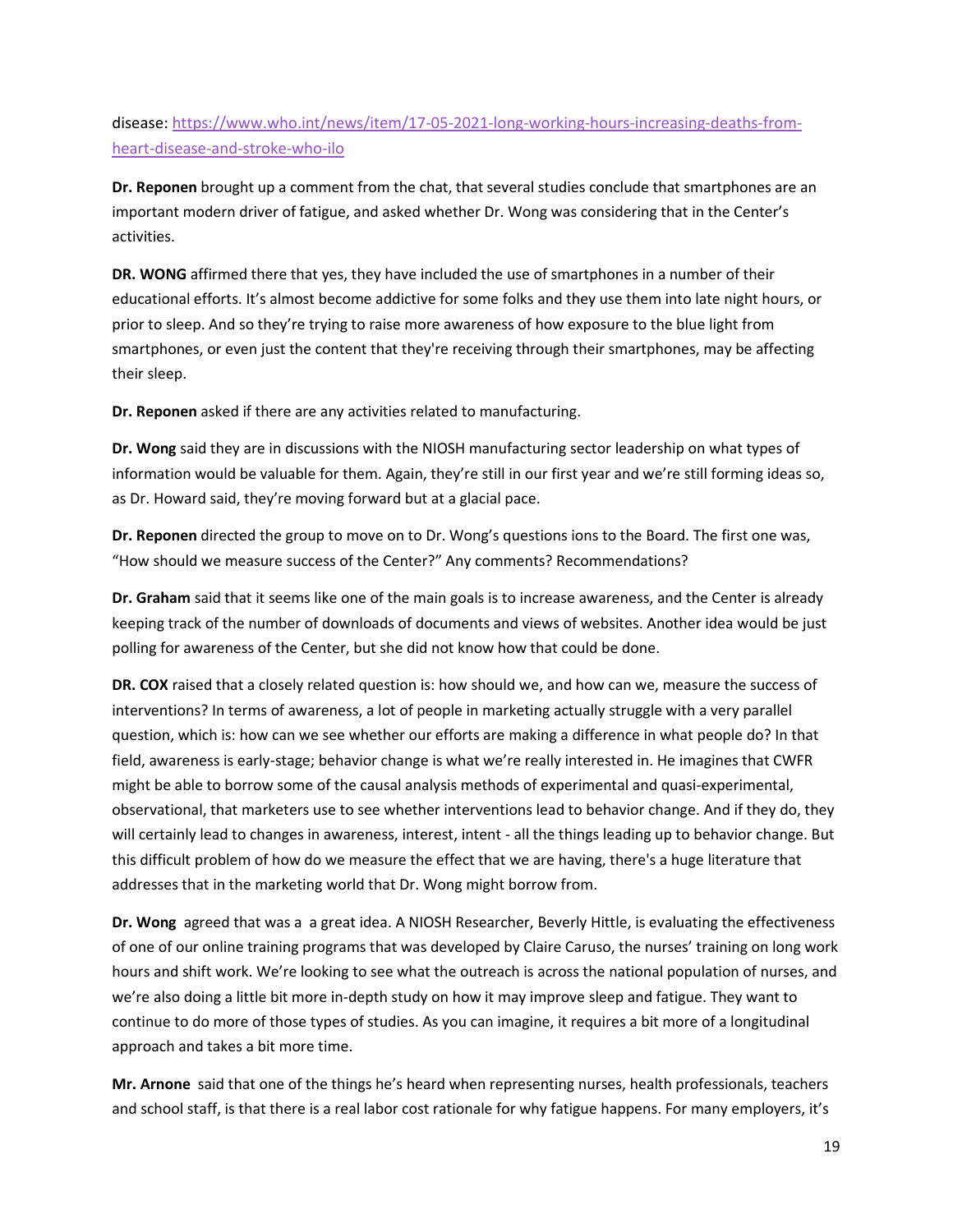cheaper to work one of your workers more than it is to add a new FTE or a partial FTE and then provide them with full benefits when you already have someone who has health insurance coverage or retirement coverage. If there were a way to show the impact of fatigue on medical claims, not just workers' compensation, that it would be a helpful way to make the argument that it's a more economically efficient way to organize your workforce than to get 60 hours out of somebody rather than 40. Controlling all the other factors, you know, all else equal, what is the impact of fatigue on medical claims? He thinks that there's probably even wider implications rather than just GI health outcomes.

**Dr. Wong** agreed. This also builds a lot on work done by Dr. Belzer. He's an economist from Wayne State University. He's done a large body of work on compensation and safety, and he talks about how compensation affects worker safety and incidents. Relating to fatigue and medical claims, they have a paper in the works that's ready to be submitted that looks at the economic cost of fatigue actually on medical claims. And the authors look at comparing adding additional staff versus having staff work longer hours.

**Dr. Reponen** read a comment from the chat: "Increased workers' awareness of rest hygiene, behaviors that ultimately reduce the additional effect of fatigue, of risk factors, starts as lack of exercise, excessive use of smartphone, etc." So is that a recommendation for the Center, basically increased awareness of rest hygiene, to say it shortly.

**Dr. Wong** agreed it was a great idea. The online training for nurses takes about three and a half hours to go through, and it's full of so much useful information. But as you can imagine, folks don't really have the time to sit through the full three and a half hours. So they're trying to find ways of shortening that up and sharing that similar information in shorter snippets so people can incorporate that change and again, the behavioral change, incorporate it into their daily lives and adopt those behaviors.

**Dr. Lerman** shared that he's on the Board of the National Sleep Foundation and they're reevaluating their strategic focus. They've been involved in fatigue-related health issues and safety issues for a long time, but they want to increase that focus. And he recommended to them that they reach out to NIOSH, and I'd recommend to NIOSH that you reach out to them, and can help facilitate that if that would be helpful.

**Dr. Lemasters** raised the issue of gender, not just returning mothers to the workforce, but gender issues more broadly. Men and women sleep differently. They have different demands on who gets up at night with kids, and increasing public awareness of what the difference is in fatigue related to gender is an important issue.

**Dr. Wong** replied that this reminded her o f some prior work, a gender analysis of men and women that worked shift work, and the risk for work injury. And she did find that women that were working shift work had a stronger risk for work injury than men did. She would love to revisit that.

**Dr. Lemasters** clarified that it's not just shift work, you know. Women in manufacturing, etc. who are working machines, and have maybe gotten two or three hours of sleep that night, on a regular basis. Workers' Compensation could tell us a lot about injury rates between genders. It seems like those data would be more easily accessible.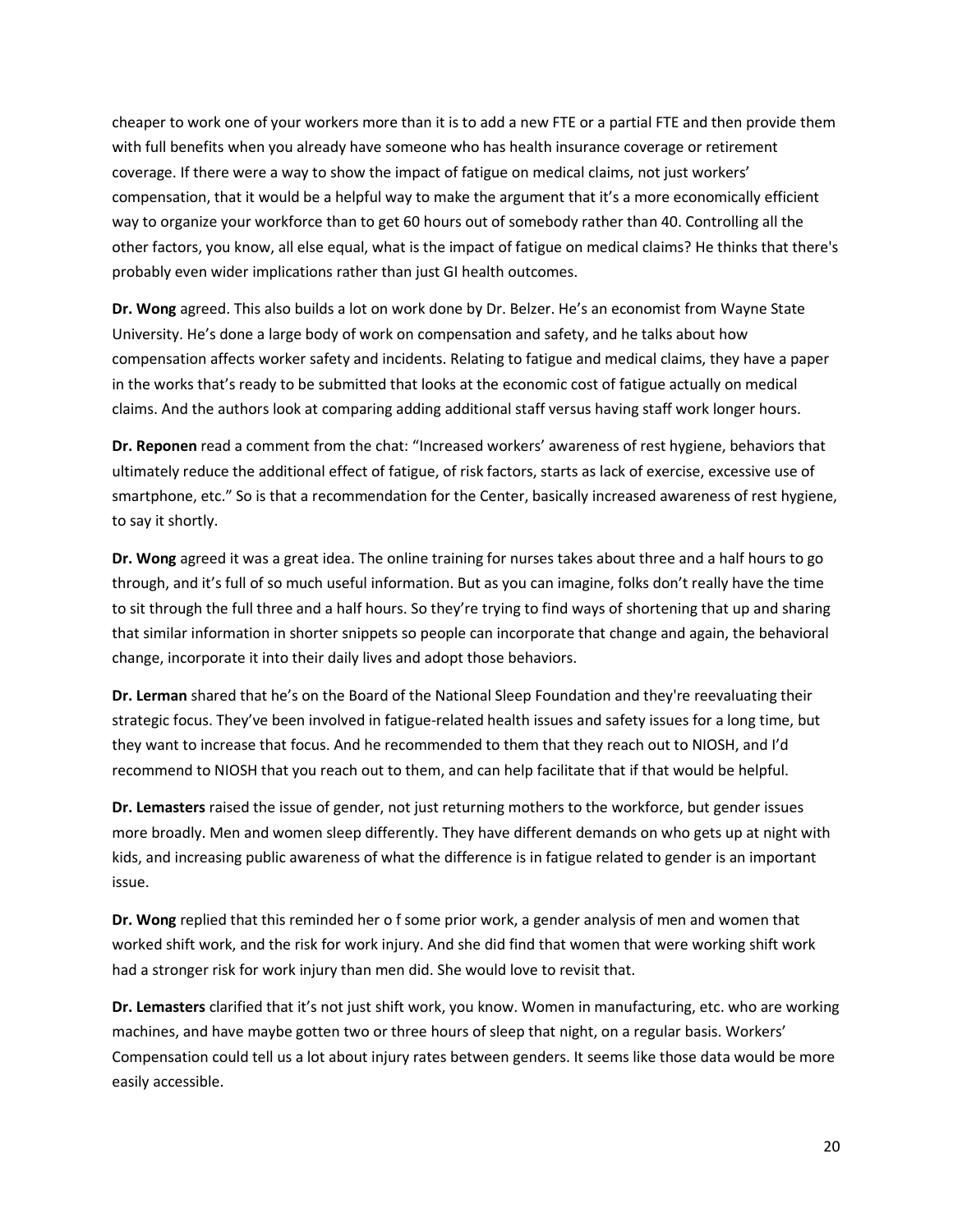**Dr. Schenker** commented in the chat, raising gender but also age, race, income and other demographic factors.

**Dr. Wong** responded that yes, absolutely they include all those factors in our epidemiologic studies.

**Dr. Schenker** spoke up and added awareness is not adequate. He's been doing studies on heat stress and risk among farmworkers, and awareness does not correlate with behavioral change and risk. It's really important that NIOSH both look at the impact of awareness as well as look at change in behavior, as outcomes, because ultimately that's what's going to make the difference.

**Dr. Graham** asked whether Dr. Wong had considered some of the undiagnosed medical issues like obstructive sleep apnea and long-hauler symptoms of COVID and ongoing fatigue? That's come up recently, especially with the transportation industry, and looking at those factors.

**Dr. Wong** shared that the NIOSH transportation researchers have done a lot of work on obstructive sleep apnea. They continue to do so. With long-term effects and COVID, covered presentation a little bit later on, that is one of the issues that she is raising and that NIOSH will also look at as well.

# <span id="page-20-0"></span>Emerging Issues in Workplace Fatigue and Fatigue Management in Agriculture, Forestry and Fishing

### Presentation

<span id="page-20-1"></span>**Ms. KC Elliott** is the Sector Coordinator for the NIOSH Office of Agriculture Safety and Health. She started by thanking the Board for allowing her to present on emerging issues in fatigue and fatigue management in agriculture, forestry and fishing—or what NIOSH calls AgFF.

When they say "emerging issues" for this sector, they don't mean that fatigue is an emerging issue. Instead, given the overall advances in sleep research in the past decade, and our better understanding of the safety and health risks of sleep deprivation and chronic fatigue, NIOSH partners are increasingly concerned about the issue and are interested in new research and interventions designed specifically for this sector.

This presentation covers the unique environmental, economic, geographic and social contexts for AgFF work which makes traditional sleep messaging like "sleep at least seven hours at night" or "make your room as dark and quiet as possible" are often incompatible with the realities of working in this sector. Secondly, it will include possible approaches for creating new fatigue interventions and changing the way that we communicate sleep and fatigue messaging. Finally, Ms. Elliott has some questions for the Board to help NIOSH better focus future efforts.

Why are best practices for sleep hygiene and fatigue prevention often incompatible with AgFF work? If one were asked to think of an occupation that wakes up before dawn and goes to bed long after the sun goes down, many would think of a worker in this sector. A farmer getting up to milk the cows or still working long past sundown to get the harvest in before a storm. One might think of a fisherman in Bristol Bay, Alaska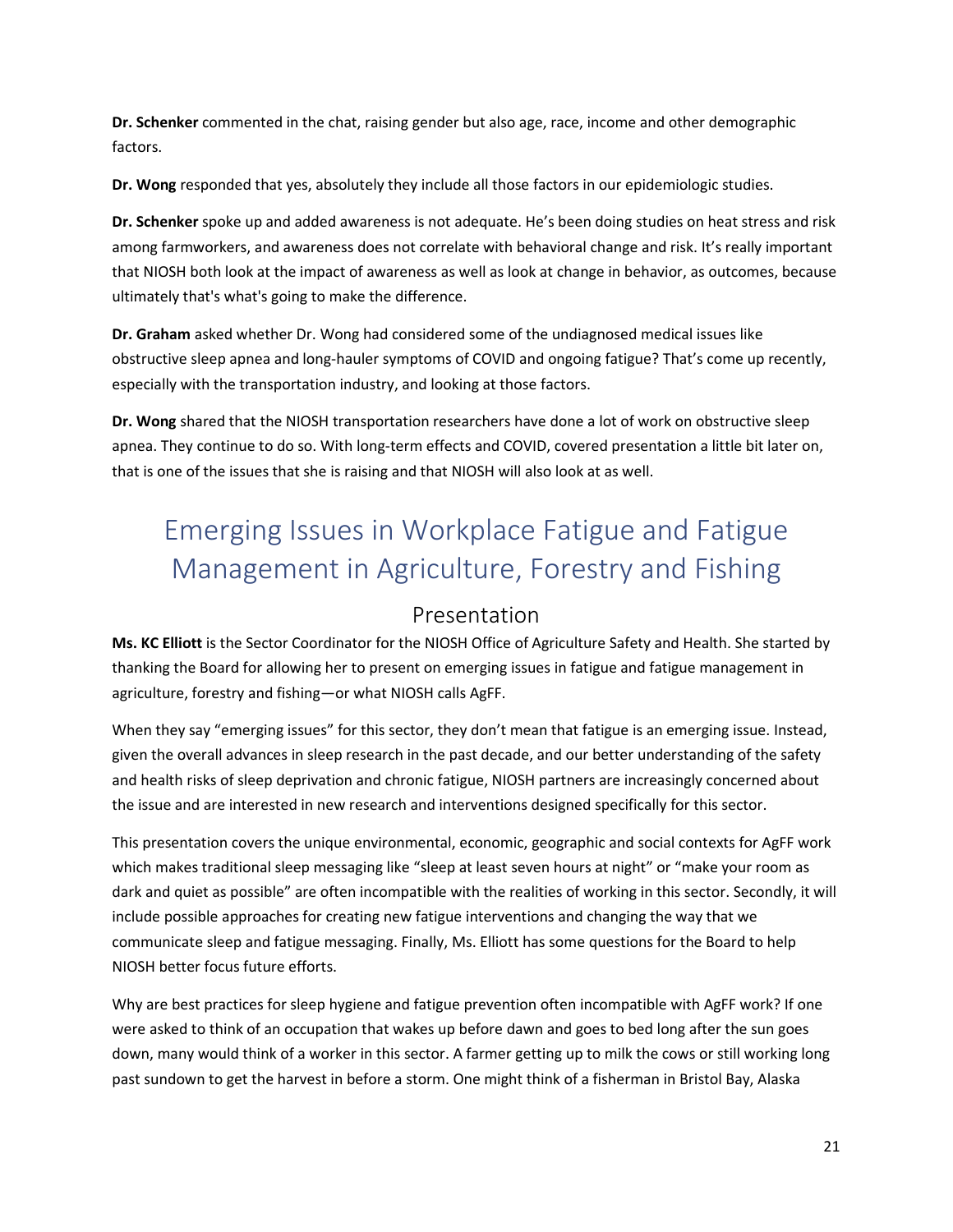hauling in nets full of salmon as long as there's light—and there's always light in summer. Or one might think of a logger who travels 100 miles to and from work each day depending on where they're working that week.

AgFF workers are found in every region, and span from owner-operators and family farms, to multinational corporations. But what they all have in common is long hours, extreme environments and dangerous work that takes focus, good judgment and quick reflexes. And while hours can vary by the type of commodity produced and by season, the National Agricultural Workers Survey reports that U.S. crop agriculture workers work much longer hours than the typical U.S. worker. And, according to the Bureau of Labor Statistics, this sector consistently has the highest fatal injury rate and a high rate of nonfatal injury and illness despite almost certain underreporting.

What is the current state of fatigue research in this sector? In 2008, the National Occupational Research Agenda (NORA), for AgFF stated that fatigue was a significant safety issue and a cultural norm. And in the third decade of NORA, fatigue was again described as an area of concern, and included a priority to explore risk factors for fatigue and to develop interventions. For other sectors such as healthcare and transportation, there have been considerable etiologic and interventional studies on work hours, sleep and fatigue. But in the 2019 systematic scoping review of the literature by both NIOSH intramural and extramural partners, they confirmed that there has been little research specifically for the AgFF sector. Most studies they found did not focus specifically on issues related to sleep deprivation, work hours or work schedules, but instead discussed fatigue in the context of a broader investigation of occupational injury and illness. However, the review did provide some evidence that long hours, sleep deprivation and chronic fatigue contributes to increased injury and illness, especially during peak harvest and production seasons. And also, many of the studies outlined why fatigue is such a considerable problem across the sector, as well as the unique barriers and specific disparities that make addressing fatigue particularly tricky.

Workers in the AgFF sector often have extended hours—sometimes 16 or more hours per day, especially during planting and harvesting seasons, and operations may run 24 hours a day, and shift work is prevalent. Especially in fishing, schedules can be erratic and unpredictable, making it difficult to plan ahead. And economic and organizational factors may result in workers taking shortcuts and working despite high levels of fatigue. And likewise, workers are often paid by how quickly they work, or by the size of the harvest, which leads to fast-paced work, reluctance to take breaks, as well as potentially long hours and less recovery time between shifts.

And then, environmental factors can contribute to fatigue. Since most work in the sector is done outdoors, light and darkness can impact worker fatigue. For example, loggers often have long commutes on rural roads in the early hours of the day before the sun comes up, and these are all known risk factors for drowsy driving. Exposure to heat and cold stress can also increase fatigue. However, at the same time, in an effort to avoid heat stress, farmworkers may start long before the dawn in order to avoid the hottest parts of the day, interfering with natural circadian rhythms.

But the overarching issue regarding work hours and schedules in AgFF is that, unlike some other industries, there are no regulations mandating rest times, watchkeeping standards on vessels, or minimum levels of staffing. The only exception to this is that there are some of the largest commercial fishing vessels require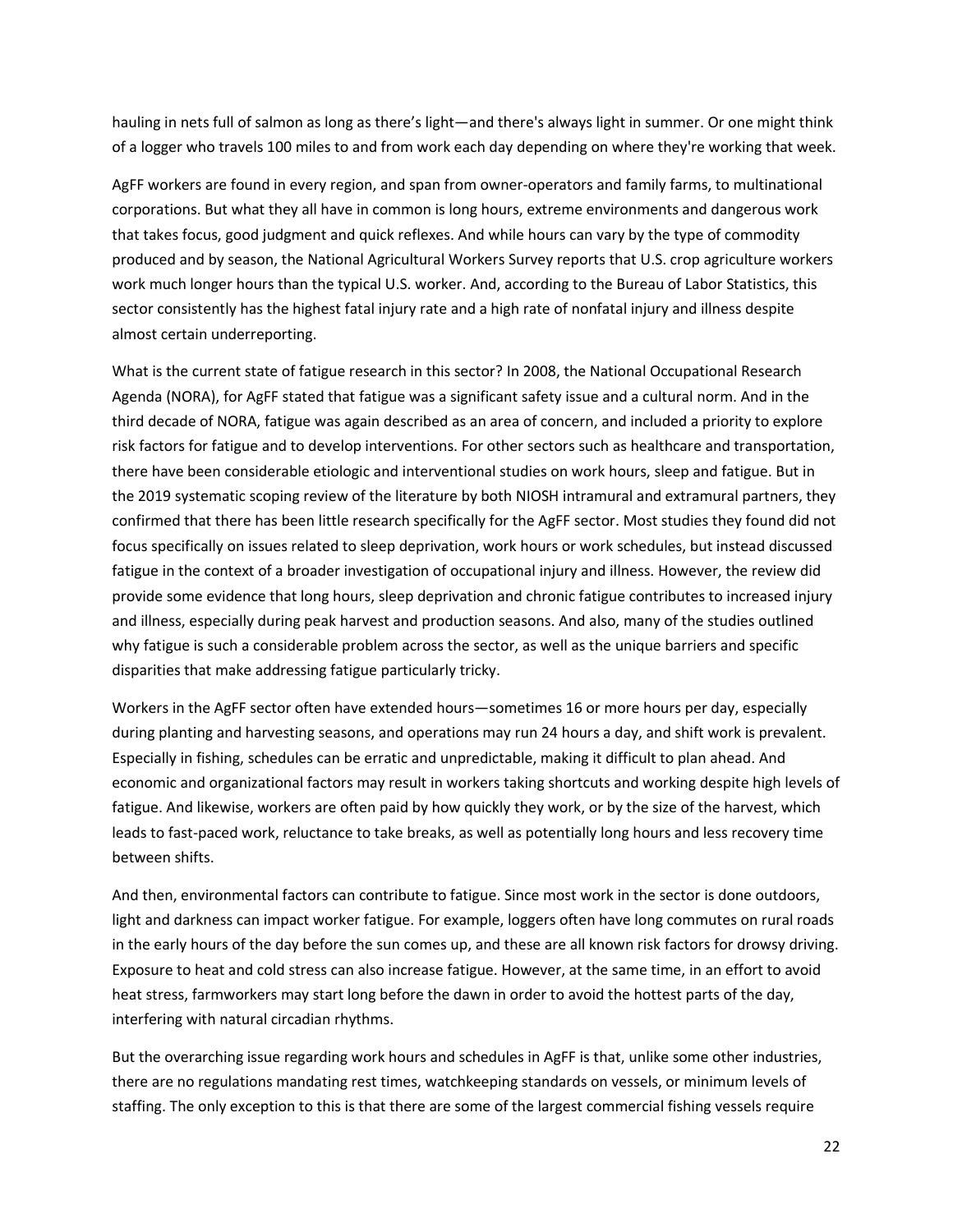licensed operators. And now, for industry-specific training in fatigue management—and there's also very little, especially in agriculture and in logging.

AgFF workers often live where they work, and this means that it is truly hard to be off the clock, especially for crew members at sea who cannot walk off the vessel to escape worksite stress. At the same time, many workers across the sector may be separated from family for weeks, or even months, which several studies also reported as a stressor. And agriculture workers and onshore seafood processors may live in congregate and substandard housing, and these conditions can contribute to poor sleep and fatigue, especially in cramped housing conditions and ones that lack access to air-conditioning or heating. And likewise, fishermen and offshore seafood processors sleep aboard vessels, and they may be bothered by vibration, noise, light, and the constant movement of the vessel.

Finally, AgFF workers are less likely to have health insurance, and as mainly rural populations, they experience health disparities compared to urban populations. And several studies also mention fatigue and sleep disturbances disproportionately affecting older, younger, new, female, and immigrant workers.

Long hours and sleep can sometimes be a part of the social and cultural identity of these workers, one that is resigned to or perhaps even a bit proud of just how little sleep and time off they're getting. Or as the bumper sticker says, "sleep is for the weak." And in a 2019 Oregon State University study of Dungeness crab fishermen's perceptions towards safety, researchers found that questions about fatigue and sleep were generally discredited, and one participant even suggested that there was no reason to ask about fatigue on a survey as "everybody's tired." Another fisherman noted, "I would think the biggest causation of all accidents is probably sleep deprivation. People are tired and don't know when to quit." While another said, "Well, you're crab fishing. You're always tired, and you're always rushed."

However, Ms. Elliott does not want to imply here that there's a cavalier attitude towards safety, or even fatigue. These workers want to be safe, and they very much understand the conditions they work in are dangerous, and that working while fatigued is risky. At the same time, these industries are also under constant and tremendous stress to work as much as possible. When there are so many demands, there is one variable that does not cost a small family farmer more money: their time. Hours working are one of the only variables which they can control. AgFF workers are very much aware long hours are risky, but their time spent working is often the only thing they can budge.

You can perhaps see how, now, why ideal sleep habits might ring a bit hollow for these workers, especially during harvest periods or unexpected events.

So, how can we flip the script on fatigue? It's like the fisherman said: everybody's tired. To start, we must change the way we talk and educate on fatigue. In this environment, fatigue is a ubiquitous hazard that cannot be eliminated, so we must develop fatigue management interventions which can be implemented by workers who have little control over how many hours they will be working, often cannot take off time, increase staffing, or change the weather. Also, we must work to change the cultural norm that fatigue is inevitable, or weakness, or even a personal or moral failing.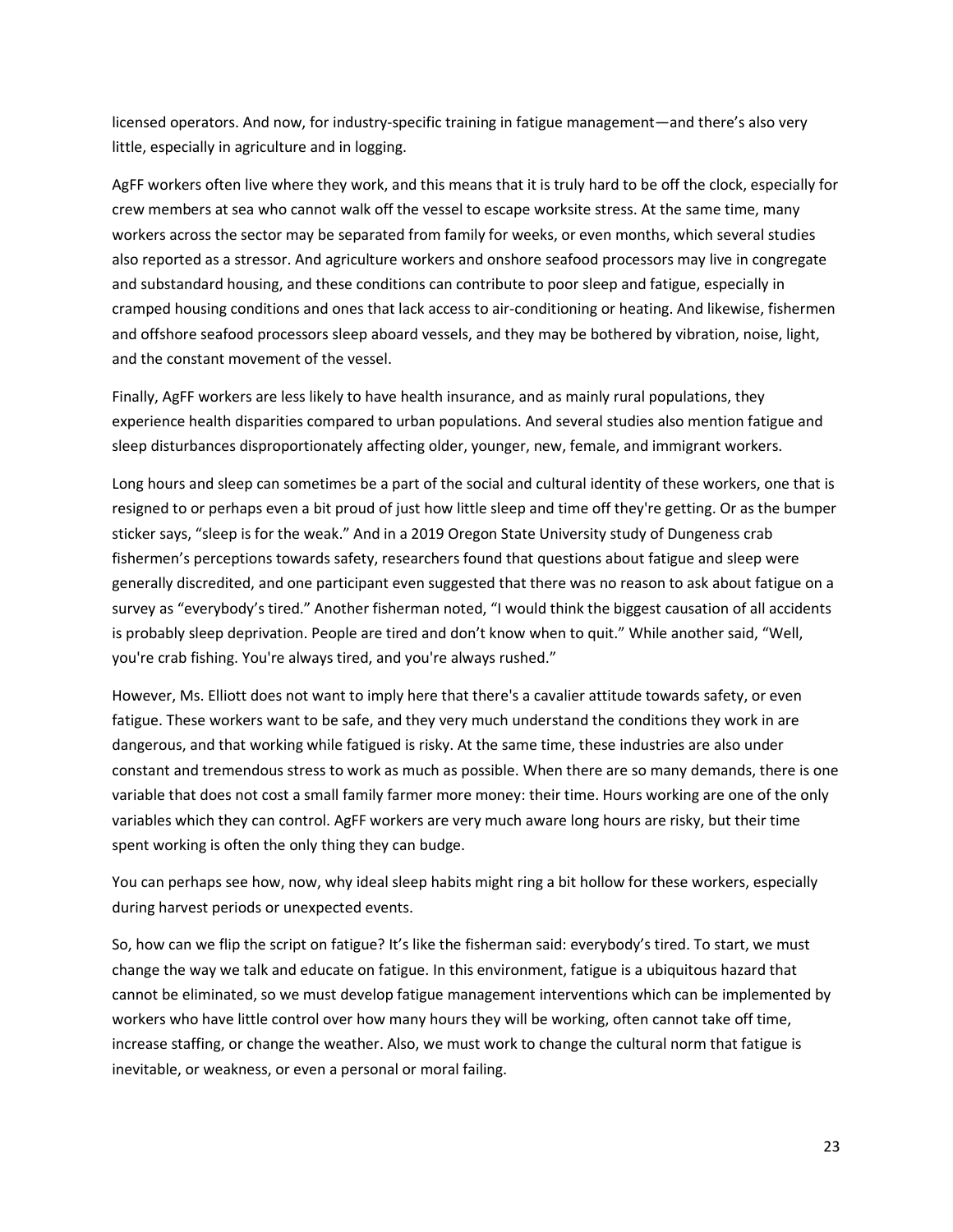However, a cultural shift requires us to discuss fatigue in a way that is concrete, standardized and hopefully even measurable. If everyone is tired, we need to be able to say what too tired looks like, as well as based on evidence, describe specific job tasks which are higher risk based on levels of fatigue. And we must begin to teach the benefits of sleep, not just the disadvantages of working while fatigued. Sleep should no longer be for the weak. Instead, we could start talking about how to teach sleep as a tactical advantage, one that improves not just safety but performance, productivity, and overall well-being.

The United States Army has recently revised and augmented its Health and Fitness Manual in an effort to change the culture surrounding sleep, advising officers to set up opportunities for napping, track sleep among their subordinates, lead by example, and encourage others to prioritize sleep as a part of battle readiness. The military is focusing on the benefits of sleep and fatigue management in a highly unpredictable and demanding environment. Perhaps we can learn from them to tackle these issues in our own sector.

However, as much as we can borrow from other sectors and the military, we must also take into account the unique and diverse workspaces within this sector, as well as the very different circumstances of individuals who are workers. And this is why the NIOSH AgFF program will be adding a Healthy Work Design goal specifically on work hours, sleep and fatigue to the NIOSH Strategic Plan in 2021. This will help spur extramural research in this area. For their FY 2022 renewal, the NIOSH Agriculture Centers will be able to write this goal, proposing new research and practical, tailored interventions for this sector.

Ms. Elliott acknowledges that Dr. Schenker is the founding director of the Western Agriculture Center, and his work on heat stress and immigrant farmworkers has been very influential in NIOSH's increased focus on health disparities and nonstandard work arrangements in this sector.

Finally, currently NIOSH and the U.S. Coast Guard funded a research study on fatigue in commercial fishermen, and it's currently ongoing. The Northeast Center is collaborating with researchers and safety trainers on the West Coast to better understand fishermen's sleep patterns and possible effects of sleep deprivation on their health and safety.

Now, this is all a really good start, but more can be done to develop practical and relevant interventions. What they've learned from this literature review, as well as speaking with partners, is that the ideal way to develop interventions is by starting with the community-based consultation and evaluation. Because without buy-in from workers, they are much less likely to adopt future interventions. And what is developed must be culturally competent and sympathetic to the very real challenges these workers face, as well as tailored to the specific industries, worksites and operation size.

And we must also develop interventions which focus on fatigue management, not sleep, as prevention is seldom an option. And as such, interventions must work from a place of harm reduction. For example, there are fishermen who pull all-nighters on a regular basis, and some crews average three to four hours of sleep for weeks at a time. For them, it's too late for primary and secondary prevention, and recovery sleep is not an option. So, what additional controls can be put into place for the duration of their acute fatigue event?

Finally, and most importantly, any intervention we create must be focused on individuals and small business. The vast majority of AgFF workforce are in operations with ten or less workers, and many are in nonstandard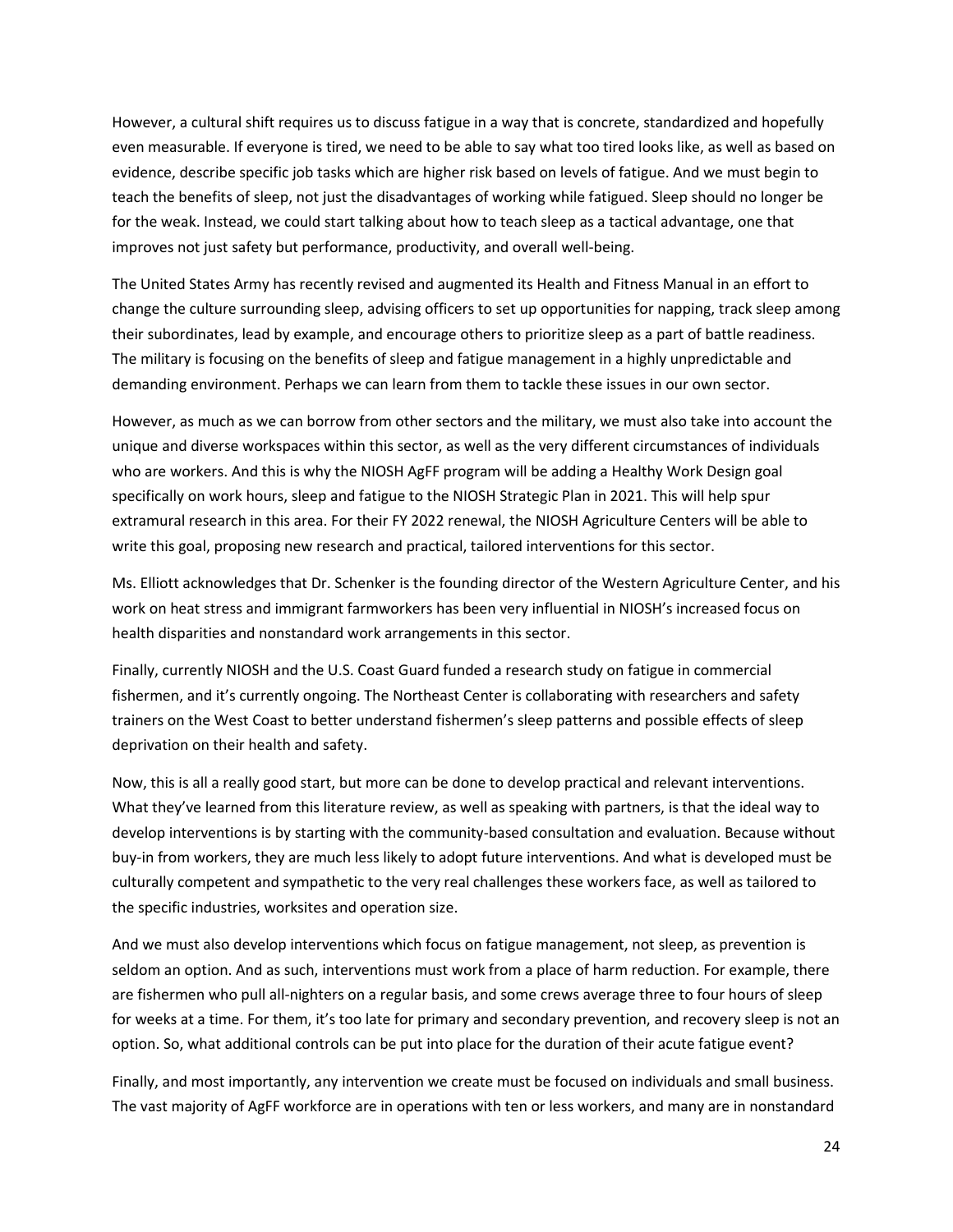and precarious work arrangements. It's not often that there is a dedicated safety person. So, any intervention must be easy to implement, affordable, and adaptable.

To sum up, AgFF workers face financial and regulatory pressures, several health disparities, an aging workforce, increased stress, and at the same time, work in unpredictable and harsh environments. Best practices and ideal sleep habits are often unattainable, not culturally, not economically, or not even realistically. And AgFF workers want to be safe, and realize the dangers of fatigue, but they do not yet have the tools and the training to respond appropriately. Fatigue management solutions must help prepare for both acute fatigue events, and also for persistent chronic fatigue, in order to mitigate risk, while addressing the sector's unique challenges and diverse workspaces.

Ms Elliott raised two questions to the board:

- 1) How can NIOSH encourage behavioral change and improve outreach in a culture that believes that long hours and fatigue is inevitable, or even a badge of honor, and where long work hours cannot be avoided due to the nature of the work?
- 2) Given our limited resources, how NIOSH we support our Agriculture Centers to do more in this area?

### Discussion

<span id="page-24-0"></span>**Dr. Cox** said there is some evidence—an MIT study, maybe in India, earlier this year, showing that at least among urban poor, extra sleep at night didn't actually lead to improvements in productivity and well-being, but a nap in the afternoon, did. To what extent—without generalizing across continents and cultures and populations—but if it turns out that the big boost comes from naps more than from shutting down iPhones earlier at night or whatever, is that practical in these workplaces? Because for question number one, how do we encourage behavioral change, a follow-up question is: well, what behavioral change? Are we trying to encourage people to take siestas, for example? And is that realistic?

**Ms. Elliott** had not read that study, but what the U.S. Army is saying is that they see napping as an intervention and to use naps when you can, sleep when you can. Now, this would require both some schedule changes, and you'd have to change the culture to be able to say it's okay to take naps. And then you'd have to decide where do you take naps. So say for instance, you've got immigrant farmworkers that are picking lettuce, where are they going to take a nap? They drive, they get into buses in the morning at 3:00 to 4:00 in the morning and they drive out to where they're going to be picking for the day, and they're harvesting all day until the end of the day. Where are they going to take a nap? It's those sort of things that we have to figure out. Ms. Elliott has always thought about with AgFF, they will adopt anything if it saves them time and money, and makes things safer. We must show them that this is a viable, practical and economically viable intervention. And so whatever those things are, she thinks they'll adopt it.

**Dr. Cox** then suggested refining Question 1. In addition to how do we encourage behavioral change, how do we encourage an allowed set of behaviors within which that change can take place?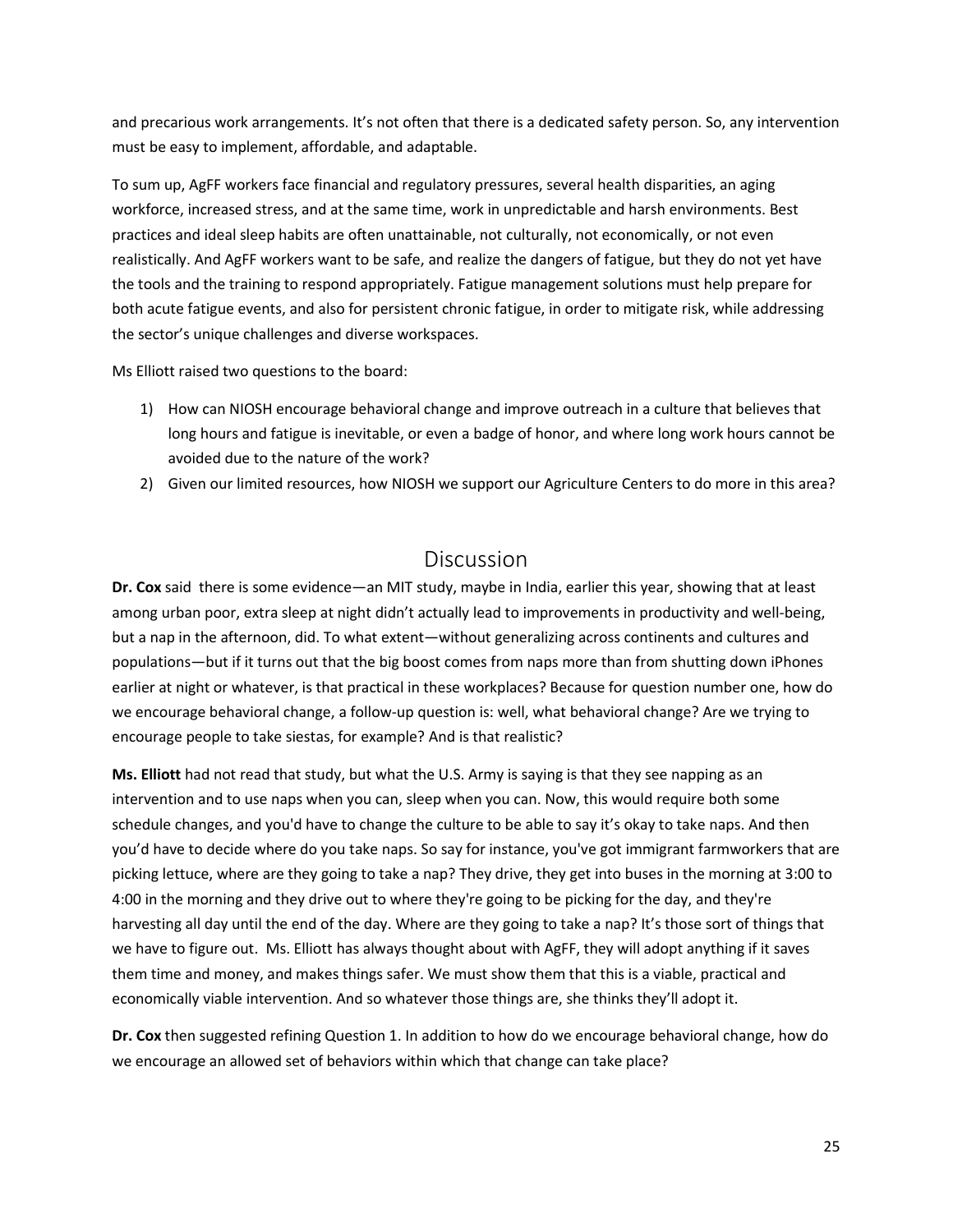**Dr. Schenker** suggested economic analyses. If NIOSH can show that, in fact, there's an economic benefit to providing naps or longer sleep hours or whatever the intervention is, that's going to be speak to the farm owners and managers and fisher owners and so on. Because ultimately, the cost is what they pay attention to. The other things are nice but they don't have the same impact.

**Ms. Elliott** agreed and shared that one of her coworkers in the Western States Division, Samantha Case, has studied vessel disasters. If NIOSH could quantify the cost of a vessel disaster due to fatigue, and be able to show that these are all the things that happen to you after a vessel disaster, this is how much on average it costs, we would be able to get a lot more captains and owners on board with some sort of fatigue management system.

**Dr. Reponen** asked whether NIOSH partnered with the Agricultural Extension Offices?

**Ms. Elliott** responded that her particular office within NIOSH does not. However, on the other hand, the extramural Agriculture Centers funded by NIOSH are in constant contact with Extension Services all over the country. And this has especially been the case during COVID. They did a survey of Extension Agents specifically asking burnout questions and things like that. Extension is definitely a place to go for agriculture. And they work closely with those Extension Agents, including for outreach.

In many cases, what Ms. Elliott has found with COVID and other examples too, is that farmers are much more willing to listen to Extension Agents. That's who they get their information about crop harvest and particular plant variants and what to grow and how to grow it. And so this is another avenue for health and safety information.

**Dr. Graham** noted in the chat that there are mobile napping port companies. Perhaps collaborate with one of those to assist.

**Ms. Elliott** replied that maybe in some instances, that might work, but also reminded the group that they are talking about folks that are out at sea for weeks at a time in the middle of the Bering Sea, or off the coast of California. And for farmers, it all comes down to cost once again. If it's something that becomes costeffective, that might be one way to do it.

For instance, fishermen often don't have health insurance. They're considered independent contractors. They sign a contract for the season. They may not have any access to healthcare at all. There are a lot of fishermen who really should be tested for sleep apnea and that just isn't getting done. And so, those are other issues too that connect into the fatigue piece. How many of these folks have some sort of sleep disorder to begin with? There are also higher levels of depression in immigrant workers. That has a component that works into sleep as well. That's another link that could be studied. And so there are all of these rural health issues that combine in with fatigue and it makes things worse than they would be otherwise.

**Dr. Reponen** turned the group to the second question about supporting NIOSH Agriculture Centers to do more in this area. There is the new funding announcement and that has a specific focus on this area. Can they get more funding if they have fatigue as one of their components? That would be one way, if that's NIOSH's goal, to increase research and outreach in that area.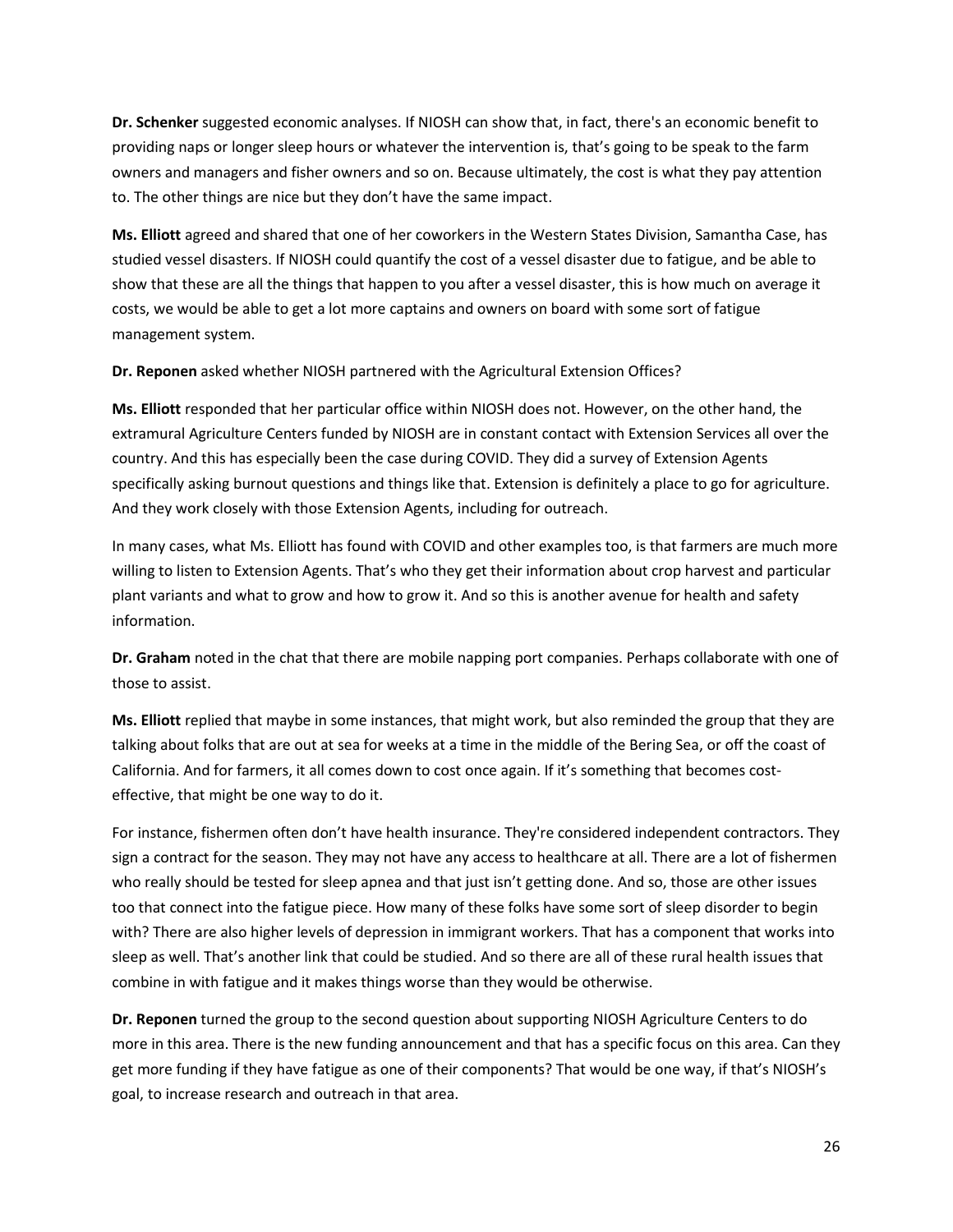**Dr. LeMasters** suggested encouraging the Agricultural Centers to work with local ag departments, from forestry to farm, since they're not doing a lot of that.

**Ms. Elliot** clarified that it's not that they don't want to. Everyone wants to work on this problem. They don't have the information to give to these ag departments and workers that makes sense for these workers. A lot of the fatigue materials we have right now, on fatigue management, either requires you to have a safety person, it requires technology, it requires an investment that a lot of very small workforces and family farms, or immigrant populations, they just don't have access to that, and they didn't have the money for it even if they did. There's a lack of materials, there's a lack of training, and we have to create training that actually works for these workers in their particular situations. So someone who is on a salmon boat in Bristol Bay, Alaska is going to have a very different experience than someone who's driving to and from their house in a logging group, or someone who's in Southern California that's a migrant and seasonal worker.

We have to create these very specific training materials, and we also have to do it knowing full well that they can't get eight hours of sleep. They're working two jobs. For instance on a family farm, you've got a mother who might be working off the farm as, you know, say a teacher so they can get healthcare for the whole family. And then she comes home at night and she works on the farm for a while, and then she's taking care of kids. They call that the third shift.

**Dr. Schenker** noted that it's important to recognize that NIOSH brings a health focus to this whole issue. And agriculture departments generally are not structured or organized or experienced in addressing health. They're addressing productivity. And collaboration is important, but let's not be naïve and think, oh, we just bring it in the ag department and they'll be able to make these changes. It doesn't work that way.

**Dr. Lerman** noted that the concepts are universal, in how to manage fatigue. The application has to be customized to the specific. So if NIOSH could create modular, customizable information, training materials, talks about sleep for instance, and it talks about sleep where you can, and if napping is viable, if extending the hours at night or at the end of the work shift is viable, the various other factors, each one the basic concepts are universal even though the solutions are not. There's an approach that is at least possible along those ways, building something that then can be customized by the local Ag Centers.

**Dr. Schenker** added that it's important that the burden not be placed on the worker. This is really something that the owners and managers and captains need to focus on and recognize the importance. And we need to not place the burden and tell the workers; oh, you need more sleep and get more rest and take naps and so on.

**Dr. Lerman** feels that one of the key basic concepts that's universal is it's a shared responsibility. Just like you can't put all the burden on the worker, management can't fix the problem by itself either. In his view that's a fundamental risk management concept. **Dr. Schenker** agrees.

**Dr. Reponen** read a comment from the chat, suggesting that if NIOSH wants to design interventions that promote behavioral and cultural change, look at the literature for other occupational groups having challenged behaviors to change, such as firefighters. She was also planning to bring up firefighters. For a long time it has been that the dirty gear was a badge of honor, but that has changed now that they are more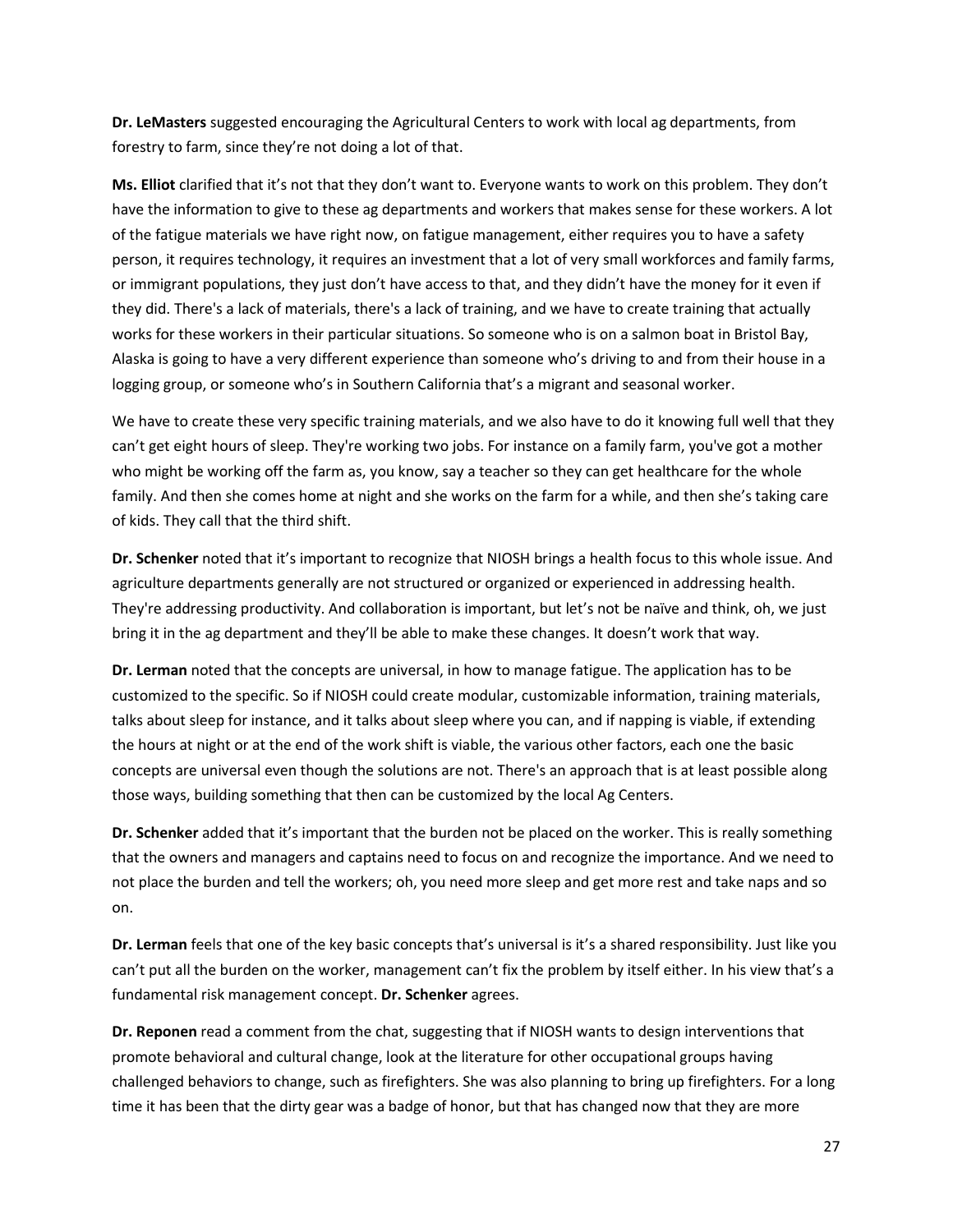geared towards looking at really their own health and safety. So maybe there's some lessons to be learned from other occupational groups.

**Dr. Graham** added that, for instance within NIOSH, they've done PFD studies with personal flotation devices. And there has been a cultural shift in wearing life vests, and that was through targeted intervention, showing that it could be done practically, and you could wear them comfortably, and giving the tools and the resources to the to the workforce, and this has been adopted. This is something that has happened before and it can happen again. There has been cultural and behavioral change around life vests, and this could happen with fatigue as well.

**Dr. Reponen** addressed one final comment in the chat, recommending collaborating with COSH organizations.

# <span id="page-27-0"></span>Fatigue Management: Technological Advances and Fatigue Risk Management Systems

### Presentation

<span id="page-27-1"></span>**Ms. Kyla Retzer** is the Coordinator for NIOSH's Center for Motor Vehicle Safety. She was honored to be speaking with the Board today about fatigue management through the use of technologies, as well as the broader, data-driven approach to managing fatigue risk called Fatigue Risk Management Systems. Mention of any company or product does not constitute endorsement by NIOSH or the CDC.

The foundations and interest in technologies and procedures to monitor fatigue really started in the transportation industry in the 1980s and it's been mainly driven by the growing need to reduce road crashes as more vehicles take to the road and are capable of greater speeds. There's a growing interest in use of the technology from other industry sectors such as healthcare and mining. We've also seen growing interest from occupational health-and-safety groups in the use of these technologies beyond transportation. A recent survey by the American Industrial Hygiene Association found that information about sensor technologies, such as those used to identify fatigue, are the most sought-after content area among their members. All of this has precipitated an astronomical growth in these technologies.

Market research has estimated that the Driver Monitoring Systems' global market size was \$1.6 billion U.S. dollars and it is anticipated to reach \$2.4 billion by 2027. This growth is driven partially by the need to ensure driver attention is adequate given the increase in use of vehicle automation requiring less actions from the driver. One truck driving study carried out in a simulator found that driving a semi-automated truck produced more drowsiness in the driver than manual driving with standard cruise control. However, with all of these new inventions entering the market, there is the chance that some of these systems may not detect fatigue or may not work as intended.

The most common concern for programs at NIOSH is keeping up with these technologies and if they are valid. The most frequent question they're asked by other researchers, industry experts, and safety professionals is what is the right technology for me or for our organization?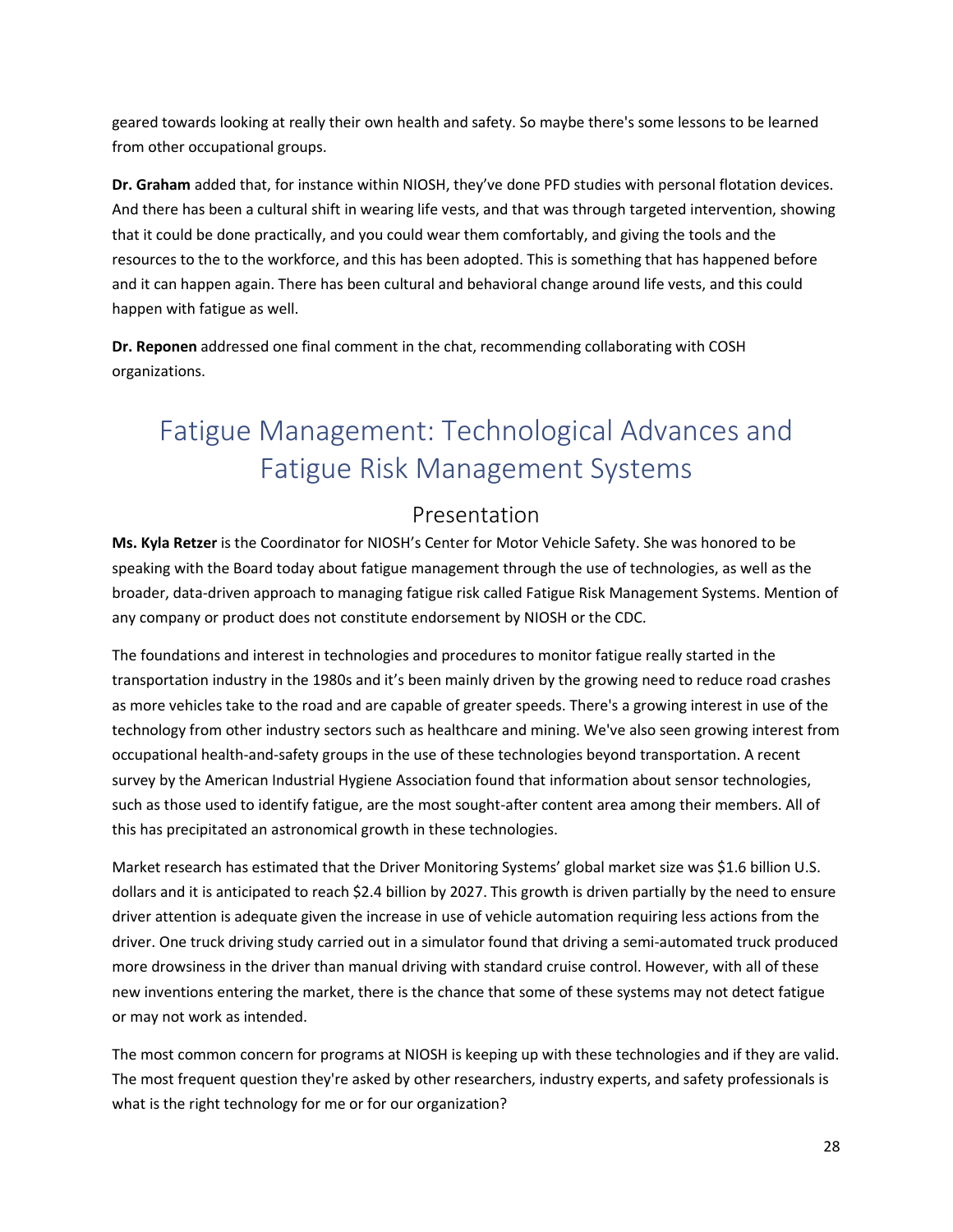This presentation will cover the different types of technologies that are on the market right now and how they can be used in the context of Fatigue Risk Management Systems. There's a wide array of these different types of devices, each with their own proprietary interpretation. This variety can make the choice for an employer paralyzing. Part of the variety is driven by the fact that there are so many proxy measures for fatigue, none of which give a complete picture and all of which have shortcomings. I'll place five of the broad categories of these technologies on the scale here with ease of use and accuracy. Ease of use refers to interruptions with workflow and general ease of implementation in the workplace, while accuracy and effectiveness refers to the potential for the device to identify a risk of a fatigue-related, safety-critical event. These are broad generalizations based on what we know from literature and interviews with subject matter experts and partners. Keep in mind there are many other considerations as well.

First are biomathematical models. These models are being used to predict potential fatigue of workers based on prior sleep, work schedules, and other worker factors. One example is called the SAFTE model, which is in use by the military. It has an accompanying scheduling tool which has been validated in ground transportation studies. In terms of location on this grid, these models are somewhat easy to use. However, due to its predictive nature, they do not allow for great certainty that individual workers are fatigued while on duty and should probably not be the sole choice of technology for an organization. For these models to work, good data on work schedules, prior sleep, and other factors are needed. Sleep data for workers may be available in industries like aviation, but employers are likely to gather resistance in getting sleep data from other industry sectors if it's during off-duty hours.

Second are fitness-for-duty tests. These are technologies being used to assess the alertness of a worker just before their shift or prior to starting an extra period of work. Two common types of biological measures being assessed in these tests are cognitive functioning and pupillometry, or pupil behavior. Cognitive functioning is often measured through sustained attention tests. These tests collect data on reaction times and lapses in attention over a five-minute or longer period. One common and well-validated test is called the Psychomotor Vigilance Test, or the PVT test. The second type measure is pupillometry. It is the measurement of pupil size and reaction to flashes of high-intensity, bright light; a demonstrated biomarker of fatigue and a measure that really cannot be outsmarted or out-gamed.

The third group on our scale is task performance technologies. These technologies do not examine the worker's physiology or attention, but rather they measure the performance of the work task instead. They are primarily right now being used to measure driver behaviors. Some indicators of potential fatigue in driving include the lane deviation, larger steering wheel corrections, greater speed variability, and greater availability in distance with vehicles in front of them. Some of these are readily available in commercial vehicles. It is possible that drivers are more accepting of these devices then physiological measures as the focus of surveillance is on the task and not on the employee. There are, however, limitations to these systems, as they can easily be affected by non-normal road conditions like non-paved roads. These devices also provide real-time feedback, but the drivers may receive warnings when it's too late to implement some type of fatigue mitigation. Also, the equipment needs to be hardwired into the vehicle and can be easily disconnected. Both the worker monitoring and task performance technologies have options for real-time audio or visual feedback. The feedback can be given to the driver and also to an offsite safety manager. This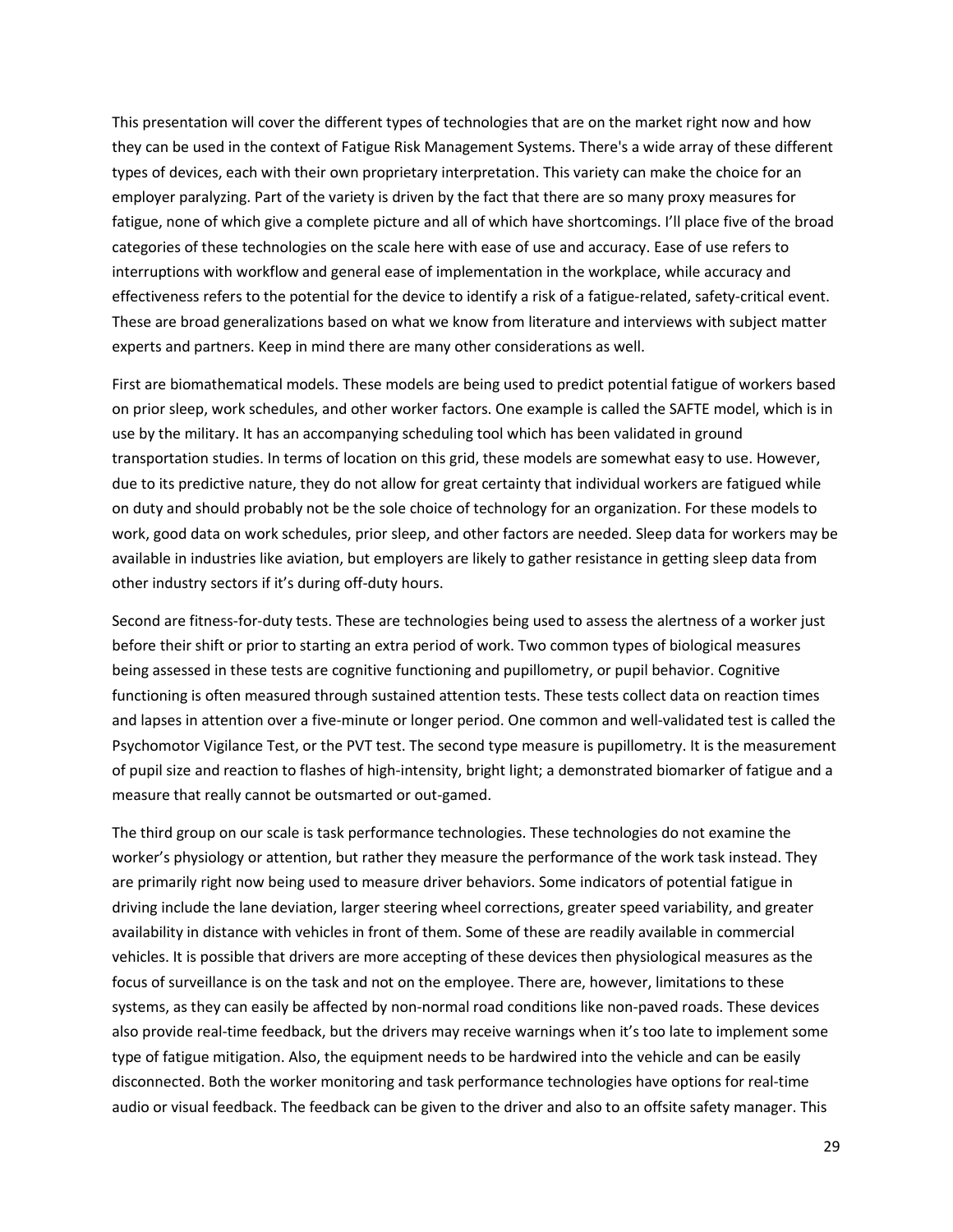brings with it a whole other set of benefits and challenges, including concerns about data privacy and potential liability concerns for employers.

The fourth broad group is worker-monitoring technologies. The same cognitive and pupil behavior tests used during fitness-for-duty can also be used throughout work shifts to detect fatigue. These tests may be disruptive for workflow because they would require the user to stop working to do the test. Most of the technologies in this group, however, refer to passive and continuous monitoring capabilities for the worker while they're on duty. As passive technologies, they don't require extra effort by the user. So worker monitoring technologies use a variety of physiological measures to passively identify fatigue. A tool for measuring brain activity or the electroencephalograph, commonly known at EEG, has been acclaimed as one of the most successful methods of detecting high fatigue levels, although less successful in identifying lower levels of fatigue. In lab settings, trained personnel will apply electrodes to the scalp to interpret results. And as you can imagine, this is not very practical for a workplace. Portable devices that do not require a scalp preparation are now commercially available. These devices detect brainwaves through headbands or headsets which can be worn as-is or affixed to a baseball cap. Posture or head-nodding technologies detect the posture changes that accompany fatigue, such as head-nodding, as the neck muscles relax. Generally, they come in the size and shape of a hearing aid, which is worn behind the ear. These devices are cheap and relatively nonintrusive; however, they are a late-warning device as they can only detect fatigue at around the point of sleep onset or when a fatigue-related incident is already likely to have occurred. At this stage, some argue that they are not sensitive enough for use in the road transport industry.

A third group is the ocular measures or eye behavior. The eyes and eyelids can provide significant information about alertness. Example measures include the duration and rate of blinks and also a similar measure, examining the percent of eyelid closure, often called PERCLOS. The technology used to collect this data are infrared lights reflected off the retina and also cameras that can examine facial recognition features. Advantages of these devices are that they are relatively noninvasive. Some eye behavior devices are based on scientifically-validated measures in laboratory settings. But there is some difficulty in translation of them in the real world. For example, many of the devices using infrared reflectants are limited by factors like ambient light and the use of prescription glasses or sunglasses. Camera-based devices are also largely unable to adjust appropriately to nonstationary working conditions.

Galvanic Skin Response, or GSR, is another physiological measure forming the basis of new technologies. GSR is essentially described as the activation of sweat glands on the skin and has been demonstrated to increase with fatigue. However, GSR also varies in response to other influences such as stress, making it unclear if this measure is able to identify changes that are specific to fatigue. There are companies who are working on improving the technology and using clothing fibers and other wearables that may be able to detect fatigue. These technologies are all in the early stages of development and still need to be tested.

The last measure is heartrate variability, which has been shown to be effected by fatigue. However, much like GSR, this measure can vary based on a wide number of other factors like physical exertion and stress. At this point, the use of this measure in real-world settings for fatigue is possible but has challenges.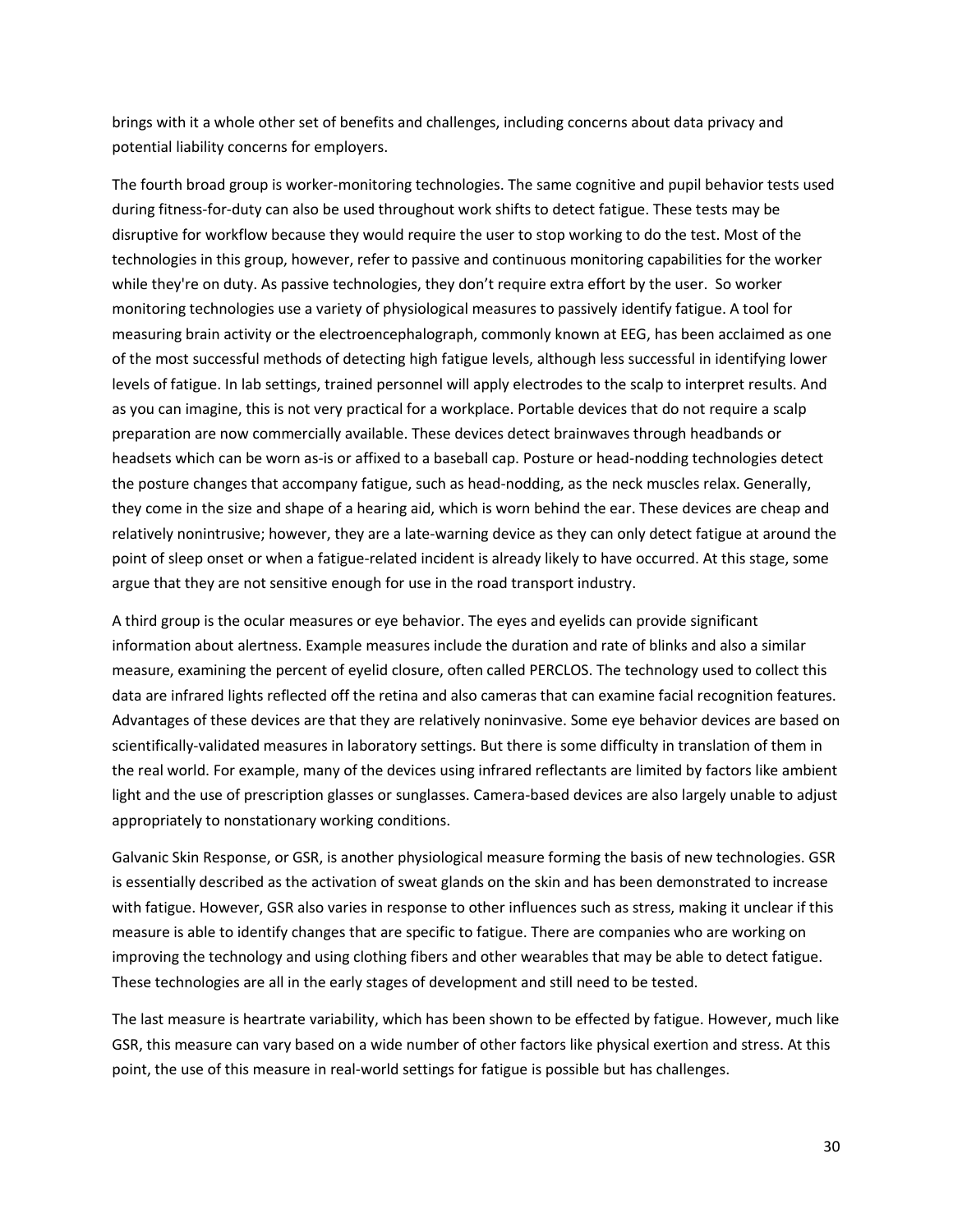A fifth category is hybrid solutions. Given that fatigue is a multifaceted construct from a wide variety of factors and can result in a number of biological and performance deficits, it's most ideal to use multiple measurement methods. The use of several different forms of measurement can serve as a backup. If one measure fails, then another measure might be able to detect the fatigue. The few studies based on hybrid solutions have achieved more consistent and increased sensitivity and specificity outcomes. They can also include existing data sources for employers, which may keep cost down such as looking at working hours, overtime hours, etc. In our interviews with industry health and safety professionals, hybrid methods appear to have the most effectiveness, which, in part, is attributed to the fact that it is able to be tailored for the job task and the organization. The drawback, however, is that this type of solution can add layers of complexity.

Another emerging concern with fatigue detection technologies is the term fatigue "threshold." It's being used quite a bit these days, but we're not sure if there's a full understanding of what this means. It is quite easy to buy one of these monitors and when it beeps or flashes, to accept that there is a high level of fatigue and then to do some type of mitigation. But it's a little more complicated than that. For example, if you're working and your sensor provides a reading—in this case, amber—what does it mean? If you were at a job which requires a great deal of precision and also exposes you to hazards with severe consequences, the best measure would likely be to discontinue the task for at least that day. But the same reading for someone in the role that requires less precision and where a fatigue-related incident would have little or no impact—like supervising a closed automated system—it may be safe to continue working for the rest of the day, but take precautions like more breaks or extra check-ins to ensure safety. This example brings to light how we need to frame sensor readings in the context of the work involved.

There are several main points to keep in mind when establishing a fatigue threshold. First, fatigue exists on a continuum. There's no set cut point. Also, a warning from a sensor technology should be interpreted in relation to the job task. What we're managing is fatigue risk, which is the combination of the likelihood of an event and the severity of the consequence. And the resulting fatigue mitigation strategy should reflect these factors. Ms. Retzer cautions using fatigue-detection devices as the primary or sole fatigue mitigation strategy and encourages using them as part of a Fatigue Risk Management System, or FRMS. These are data-driven and flexible systems for managing fatigue in the workplace. It's rooted in the idea that in our 24/7 society, no system of work is without fatigue-related risk. FRMS is considered a risk-based approach and is more holistic as compared to the more traditional hours of service. Hours-of-service regulations are helpful in that they limit the time awake that is required for work and ensure opportunities for sleep. However, hours of service do not typically take into account the other multitude of factors leading to fatigue like we've talked about in this forum. They also don't consider non-work-related activities such as commuting or the wide, individual differences in the need for sleep, rest, and recovery. The latest FRMS programs tend to have a blend or a hybrid model that contains elements of hours of work as a baseline and then additional risk-based strategies. It also reflects the need for multiple layers of defensive strategies, much like Reason's Swiss cheese model and accident causation where each strategy is likely to have holes. An FRMS typically includes predictive controls to lessen the likelihood of fatigue, proactive controls to respond during operations, and reactive controls that lead to enhanced management through the investigation of fatigue-related incidents. It also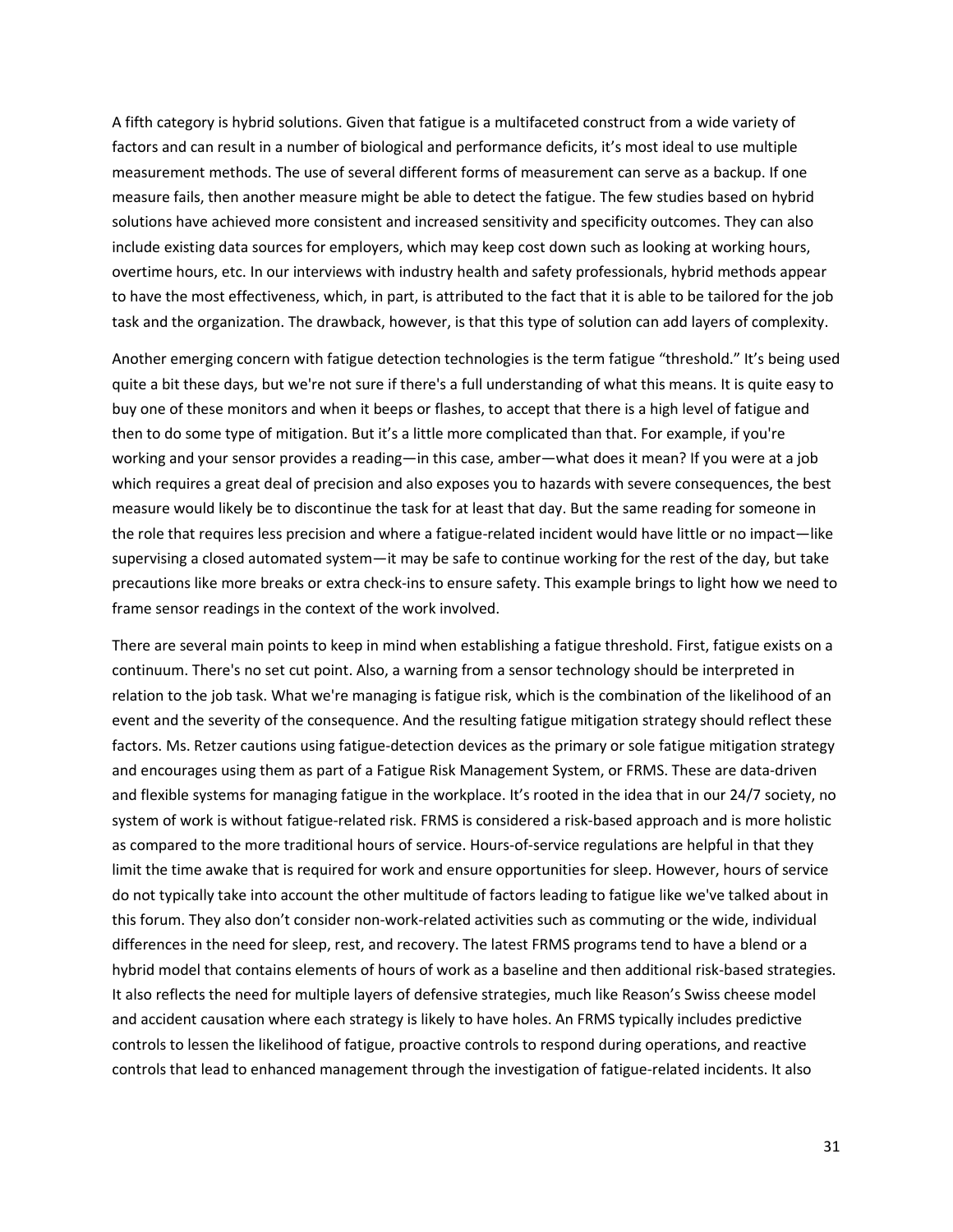acknowledges that there is a shared responsibility between employers and employees to manage fatiguerelated risk.

There are many configurations of an FRMS. Although they seem to different slightly, they can be described generally as having these six components. Briefly, they contain policies and procedures which outline the commitment to address fatigue and the backbone of the operational procedures to address the issue. Second, roles and responsibilities of both management and employees in the FRMS. The risk assessment and management component includes review of actual hours worked versus scheduled work, sleep patterns, symptom checklist for recognition of fatigue, and incident reporting. Data collected from technologies could be a part of this component. Training and educational programs that promote knowledge about risks, causes and consequences of fatigue, and how workers can manage fatigue—management can manage fatigue—and then controls and action plans that include a toolbox of methods on how to address fatigue and decision trees for supervisors and workers on how to handle identified fatigue. The exceedance of established thresholds for devices may be used in these decision trees. And then lastly, an audit and review component to keep reevaluating the system to ensure effectiveness.

There has been widespread implementation of FRMS' in large-scale, safety-critical industries like aviation and rail. It is now required by the Federal Aviation Administration for airline operations. In comparison to the use of Safety Management Systems, however, FRMS is still considered very recent in the last two decades. And much of the published literature is focused on the implementation of the systems. However, studies in a few industries have illustrated effectiveness of FRMS. One randomized trial of a Fatigue Risk Management program in firefighters showed that sleep and alertness were improved following implementation of the system, which included sleep health education, a workplace napping policy, and blackout blinds for sleeping quarters. Another study in a nurse population found decreased sleepiness following their program. And another nursing study, using interviews, suggested that fatigue countermeasures resulted in increased feelings of lifestyle control and restfulness. In the aviation industry, implementation of FRMS' provided controlled napping opportunities for pilots and resulted in decreased levels of in-flight fatigue and increased alertness.

The literature on implementation has highlighted the need for FRMS to be as closely integrated into preexisting Safety Management Systems as possible and to implement FRMS in organizations with a mature safety culture where the reporting of fatigue and fatigue-related incidents is likely to occur because there is trust. There is currently limited evidence of a positive impact on lagging safety outcome measures. Future research needs to track key leading and lagging safety metrics from both the scientific and operational perspective. Potential challenges with implementing FRMS include the complexity and cost, in particular for smaller organizations or ones that do not typically deal with shiftwork or irregular working hours. These companies will likely need an off-the-shelf, simple system in order to use it.

There are several key NIOSH activities related to fatigue-detecting technologies and FRMS. Three centers at NIOSH have combined efforts to begin to share information about fatigue detection. The Center for Work and Fatigue Research, the Center for Motor Vehicle Safety, and the Center for Direct Reading and Sensor Technologies are conducting interviews with industry experts, doing a literature review, and publishing a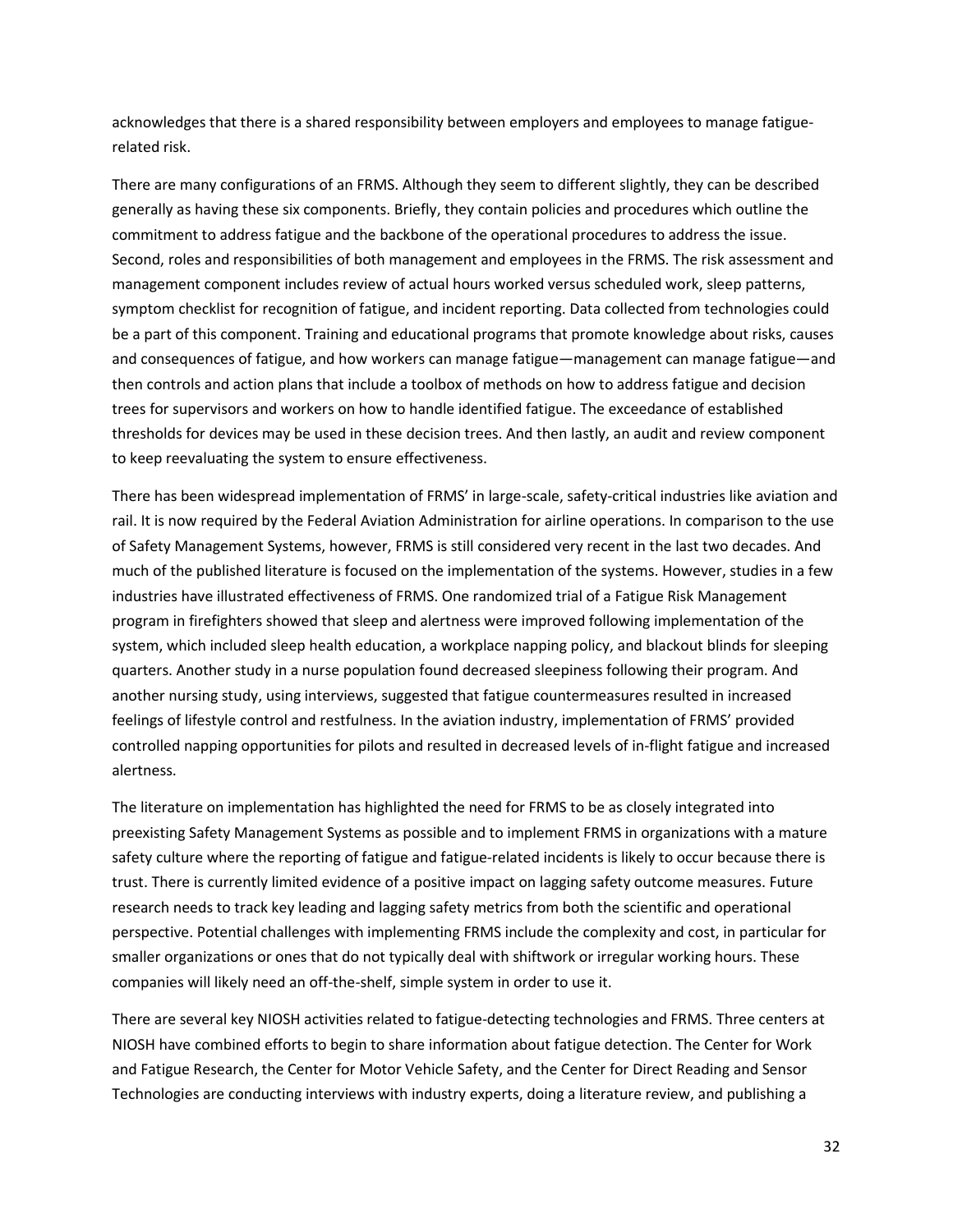series of blogs and other products about the selection and use of these technologies. Sleep measures are currently being collected in three different NIOSH studies with taxi and for-hire drivers, nurses, and law enforcement. These data are being collected in conjunction with the evaluation of fatigue awareness training. All of these worker groups struggle with either unpredictable or long working hours. Actigraphy watches will collect sleep hours, waking time, and sleep efficiency from workers.

The second project is focused on miners. Mining is especially susceptible to worker fatigue due to the combination of environmental factors known to induce fatigue such as dim lighting, high temperatures, loud noise, repetitive tasks, and shiftwork. The objective of this program is to develop evidence-based toolkits that will enable mines to sustainably measure fatigue, interpret the data, and select and implement appropriate interventions. And the final project addresses commercial vehicle operators and is an evaluation of the effectiveness and cost benefits of the North American Fatigue Management Program. The team will use technologies to detect fatigued driving events. The system will be an onboard camera system that uses machine learning. There will be an open bid to select the vendor for this study.

Technologies will undoubtedly play an increasing role in the future of fatigue management, both in work vehicles but also at worksites. As this use increases, NIOSH and other organizations will want to place emphasis on the need for the validation of these devices and ensure there are well-defined criteria for validation. Validation, of course, ensures the device measures what it purports to measure. A second component of validation is how well the selected measure being collected with the device actually predicts or detects fatigue. Lagging indicators also need to be collected and evaluated with implementation of these devices, like fatigue-related incidents, crashes, and lost-time injuries.

Because there is no one measure that is perfect, valid, and easy to collect in the real-world environment, technologies will ideally be paired with other sources of data to increase the likelihood of an accurate assessment of fatigue. For example, a slow eyelid droop alongside a driver's lane departures and a previous work schedule with limited rest periods may be a strong indicator of likely fatigue when combined rather than with one individual measure by itself. We also want to consider the weight and strength of these individual pieces of information to assess risk and what actions should be taken. A third consideration is to provide caution that these technologies cannot be the sole approach for managing fatigue. Companies that have heavily invested in a technology may be tempted to over-rely on the data or trust less the workers' feedback on their own state of fatigue or alertness. Workers themselves may over-rely on a trusted device to warn then of potential fatigue rather than maintaining awareness of their own feelings of drowsiness. If the device fails, the results could be catastrophic. The ability of an organization to incorporate the device's data into their FRMS and also their larger SMS in place is critical to the sustainability of the technology in an organization. And finally, many technologies are being validated in lab conditions, but few have been successfully applied in real-world settings. For example, technologies that are collecting brainwave activity but with limited successful in the real-world setting.

Ms. Retzer raised two questions to the board:

1) First, with this influx of new technologies available on the market, what can NIOSH do to promote their effective use within this holistic approach of FRMS?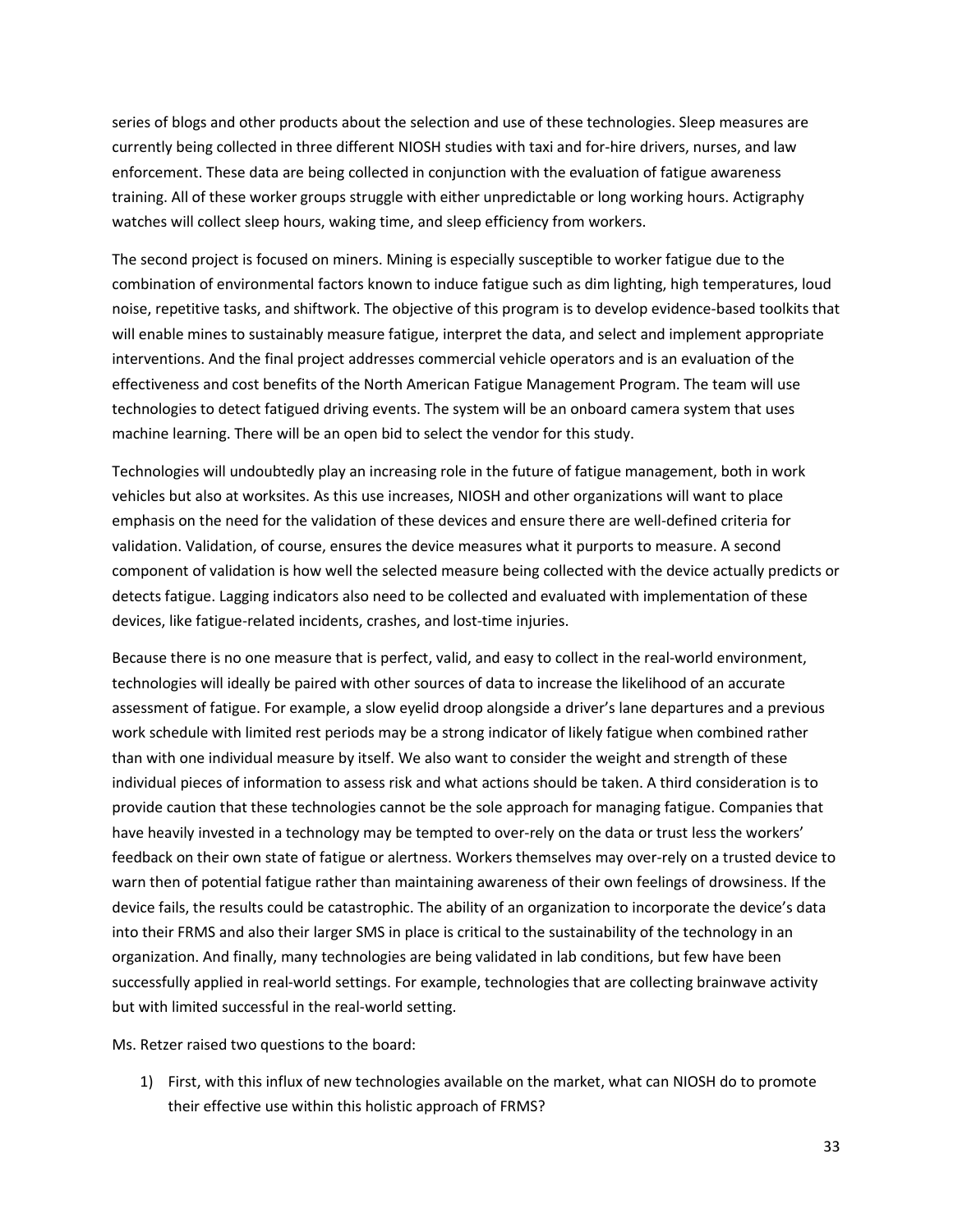2) Given the limited company resources and the complex efforts needed for FRMS, how can NIOSH help employers and workers develop this approach?

### Discussion

<span id="page-33-0"></span>**Mr. Morrison** asked Ms. Retzer to speak about the labor management connection, since the technology can feel like "Big Brother" and worker buy-in is needed to implement any kind of program.

**Ms. Retzer** responded that she has had a lot of experience with this issue of worker acceptance in the larger scope of in-vehicle monitoring systems and any sort of systems monitoring the driver's activities. There is a lot of hesitancy in tracking those behaviors when the workers are off duty, any kind of off-duty activities. But what she's seen with success has been when the program is—it's made very clear that the purpose is to protect the workers and when employers are clear that there's not a punitive approach being used and that they're not monitoring workers' driving activities, other than to make sure that they're driving safety. For examples, if cameras are being used, they're not watching the driver unless there's a critical incident that's been captured and then that video is being examined for other things that the driver could adjust to be more safe.

This brings up the whole idea of the safety culture of the organization really needing to be mature enough that there is a level of trust there that the purpose is for safety and not Big Brother. Ms. Retzer has worked a lot in industry sectors that have very little union representation. Shew would like to be able to share a story of some success where unions had approved some type of device like this but is not aware of one. From experience of worker acceptance, it definitely relies on those workers understanding what the purpose of these devices are and they're really hard for surveillance per se.

**Dr. Wong** agreed that it really takes fostering a safety culture that starts at leadership and building trust amongst all the workers. And that, of course, always takes time. One lessoned learned is to start small. Start with small groups and show successes, and from that build momentum to accept this as being a safety measure and not a punitive measure.

**Mr. Morrison** also wanted to stress that sometimes some of these devices are really intriguing to especially engineers who run a lot of these businesses. And you have the shiny-new-toy phenomenon. He's had situations where people have wanted to implement them without knowing ahead of time what they're going to do with the data. In the models presented, knowing what to do with the data was an important part of it. It would be very valuable to give companies guidance on how to interpret it and what to do with it.

**Dr. Reponen** agreed guidance on the interpretation of the data would be very much needed.

**Dr. Cox** suggested a partial technical answer to at least the first question. Not an organizational answer about what can NIOSH do, but a technical answer to how can we combine the results of multiple detection technologies to best manage risk. The technical innovation, this probably comes up often in machine learning that you have a number of different predictors, more or less black-box methods like random forest and gradient-boosting machines and support-vector machines, have all these different predictors. And the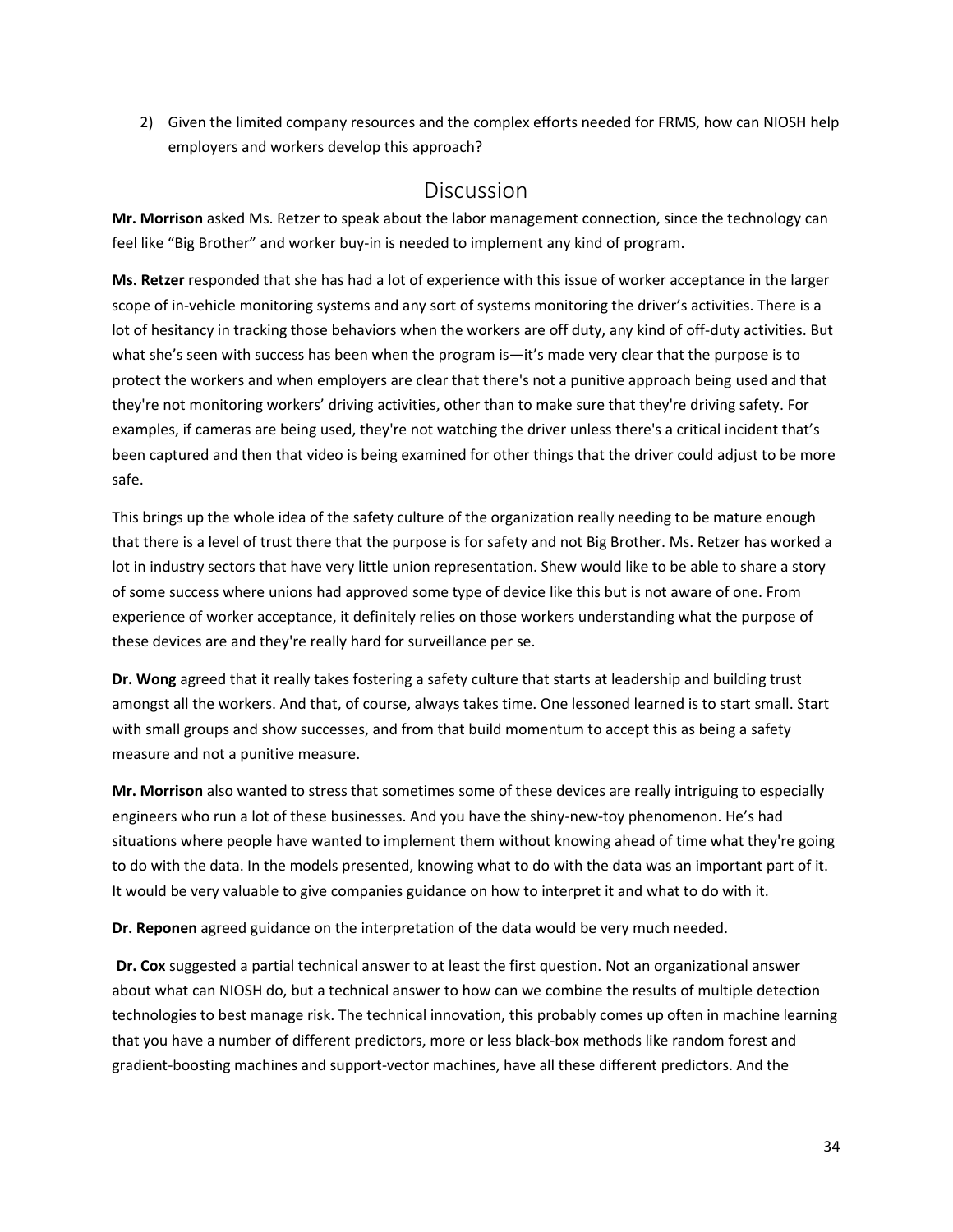question rises how do you combine their results because they don't all give the same answer when you try to predict something?

A technical answer to that that's got some traction over the last maybe five years in machine learning, is to use a technique called super-learning where you treat the predictions as due variables and feed them into something like a decision tree growing algorithm. And if it's expensive to collect these measurements, you can also grow a tree that minimizes the total expected cost of collecting the measurements and then the cost of error if you fail to make that a correct decision. That technique, super-learning—where, again, superlearning just means you stack a number of different prediction technologies under a technique that combines them into a final decision tree, for example—that's pretty well-developed technology. Possibly it could be advantageous here for addressing not the organizational, but the technical question of when we have multiple techniques, how can we come up with something that's better than any of them?

A one-phrase answer to that is to just use off-the-shelf super-learning methods that are pretty welldeveloped. And that could help also address the second question, given the limited company resources, how do you get the most bang for your buck?

**Dr. Reponen** had a question on the privacy issues and how acceptable some of these are for the workers. For example, this brain activity; she wouldn't necessarily like to have somebody putting gadgets and measuring her brain activity.

**Ms. Retzer** Those devices, in theory in the lab, they're really good for identifying the cognitive facts of fatigue but, in the field, they require the headbands, the baseball caps, these extra apparel that the workers can use. And from the people that she's talked to that have piloted those devices, they've had difficulty in worker acceptance. It might work in a lab, but in the field—from a practicality perspective—that anything that a worker has to put on their bodies is going to be a challenge long term. The camera systems in the vehicles are much easier because they're already installed and the worker basically doesn't have to do anything. Cameras can be used for not just fatigue, but also seatbelt use and detect other risky behaviors. At least in a driving setting, cameras are a really good, useful tool. And facial recognition is just a way to detect eyelid closures and other things.

**Dr. Wong** drew on a NIOSH Science Blog that in development about implementation. First, as a health and safety professional, you do your research, you find fatigue-detection technology that's valid. But if the users don't accept it, then it doesn't work in your particular workplace or organization. It's about building a safety culture, even sharing the results with the workers so that they could see what it looks like. Some of these things that are measuring brainwave activity, you can show them the data and show them that it's not as intrusive as they think it might be and really create that dialogue between the workers and management and health and safety professionals to really find something that would work for their organization.

**Ms. Doyle** had comment along the lines of the question about union involvement. It's really important to have employees involved, to have an employee or several employees on the committee looking at these issues if an employer wants to bring it in to the workplace. Because she remembers back in the 80s when she worked in the surgical ICU and they had the MBAs come in and do those workflow studies. And they didn't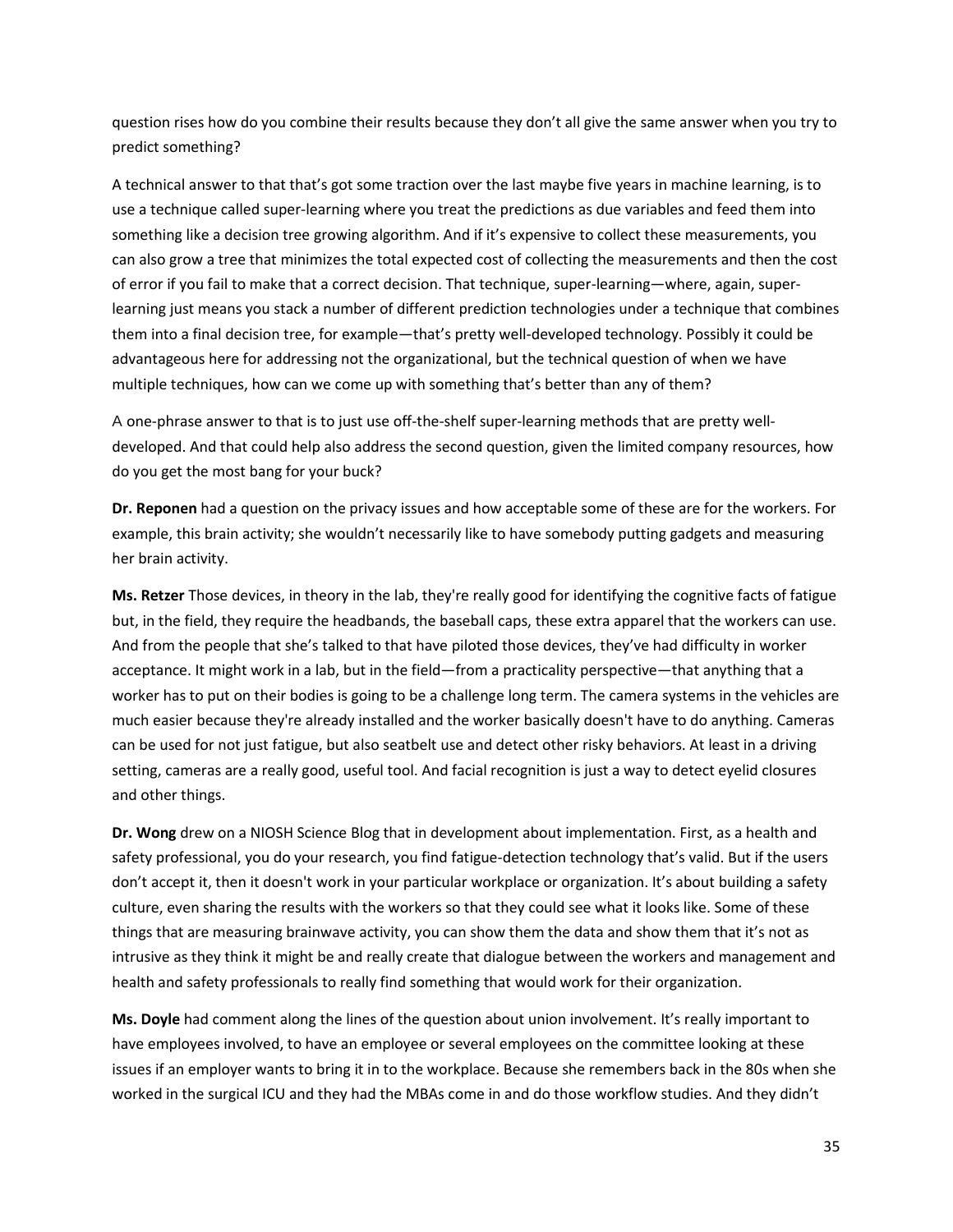tell us ahead of time what was involved even the day of. They didn't want to interact with the ICU workers and tell them anything, so the ICU team was really resentful that these people were coming in, tracking every action that they took all day long, and they never got any feedback on what the results were. It's really important to have the employees part of this team that's looking at these technologies.

**Ms**. **Retzer** replied that a pilot that works directly with all effected parties needs to be part of any sort of implementation of these technologies and the development of any sort of policy associated with the technology should have the workers at the table; the line supervisors, all levels within the organization so that all those perspectives can be taken into account. Piloting is important, making sure it's really working and it is going to be acceptable.

# <span id="page-35-0"></span>COVID-19 and Workplace Fatigue: Lessons Learned and Mitigation Strategies

### Presentation

<span id="page-35-1"></span>**Dr. Wong** started by saying that we can't really have a discussion about workplace fatigue or even worker health and safety without discussing the events over the past year with the pandemic. She will share some of the lessons we have learned with regard to COVID-19 and workplace fatigue and considerations for mitigating workplace fatigue as we move forward. As you have heard, fatigue can stem from a number of different factors related to work, the individual, and life or lifestyles. Fatigue is actually more than sleepiness and its effects are more than falling asleep. And specifically with respect to COVID-19, it's important to remember that fatigue and mental health are closely related and fatigue is a symptom of mental health issues and it can exacerbate existing mental health issues. A lot has happened in the past year as we were navigating through one of the biggest global health crises in our lifetime. To ensure that health and wellbeing of Americans, there have been three notable events which impacted workplaces and the way we work. And the first was the declaration of COVID-19 as a national emergency on March 13<sup>th</sup>, 2020. The second was on May 14<sup>th</sup> when the CDC started rolling out guidelines for keeping communities safe and healthy using measures such as social distancing and wearing masks. This also included workplace guidelines provided by NIOSH. And the most recent event is the vaccine rollout program and momentum to regain a sense of normalcy again. So I'll be structuring this presentation around these events to illustrate what we've learned so far and what we need to consider as we move forward.

The declaration of COVID-19 as a U.S. public health emergency altered the way we work and live almost immediately. There were many workers who were deemed essential services and faced seemingly insurmountable pressures to provide the necessities to keep our communities going. The ones that really come to mind include healthcare workers, transport or delivery drivers, and grocery clerks we have heard have worked long hours around the clock to meet rising demands. With the pandemic declaration, many workers faced sudden, major changes in their routine; living with uncertainty and worries about the situation, its duration, all of this contributing to daily stress. What also really became evident during this time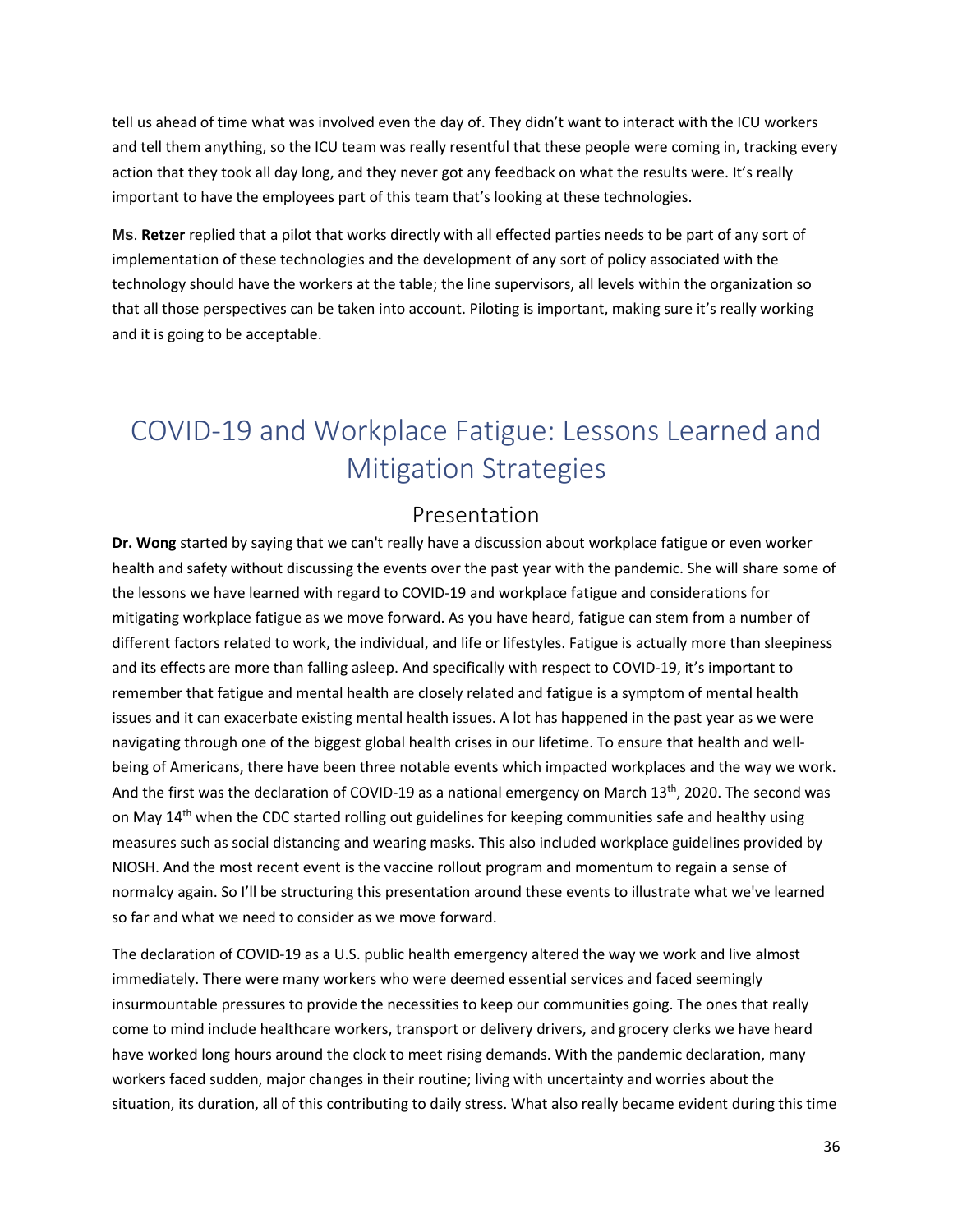is the prevalence of stress-related sleep problems and those sensitive to sleep disruption are more likely to develop chronic insomnia. Insomnia is also a major risk factor for post-traumatic stress disorder when exposed to major a stressor. And thus, in turn, is associated with an increase of sleep disruption creating a spiral of stress, mental health issues, and sleep impairment. In studies immediately following the initial outbreak in Wuhan, China, found that those reporting greater fatigue and anxiety severity were more likely to experience insomnia. And symptoms of post-traumatic stress disorder were reported by 7% of residents just a of months after the COVID-19 outbreak.

n the U.S., other considerations related to fatigue had to do with isolation, particularly in areas where there were strict stay-at-home orders. Some people had less exposure to daylight, particularly those living in homes with small windows or without an outside area. Many people stopped exercising due to cancellation of regular sporting activities, restricted opportunities to leave the house, and having to juggle the requirements of work and childcare. Binge eating and other unhealthy behaviors are a natural reaction during times of stress and without a regular daily routine that is commonly dictated by work or school responsibilities, this can lead to sleep difficulties in addition to other health risks. And for some essential services, the addition of nightshift work was incorporated to meet rising demands, potentially increasing the risk for fatigue-related incidents for those who are unaccustomed to working off-hours.

We've learned that certain groups of workers have a higher risk for severe cases of COVID-19 requiring hospitalizations. Compared to nonessential workers, essential workers were 60% more likely to be hospitalized for COVID-19. Healthcare workers had the greatest risk at almost eight times likely to be hospitalized. And those in social care and transportation were twice as likely. A host of other factors that were significantly associated with increased risk for COVID-19 hospitalizations have been recorded. But what she really wanted to draw attention to were the occupational factors, specifically manual labor and nightshift work, which both increased risk. However, long work hours, defined as more than 40 or 45 hours per week, was not a significant factor, even though it might mean more exposure time. The finding that nightshifts was significant suggest that maybe factors associated with nightshift work such as circadian disruption, abnormal immune cell and cytokine levels, and disruption of melatonin production might be causal factors, increasing the risk for susceptibility and severity of COVID-19. But all of this warrants for the research, particularly with interaction effects between high-risk occupations and occupational factors. And this also suggests additional precautions may be needed for specific working groups and considerations for health communication strategies.

It can be agreed that healthcare workers are most likely to see the most traumatic effects of COVID-19 and have the most exposure to the SARS-CoV-2 virus with considerable and justifiable concern for their own health and safety. Studies on healthcare workers emanating from Wuhan, China, from the initial outbreak reported a surge of new cases of depression, anxiety, and insomnia. Other studies highlighted the prevalence of anxiety and stress and poor sleep, and also found a significant association between these variables. Other significant determinants for poor sleep and fatigue include exposure to COVID-19 patients, poor social support, and preexisting depression. And even in these early stages of the pandemic, studies also found that sleep quality decreased for most frontline workers during their shift and continued to deteriorate during and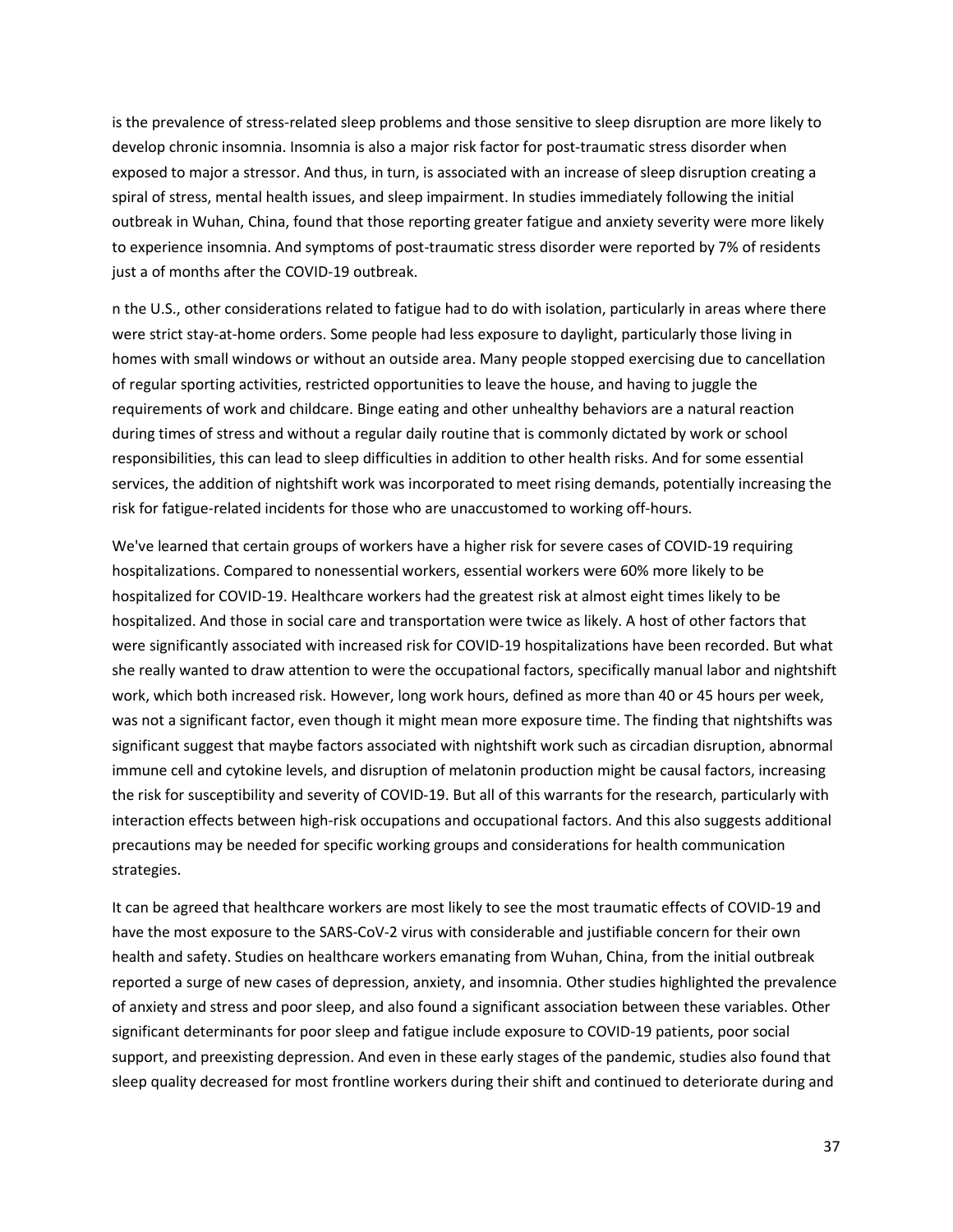after their post-shift isolation, raising concerns about the long-term effects on health and well-being of these workers with particular concern on the exacerbation of mental health issues.

We've heard about extreme pressures put on our supply chain as we see panic-buying of consumer goods such as toilet paper, hand sanitizer, and cleaning products. And all of these items are possible through our vast chain of trucking and delivery networks. In response to pandemic, truck drivers and support personnel were declared as essential critical infrastructure. And the Federal Motor Carrier Safety Administration also issued an emergency declaration relaxing the hours-of-service regulations for truck drivers transporting emergency or critical supplies. This included items such as allowing for extensions of their duty times and less time off between their haul schedules. However, this also restricted limitations such as motor carriers and drivers were not allowed to create situations where they were so fatigued that it impaired their ability to operate the rig safely.

So what do you think happened? Findings from a survey of truck drivers in the early stages of pandemic found that these loads shifted from long-haul deliveries to more short-haul deliveries as more emphasis was placed on regional distribution of critical supplies. These shorter-haul distances and lower-haul volumes meant that drivers were most likely getting paid less. With the decrease of traffic congestion, drivers were likely to push the speed limits in addition to their hours of service, but note, they did not violate the speed limits. Longer detention times and more time required to maintain proper hygiene practices meant that it added time to deliver goods. As drivers are paid by the load, this raised concerns that they were going to push the limits as much as they can. And with the closure of many businesses, it also limited the number of available places to pull over safely for rest stops. It's been suggested that these types of situations may ultimately create the incentive for drivers to operate longer, forego rest breaks, and park in unsafe or unsecure locations if they run out of available hours. And this raises considerable concerns about fatigue amongst those who are hauling essential goods in our supply chain.

This concern is not limited to commercial drivers. For other occupations which are paid by piecemeal, the pressure to compensate for economic gaps may create an incentive for workers to push their limits through work intensity or hours of work. Estimates show that up to 40% of workers have the privilege to work from home or remotely, although it's possible that the numbers could be much higher as flexible arrangement is materialized. A Gallup poll at the onset of the pandemic found that almost all of those working from home have said that COVID-19 caused a great deal or a fair amount of disruption in their lives. Many reported that they had children home from school and were dealing with issues regarding home schooling. There were reports of increases in daily stress and a lack of ability to balance work and life. There was concern that there was a gendered impact, that mothers may be more affected than fathers based on the existing distribution of childcare duties. Reports show that people were spending more time in meetings compared to prior to the pandemic and their time was also more fragmented to focus on work. For some, there was stress in learning how to use the new technology to work from home and some were experiencing workplace isolation. And as many of us have experienced, suddenly makeshift offices such as using dining room tables have cropped up to accommodate working from home. These may not always be the most ergonomically-friendly setups and often times small spaces used by a number of family members, making it difficult to concentrate when there's a constant noise in the background. And all of this contributes to stress and fatigue.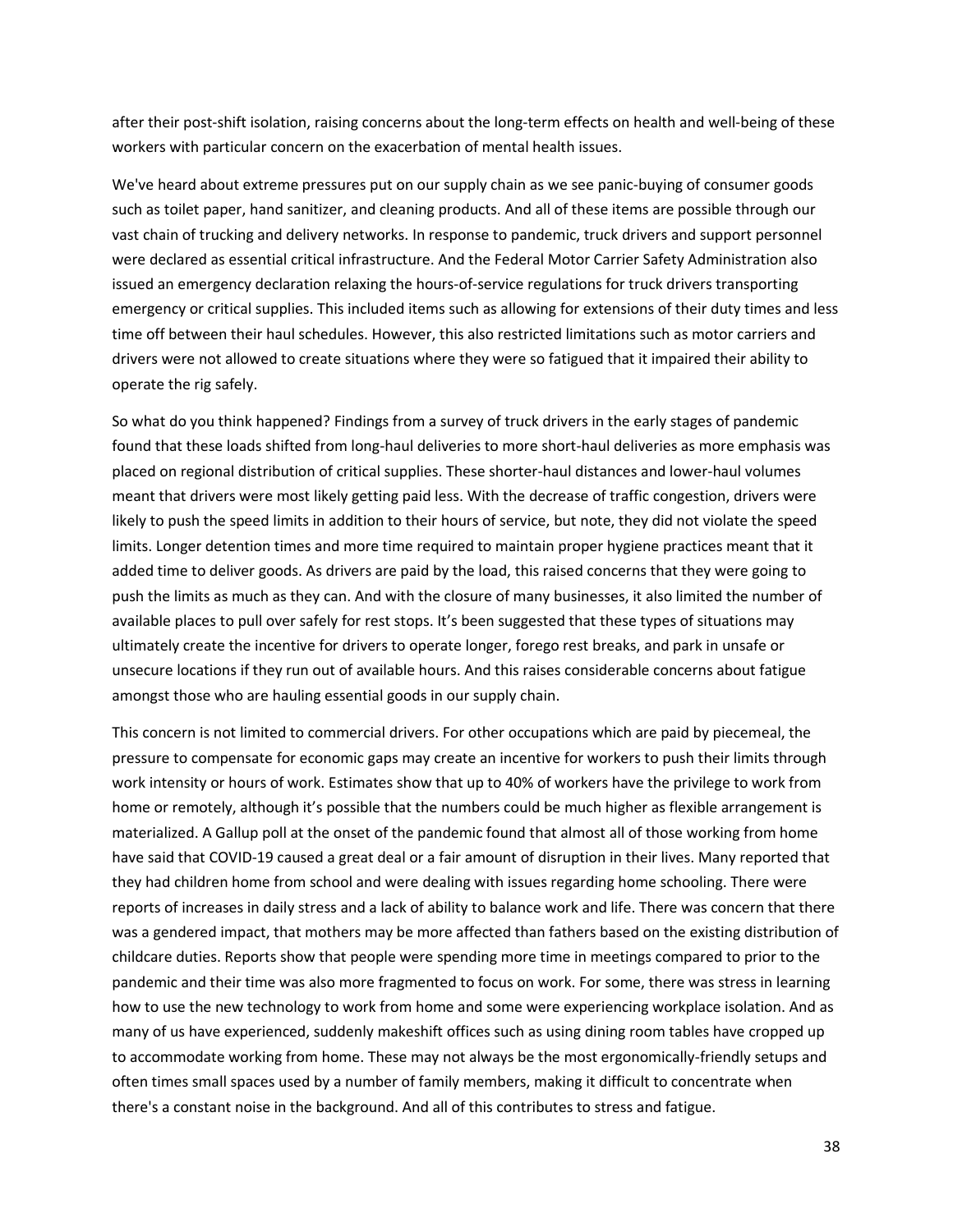With the development of the CDC guidelines in May 2020, which included the NIOSH efforts for safe workplaces, many businesses and workers were trying to resume a regular routine within our confines of a new normal. What did that new normal mean for workplaces and work conditions? Following the declaration of the national emergency there is a devastating loss of jobs across the nation. The closure of many businesses led to financial instability and the highest unemployment rate since 1976. But since then the employment numbers have been steadily increasing, but we're still not quite near employment numbers from 2019. The Bureau of Labor Statistics and the International Labor Organization forecasts that the greatest job losses over the next 10 years will be in accommodation and food services, manufacturing, retail trade, and some public transport occupations. And the loss of income can be devastating. And a loss of employment also means there's a loss of employer-sponsored health insurance benefits, which is critical at this time. The Bureau of Labor Statistics has also reported that following the initial job losses in April, the uptick in employment was mostly amongst part-time workers who had preferred full-time employment but were working part time because either their hours were reduced or they were unable to find full-time jobs. Because of this, we may see more workers in multiple jobs for part of the gig economy to make ends meet, as someone had mentioned earlier today.

Again, the addition of overnight shifts amongst organizations to accommodate physical-distancing requirements while keeping up levels of production or service may increase the risk for fatigue-related incidents, particularly for those who are unaccustomed to working nonstandard schedules. We may see more organizations working with reduced staff and, in some cases, that might mean greater work intensity.

Among U.S. healthcare workers, there was about a 5% case fatality rate for COVID-19. Globally, a total of 153,000 healthcare workers were reported to have been infected with COVID-19, representing almost 4% of the total number of patients with COVID-19 worldwide. Additionally, for every 100 healthcare workers infected, there was one fatality. Comparatively in the U.S., almost 20% of COVID-19 patients had been identified as healthcare workers, but the fatality rate was half that of the global rate. And as you can see here from these heat maps—the blue representing infections, the red representing fatalities—the darker the shade, the higher the number of infections or fatalities. And in May of 2020 the U.S. had a pretty high prevalence of incidents and fatalities compared to the rest of the world. This perpetuated substantial reasons for stress, anxiety, and fatigue as the pandemic continued with no certain ending.

More studies and systematic reviews emerged during this period, some identifying determinants of workplace fatigue among healthcare workers. Studies from the U.S. and China from the first stages of this pandemic reported that limited resources, overwhelming workload, longer shifts, disruptions to sleep and to work-life balance. And some workers had opted not to live at home or, if they were living at home, some chose to separate themselves from the rest of the household to reduce potential exposure. Items like process inefficiencies, other occupational hazards, some organizations have mentioned an overall lack of preparedness and insufficient training. Again, there were concerns about financial instability. All of these factors were said to be significant contributors for an overall surge of new cases and exacerbation of existing mental health issues with ultimately effects on anxiety and insomnia. These factors are not limited to healthcare workers and perhaps we should also consider these as potential fatigue factors in other sectors.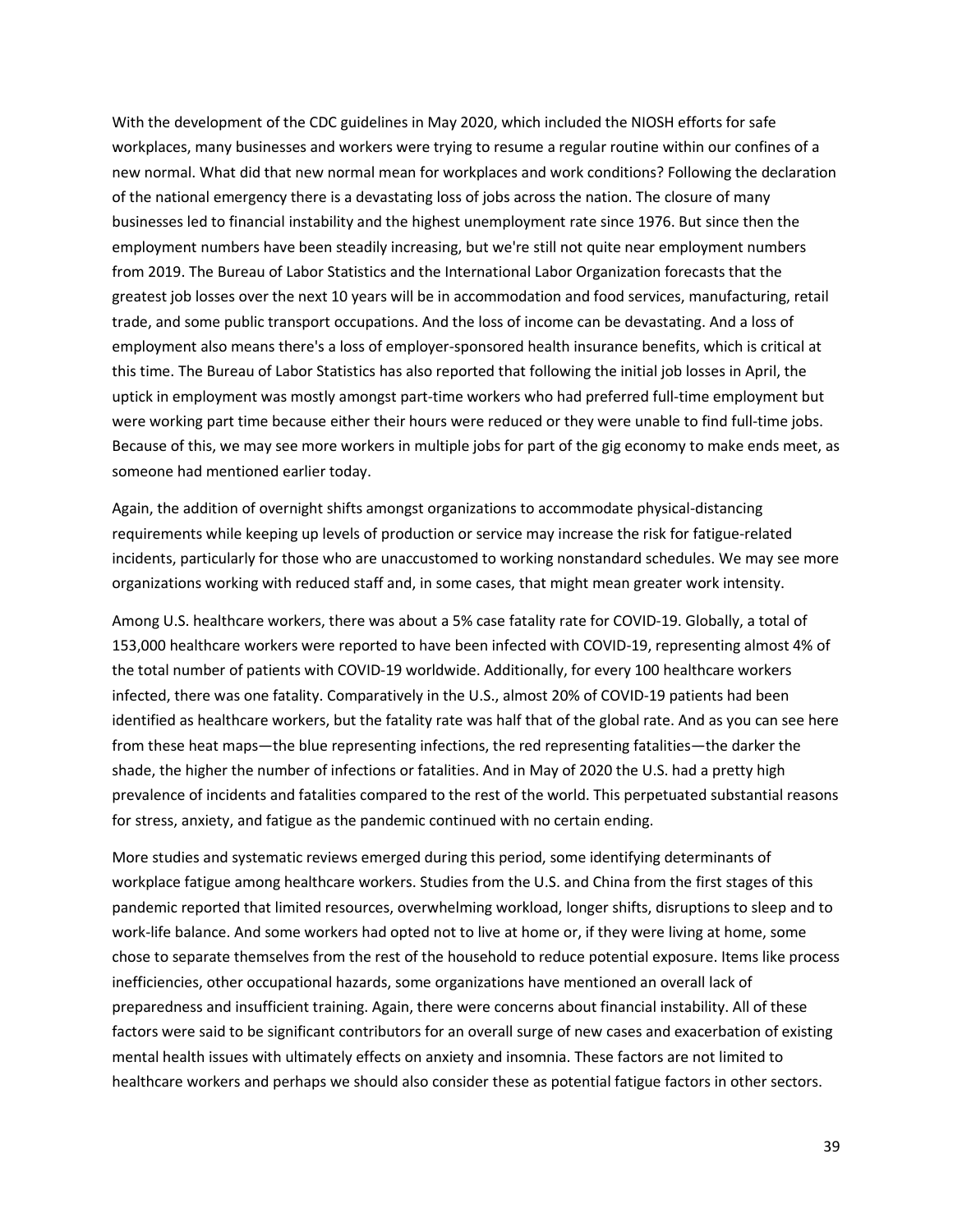This current phase that we're in now has been described as the vaccine rollout program and a period of either reclamation or rebuilding, with people eager to resume to some sort of normality with their lives. However, this is also a time to look back and think about the lessons learned and how we could be better prepared should something like this happen again. What can we do? First, we need to recognize that fatigue and stress go hand in hand, particularly these types of situations. A comprehensive Fatigue Risk Management plan is one effective method to manage fatigue and fatigue-related incidents. We found that good health and hygiene behaviors to control stress and boost immunity are critically important at these times. This includes strategies at personal and organizational levels, provision of psychological support systems. All of these measures have been shown to reduce workers' anxiety, depression, stress, and insomnia upon returning to work. An also effective messaging is important, which should be tailored to the audience and may include considerations for language level, translations, or use of infographics.

It looks like working from home may be here to stay for a little while, or at least some sort of hybrid situation. Tips for employers really center around communication, having a clear plan. Again, we're still in somewhat uncertain times so this includes basic engagement elements such as setting clear expectations, adjusting resources, and providing some flexibility if possible for those with dependents at home, helping workers feel connected and involved, and providing resources to help workers feel well-prepared to do their job. Again, whatever works for the organization that folks are in, but flexibility and creativity are needed to help everyone through these times. Consider redesigning tasks or shifting workloads that may not have been considered before. For workers, tips include setting physical and temporal boundaries to create a separation between work and home life. This would include regular breaks to walk around, stretch, get exposure to fresh air and natural, or watching manatee videos. Set aside, if you can, dedicated time without interruption and experts recommend two to three hours to concentrate on one task. Multitasking is difficult for the mind and can lead to fatigue and burnout.

Sleep is controlled by biological, social, and environmental regulators such as the light we're exposed to, mealtimes, exercise, and social events. When we stay indoors for a long period of time, we may lose a lot of these cues. Maintaining a regular routine will benefit a good night's sleep. We also find that in times of common stress it's normal for individuals to feel more of a need to communicate with each other, of course within safe confines. Social interaction always seems to diminish stress and studies have shown that social support further improves sleep quality.

The most salient lessons can be learned from the healthcare industry who have gathered some collective insights on what we can do in the next phase of rebuilding and how we can be better prepared for future crises. Previous data has reported that adverse psychological reactions among healthcare workers following the 2003 SARS outbreak with suggestions that it could have long-term, psychological implications and fatigue. And lessons learned from SARS and COVID-19 suggest that to prevent burnout, occupational stress, and fatigue include coordination of responses and sharing of information between and within local, state, and national levels. Other suggestions include structured training on large-scale disasters, increased staffing whether it be temporary—to help us through these times, provision and easy access to mental health resources, and HR-adapted policies such as alternate paid-time-off options. It's been suggested that improving awareness of fatigue such as with wearable sensors or brief assessments and then communicating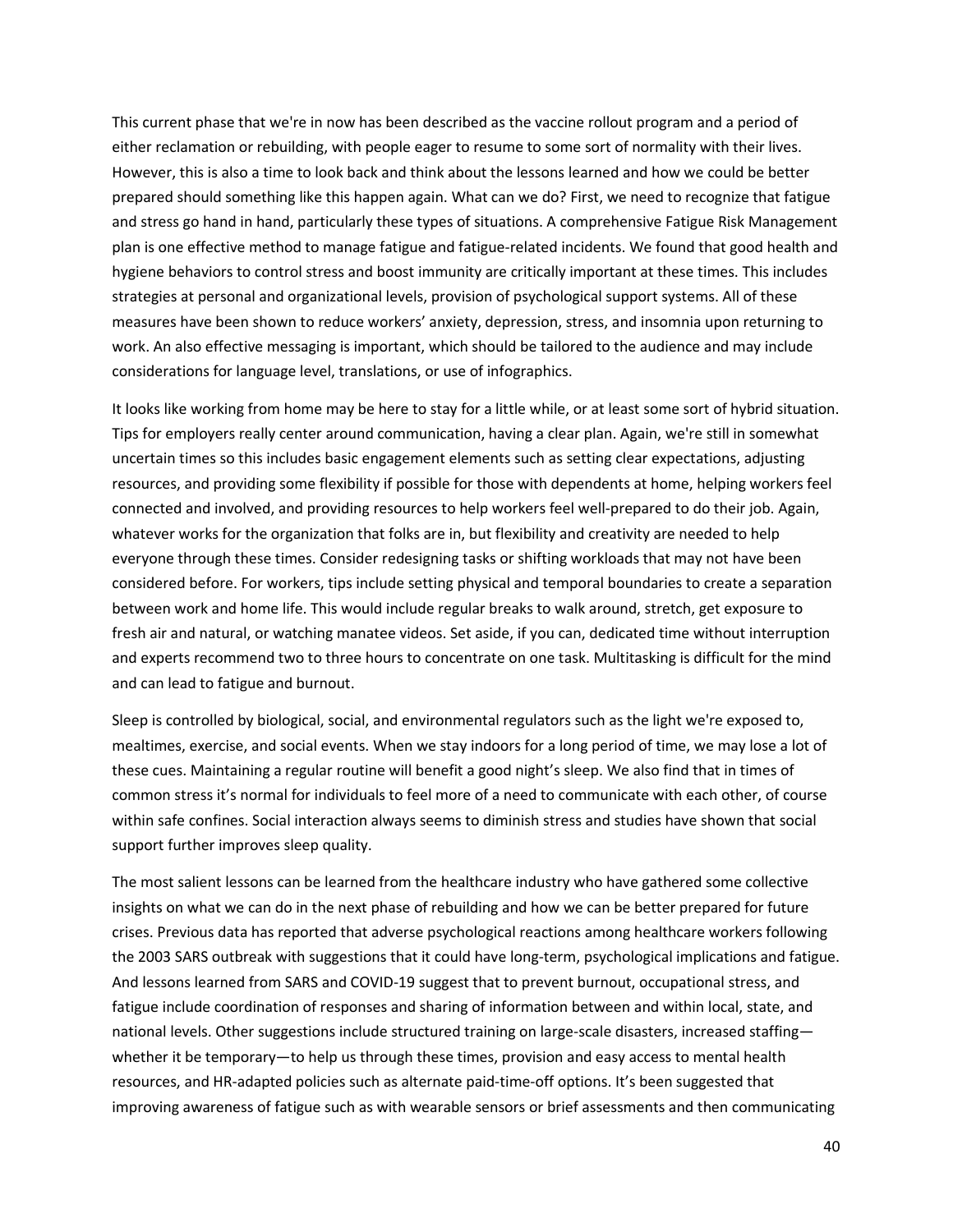this information to managers for timely intervention can reduce the risk for fatigue-related incidents and improve worker health and safety, and hopefully this will also help precipitate behavioral change. However, the integration of new technologies with current working conditions may present additional burden that requires further examination.

These are results from a really interesting path analysis with data collected from healthcare workers in Wuhan. The orange arrows represent a positive association, the blue arrows represent a negative association, and the weight of the line represents the strength of the association. So not surprisingly, high anxiety and high stress are associated with poor sleep quality, but greater self-efficacy equates to better sleep quality. What's really interesting to note is that with good social support, it reduced anxiety and stress and it fostered better self-efficacy with ultimate positive effects on sleep. This really starts at the leadership level at creating a good safety culture. Following this train of thought, a recent commentary published in the British Medical Journal stressed the importance of leadership to mitigate workplace fatigue in healthcare during these during these times. And this really means leadership that goes beyond mandated working hour limits and includes the identification, mitigation, and prevention of fatigue. And the authors of this commentary go on to suggest that ideas for a systems approach to managing fatigue in healthcare settings can be drawn from the same concepts outlined in Fatigue Risk Management Systems implemented in aviation. And this demonstrates that we can learn across from industries.

That being said, NIOSH has been busy developing a number of products to manage stress and fatigue during COVID-19 and these products are available in multiple languages. NIOSH has published several science blogs, one with tips for healthcare workers and employers on how to manage fatigue during emergency or disaster responses. And these are based on our recommendations from our online training products. Another blog post has tips to improve sleep during challenging times. And because stress and fatigue are so intertwined, a third post is dedicated to taking a holistic approach at managing stress and fatigue. The most recent was on COVID-19 and workplace fatigue from which this presentation was built upon. NIOSH has factsheets dedicated to coping with stress and building resilience. One aims specifically at healthcare personnel and first responders, another for all workers. And we also have a factsheet with tips on employers across all industries on managing fatigue.

NIOSH isn't quite done yet. The pandemic is not quite over and we still have several projects still being formed. And examples include those recently funded by the Disaster Science Responder Research just-intime funding opportunity. This includes a project examining stress and fatigue amongst NIOSH responders during deployment and the residual effects after rolling off of deployment. Colleagues in the NIOSH Health Effects Laboratory Division have a longitudinal study to examine mental and physical health amongst wellestablished law enforcement cohort. Components of this study focus also on sleep and fatigue. And we are eagerly awaiting these studies. In the meantime, we're developing a Stress and Fatigue During Times of Emergencies webpage to house all our stress and fatigue resources in one place, making it easier to find. We have reached out to our colleagues across NIOSH and to external partnerships for resources that we can include on this page, which will be housed in our Center for Work and Fatigue Research website. And as an evergreen product that can fit in any crises—whether it be an individual, local, or national lever—we are also developing two short videos—one aimed at employers, the other for workers—at managing fatigue during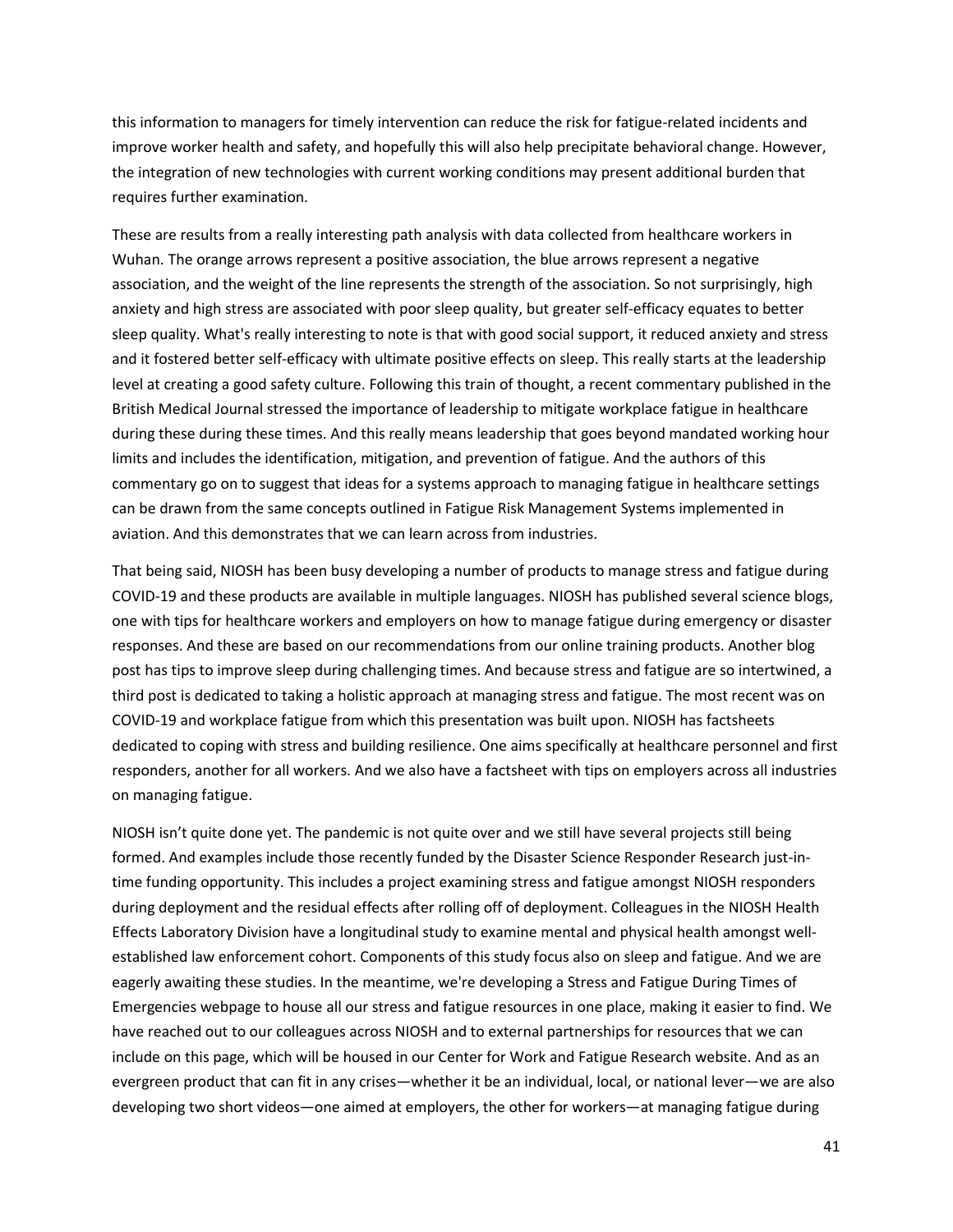challenging times. We are also planning to have these available as downloadable podcasts to make it easier for people to obtain information.

We still don't know the full effects of COVID-19, but being better prepared and identifying lessons learned as we put this period behind us will help us be better prepared for future crises. Fatigue is more than hours of work and sleep and I'm sure we can add more factors which can contribute to workplace fatigue as we learn more. The key message is that managing fatigue requires a holistic approach, which starts at recognizing the major sources so that targeted effective mitigation strategies can be implemented. We need to think about things like work intensification, changes in work arrangements such as multiple jobs, as was mentioned earlier, and how we structure job tasks. Over a year after the declaration of a national emergency, we are still in unchartered territories with uncertainty at how COVID will change our futures. We don't know the longterm physical effects of this disease, although studies are starting to report long-term damage to neurological, pulmonary, and respiratory systems. And all of this may affect people's abilities to work if they've had the disease. What is also very apparent is that there will be long-term mental health concerns that need to be addressed and all of this will have long-term impacts on fatigue.

Dr. Wong had two questions for the board:

- 1) Any thoughts on what else we could do during this time of rebuilding to address workplace fatigue?
- 2) How can we gauge the effectiveness of our products and activities and ensure that we're reaching the right audiences?

### Discussion

<span id="page-41-0"></span>**Dr. Demian** had a question about long-term care facilities. In a good year, in a non-COVID year, that is a workplace that is rampant with fatigue and prone to injuries and psychological stress. And yet it's very difficult to reach out or reach in and promote education regarding self-efficacy, stress management, even PPE. Are there any studies or intervention that NIOSH is involved in with nursing homes specifically?

**Dr. Wong** is not aware of, at this point, any studies in long-term care facilities.

**Dr. Cox** suggested using causal discovery methods to try to find out from data how the arrows should be oriented in the model Dr. Wong presented.

**Dr. Reponen** asked whether anyone think of anything else that should be added to the model.

**Dr. Wong** pointed out that the issue of multiple jobs is not on here yet. It's something on the forefront of her mind that she would like to look at a bit more closely. She's hoping that we can do that with some of the national surveys, which should have enough study power to look at any significant differences.

**Dr. LeMasters** suggested adding exercise.

**Dr. Wong** pointed out that this model was adapted from a study that was published in 2011, so there are a number of different factors that have not been included in this that could be added.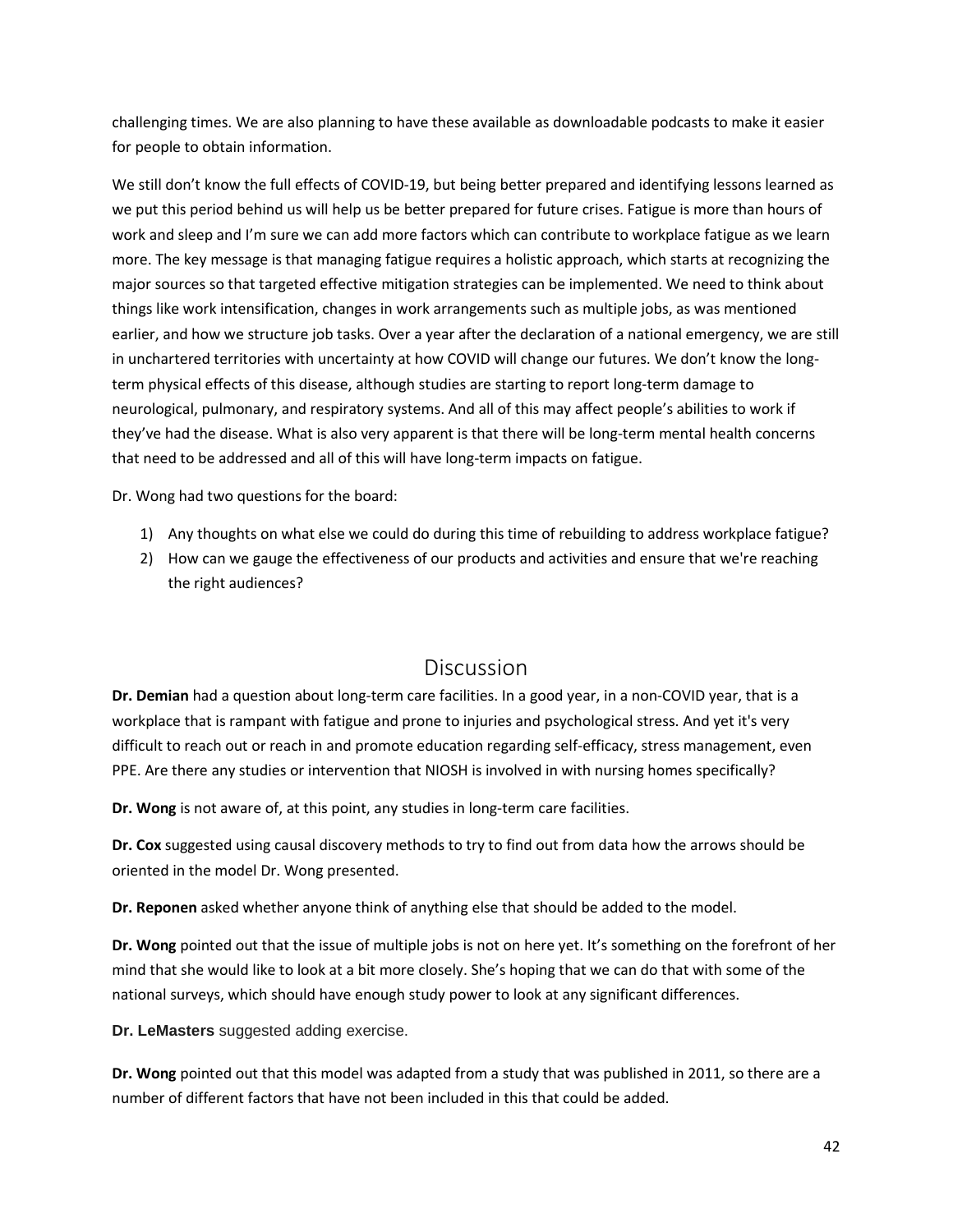**Dr. Cox** suggested adding anxiety.

**Mr. Foley** added that it's important to distinguish between precarious work that occurs without any official or legal employment arrangement and situations where there's a direct employer or at least a staffing agency involved where there is some sort of legal employment arrangement. Because if we're talking about support or countermeasures that employers might take to assist workers to combat fatigue, there's a big difference if there's no actual legal employer covering the worker. This would include self-employed workers too. Dr. Wong's point about including multiple jobs is really important though. There's a lot of stress introduced when workers are constantly having to think about the next job that they've got to find. Looking for work is always stressful, it's especially stressful when you're employed as well as looking for the next job.

**Dr. Schenker** thought workplace precariousness summarizes that and agreed with its importance. And that includes a range of factors: documentation status, job security, etc.

**Dr. Reponen** pointed out there's a variable for working arrangement and asked whether that covers all of those that were just discussed.

**Dr. Wong** believed it did. In the broader terms used currently, that definitely envelopes the items that were discussed today.

**Dr. Graham** suggested adding housing arrangements, for example, if you're homeless, renting or in a home that you own.

**Dr. Wong** agreed and expanded it to high-rent status, as we're seeing in some cities. Low rent occupancy is driven also by high rent prices.

**Dr. Barton** asked a clarifying question about education – would that encompass education not only for helping with fatigue, but also education as it relates to the processes that are going on right now? She's referring to mixed messages and the fact that many don't really trust the messages that they're getting from the government. She suggested that education really should encompass not just directives or ideas on how to reduce fatigue, but also on whatever the issue is that's going on that's causing the situation.

**Dr. Wong** agreed completely and felt that these are great lessons we're learning as we're moving along. This has been a very unprecedented time and the information that's been shared continues to evolve. It's added to some confusion.

**Dr. Olszewsky** added to what Dr. Barton said about education, since a lot of parents are being homeschool teachers through this pandemic and they're carrying multiple roles. She would add dependency care beyond children, to include aging parents and extended families.

**Dr. Wong** hasn't seen any studies related to other dependency care, but Dr. Olszewski is absolutely correct. She hopes we're going to see more as we emerge from this period and as the scientists comb through all the data. Also, not only taking care of the older generations, but possibly taking care of people who are sick with COVID.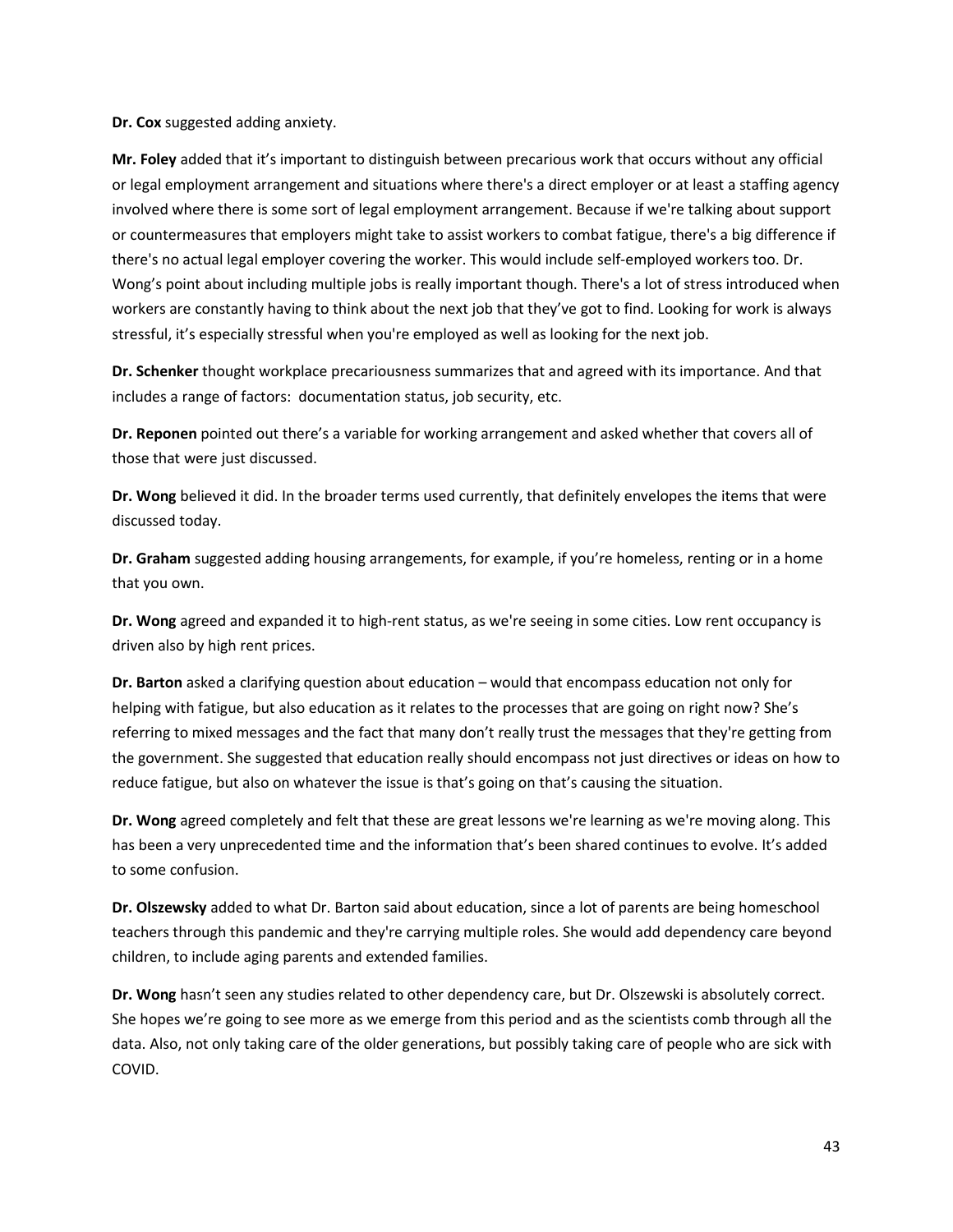**Dr. Barton** pointed out that some of the factors that you have on here also are some of the social determinants for people who have worse outcomes from COVID. It's interesting that that kind of merges into this picture as well.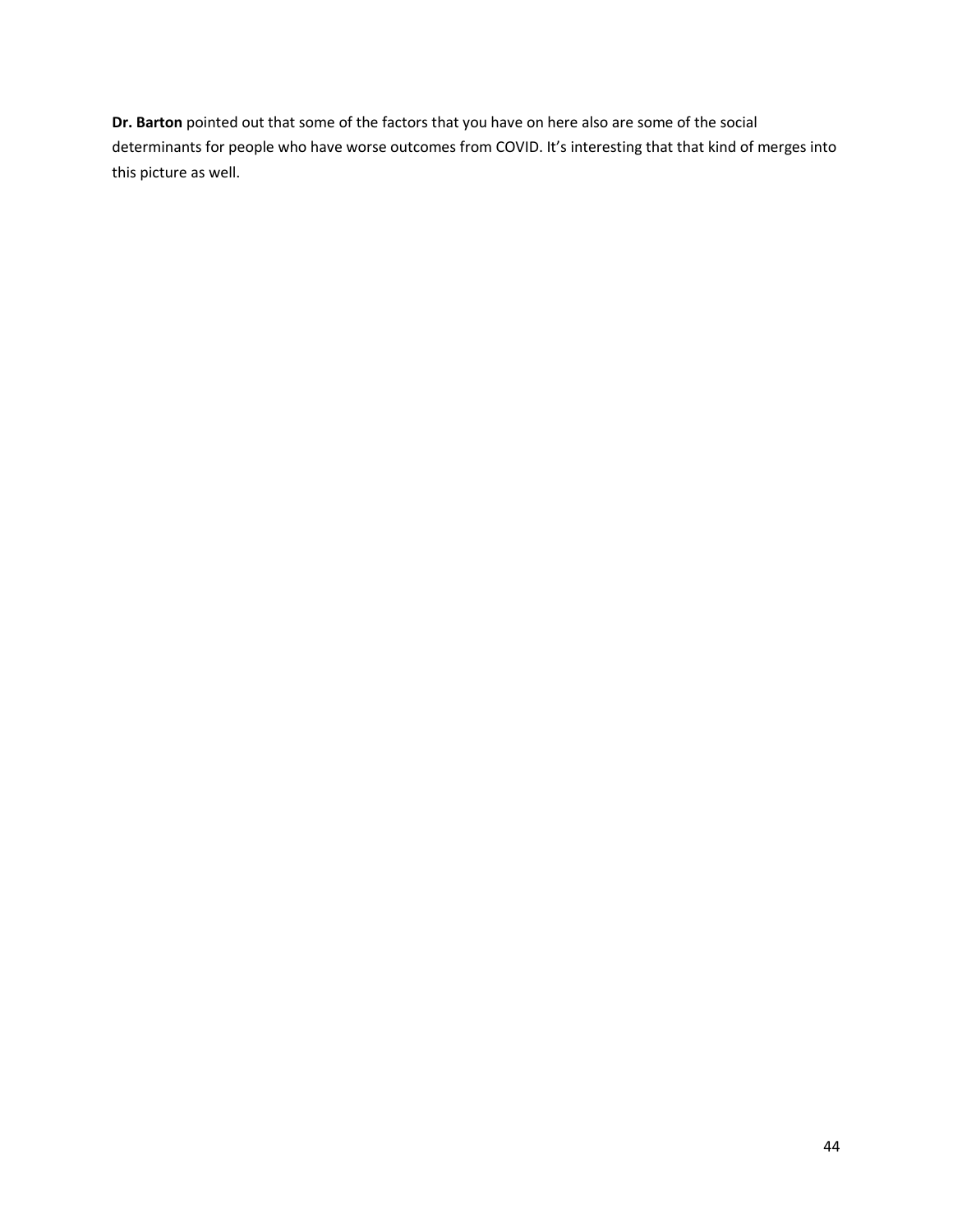# <span id="page-44-0"></span>Global Perspectives on Workplace Fatigue and Fatigue Risk Management

### Presentation

<span id="page-44-1"></span>**Dr. Popkin** started by saying we face a radically changed world made even more complicated by the pandemic and its impact on job losses. We just heard about increased numbers of workers in the largely unregulated gig economy, which we just talked about too. And by evolving technology and automation.

The problem is not just for high-income countries. This stretches around the world and extends to and exacerbated in low- and middle-income countries. We want to suggest up front that we focus more of our efforts on solutions that are applicable in all countries and in all settings, many of whom are suffering with fatigue levels hard to imagine in the United States. We feel it's our ethical responsibility to do so.

As we've heard, human fatigue is complex. We do not know all the interactions and triggers. Our research tends to be siloed and specific and does not immediately lend itself to systems thinking and effective approaches to addressing it. Most importantly, we cannot regulate off-time or people's wish to survive or make a better life for themselves. We cannot regulate healthcare. The jobs of the future require skills that are directly targeted by fatigue. The impact of fatigue is most likely to grow worse.

But even after 50 years of research, we are still not cracking this nut. Even with the newest countermeasures, laws, fatigue risk management approaches, sleepiness remains a national safety and health issue. In some, we believe that the last century of scientific research has given incredible breakthroughs in our understanding of sleep and fatigue management. We also believe all too often our system fails to deliver those breakthroughs to workers at the critical moments when their safety, well-being, and health is most likely to be compromised. The next step is to find simple-to-understand solutions scalable to company size and lives. A goal should be to develop a pathway to allow this happen, research-to-practice impact, and to do so we need to build up this important scaffolding.

We are not really sure how we get to effective, simple, scalable solutions. There is work to be done to figure that one out. Playing the devil's advocate for this quote about work schedules that focus on how opportunities for sleep requires consideration of many factors and is unique to each country, industry, and workplace. We believe that it is perhaps nearly impossible in the current environment and culture to achieve this because it really comes down to the job, the situation, the person, and their values. The question is how do we move the needle so fatigue impairment becomes as socially awkward and unpalatable as drinking in the workplace?

A major influence of work schedules or regulations, which often get a lot of press, especially when tragedies occur. So let's consider them for a moment for moment levels and for multiple countries. There is a great variation from country to country and within countries from industry to the next. Gartner argues that this variation changes along two dimensions, the types of rules and the focus of the regulation. We believe that there's a third element, a culture or appetite for change. In Gartner's model, there are three basic types of rules there on the left-hand side, which may be used alone or together to formulate a set of regulation.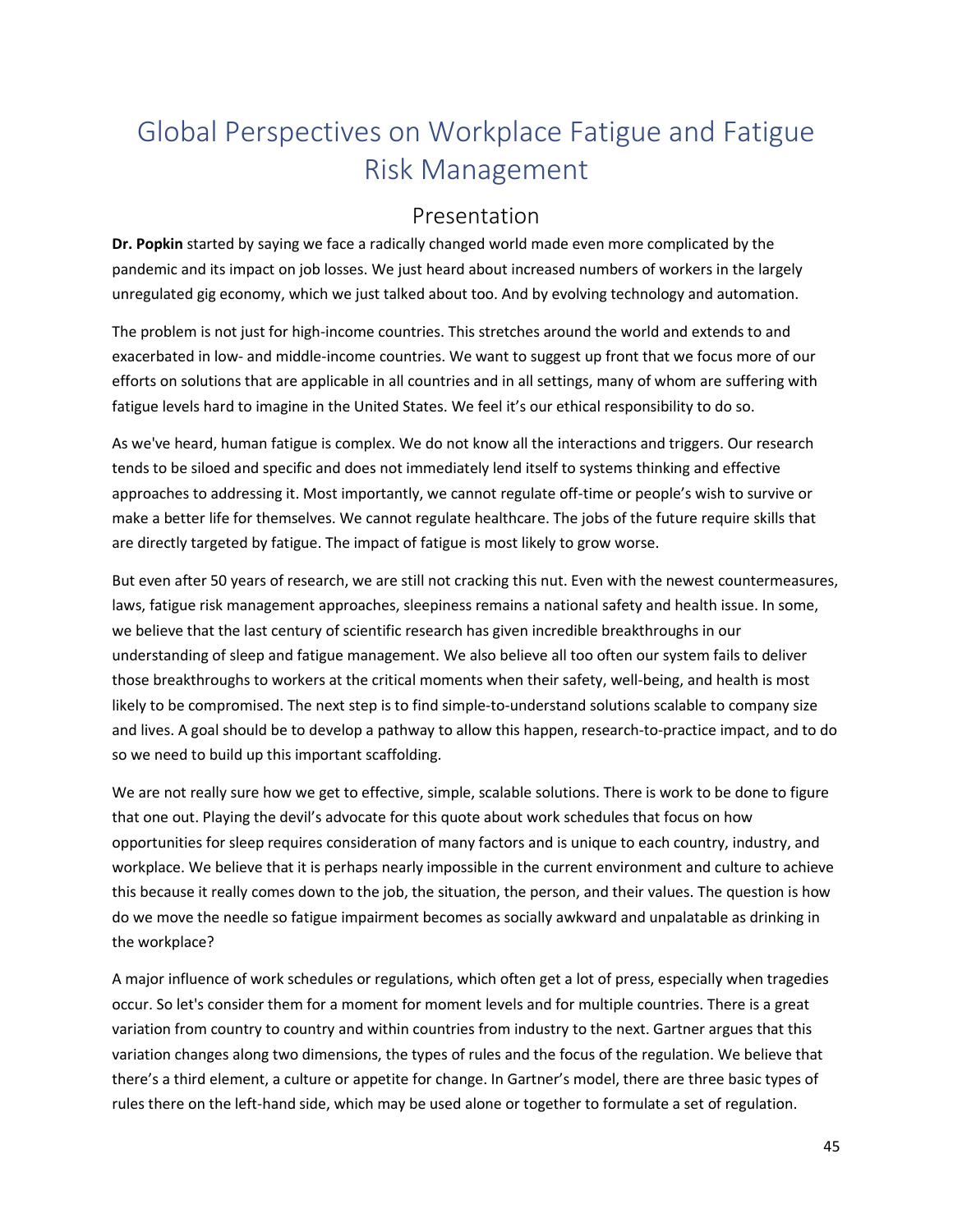Prescriptive rules set limits on work hours, but can be easily circumvented and do not handle nuance well. Fatigue Risk Management Systems, which while including a lot of science, take a lot of resources to implement well, which is difficult for small businesses and therefore not easily scalable. And with process rules, bargaining depends on the outcome desired, often ending up the status quo when pitting dollars against long-term health and safety, vis-à-vis work schedules.

Driving the different rules are four primary focus areas which resonate differently between people and are related to culture and mindset. There on the right-hand side you have safety, impact of which is infrequently seen, we end up with the not-me mindset. Well-being, people are often willing to sacrifice weekends or sign up or be given overtime without understanding the demand characteristics being set up, where they're just trying to survive in this world. We have health, which, again, is hard to understand long-term risk or consequences so people just end up hoping for the best. And then you have income, which is easy to see the immediate harm or gratification and therefore gets the most attention.

There are other hidden factors at work too that come about when regulations and bargaining meet work schedules. The example is a 10-hour backwards-rotating shift schedule. It uses five teams and three overlapping 10-hour shifts. It's not that unusual and often is preferred due to the extended off periods.

Now, this is an example of how context is important. Here, income and cost can play a pivotal role in adoption depending on the conditions under which an employer has to pay overtime. As you know, in the United States certain categories of workers are required to receive overtime premium pay for work exceeding 40 hours a week. This schedule would require 20 hours of overtime pay every four weeks, while in Europe, hours can be averaged out over the entire work cycle with no additional cost burden.

Another important-but-hidden factor is health insurance, as seen here. In Europe, insurance can be paid by the day or hour, while in the United States, it is paid by the person leading to pressure to get the most out of an employee rather than adding additional staff. Not only are there tremendous variations in the types of rules and the focus of the regulations, but there are large variations across countries in the role that national, state, and local governing bodies, industries, and unions play in the final regulations, all adding additional levels of complexity and difficulty in implementation.

The regulatory chain is better represented as a triangle all meant to funnel down to protect the individual, but mostly without their input or specific needs or limitations considered. This might also be considered as a three-dimensional matrix: type of rule, originator of the rule, and outcome of the rule. Outcome of the rule is the culture piece or the lens where safety can be thought of as either supportive or adverting personal responsibility. With healthcare, its impacts may be socialized, especially long term, versus full-cost accounting including the impact of the implemented schedules.

Australia is one example of just how complex it can be to perform and implement regulation. In Australia, most regulatory approaches lie somewhere on a continuum where more traditional, prescriptive rulesets on one end to a fully-articulated risk-management systems on the other. The Labor Relations Fair Work Act of 2009 provides a framework where worktime up to 38 hours a week is considered ordinary hours. Any work over that period is considered additional hours and an employee cannot be required to work additional hours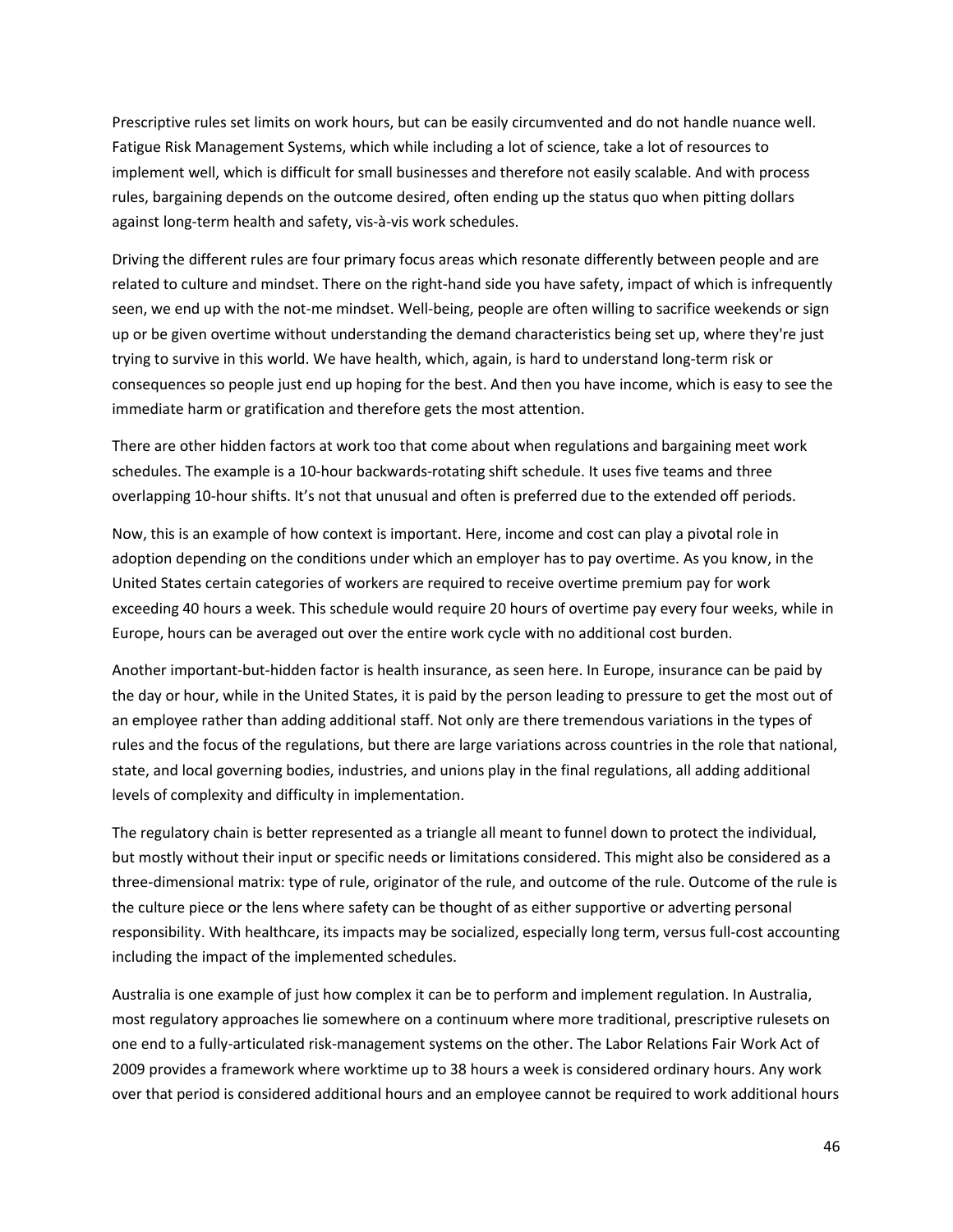unless it is reasonable to do so. What does "reasonable" mean here? it includes an employee's personal circumstances and the needs of the workplace or enterprise. So it gets a little bit squishy. There's also a dutyof-care and chain-of-responsibility rule. If the consigner, say, puts undue burden on the shipper and working time rules are not followed as a result, they can be held liable, at least in theory.

At the state level, we need to consider various workplace health and safety regulation which include an act which provides some general principles, a regulation which describes standards that must be met within the various codes of practice within an industry which gives practical guidance on how to satisfy the provision, satisfy the act in the regulations. And then finally at the bottom level there, we actually get to the industries and companies themselves, which ends up as an amalgam of standard hours that adhere to simple prescriptive rules, a basic fatigue management approach which has slightly more flexibility, flexible rulesets, and some standardized controls within an Advanced Fatigue Management system which operates fully outside prescriptive regulations using approved firm-specific, risk-based system.

In the end, what we have is the very precisive rules that are difficult to implement and enforce and have not been validated as effective outside of being science-based. Rules need to be practical and context-sensitive, which together are hard to achieve. So back to the problem, rules being too blunt or too expensive or too hard to implement and no real evaluation of their efficacy.

So what to do? We believe a new approach is needed in the way workplaces and the overall population think about the importance of sleep. We need to influence the narrative. Social networks can be extraordinarily powerful here as documented by Damon Centola at the University of Pennsylvania. In 2010 in a science article, for example, Centola found that people are more likely to require new health practices while living in networks with dense clusters of connections; that is, when in close contact with people they already know well rather than a broad, disparate set of connections they might have, for example, in LinkedIn.

To change attitudes around sleep, we're going to need to find the social networks in which employers and workers are involved. And we are going to need to bring them together using what are called egalitarian networks; that is, a focus on the issue, not positions.

What might these networks be? They could easily consist of industry groups sharing information on the economic advantages of a better-rested workforce. Or spouses on Facebook would gather to share concerns about their shift-working partners. This is preferred to a more-general network of friends. Also we're going to need to identify the influences in those networks of employers and workers that can change attitudes around sleep. Here we don't need individuals or companies who economically or socially dominate others, just ones who engender trust and respect. Also, messaging is incredibly nuanced. For example, we've seen in transportation that children who say, "Mom, Dad, I am worried when you drive while distracted" are much more likely to get their parents to change their behavior than children who simply say, "Mom, Dad, texting while driving is dangerous." There are research and evaluation questions that need to be addressed here for sure, figure out how to start the change. Bottom line, though, is we need to identify these networks, their influencers, and the messages.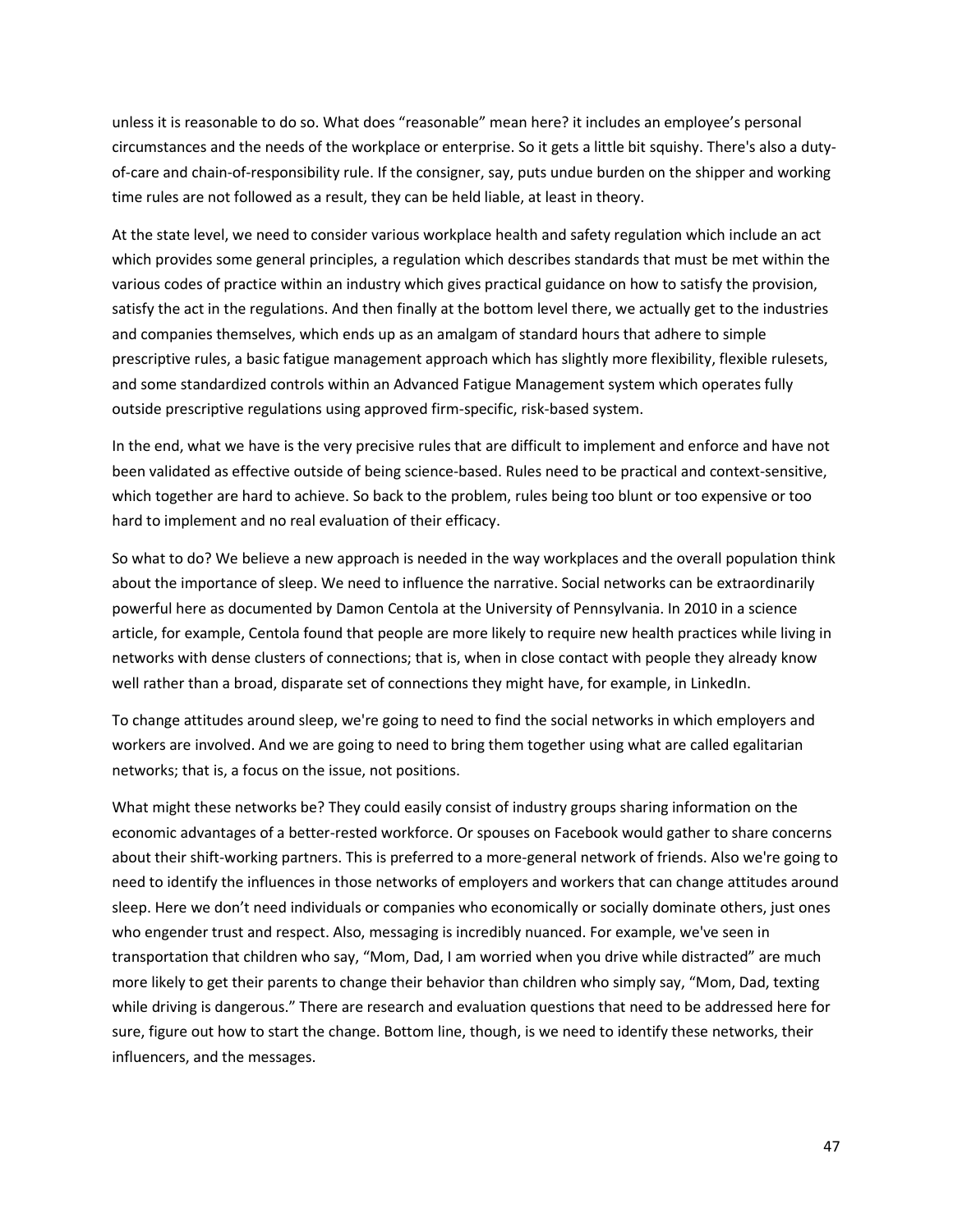Once we have the employers and workers united around the idea of the benefits of restfulness, we're going to need to bring them together and other decision-makers within the egalitarian network which had been shown to cut down on polarization. For people from different backgrounds come and share views based on data, there needs to be trust. And as Centola found out, the tipping point is about 25%; roughly 25% of people need to take a stand before a large-scale social chain initiates.

So where does this leave NIOSH? We know it is difficult to reduce fatigue if it is perceived to cut into both company and workers' bottom line and it's inconvenient. Current regulatory systems help maintain this view. Yet increasingly, researchers are finding that there are net increases in productivity when fatigue in the workplace is reduced, safety benefits, and as people are living longer, those people should want those additional years to be healthy. This information is not being widely heard, understood, or valued at the moment. We propose that we need to facility behavioral change and populate current networks with companies and individuals from both the periphery open to these data in the center who are resistant to change. The more peripheral idea may finally make it past the major influencers who have been resisting this change. To do so, we need to engage the right networks, the right influencers, and with the right level of trust imbued.

Fatigue maintains—remains—a public health issue, often manifesting itself in the workplace and is often worse for our most-vulnerable, lowest-paid workers. And this is true worldwide. We need to change the narrative from within as pressure from outside will not likely yield much more benefit. NIOSH could put a stake in the ground here, focusing on communications research as the means to inform and influence and tools to provide feedback to the different stakeholders that would amplify those messages. Social networks are already being used by billions of people worldwide. They could be the center of simple, scalable solutions here.

#### Discussion

<span id="page-47-0"></span>**Dr. Cox** asked might there be a sort of prisoner's dilemma situation? Most retail stores are open on Sundays and stay open late during the holiday season. The incentive system is that nobody really wants to do it. It's like an arms race. Nobody wants to do it, but those who don't go out of business compared to those who do. You have to run as fast as you possibly can just to stay where you are. If everybody competes on long hours, then those who don't may go under. If that's true, this is not just an employer-specific challenge. It's more like an industry challenge. You would need coordinated action across multiple companies or multiple competitors possibly. There could be a sort of prisoner's-dilemma-type incentive issue.

And then techniques for overcoming that have been studied in very different context such as how to get people to chip in to fighting climate change when free riding is such a temptation? And there's been some work on how to do that that's based on concepts like if you don't cooperate by a certain time, then you lose the option of being one of the cooperators. There's stuff that game theorists and behavioral scientists have messed around with for climate change that tries to overcome free-rider and prisoner's-dilemma-type incentives. Perhaps some of those incentive considerations and coordination questions might be relevant for the culture change and behavior change here.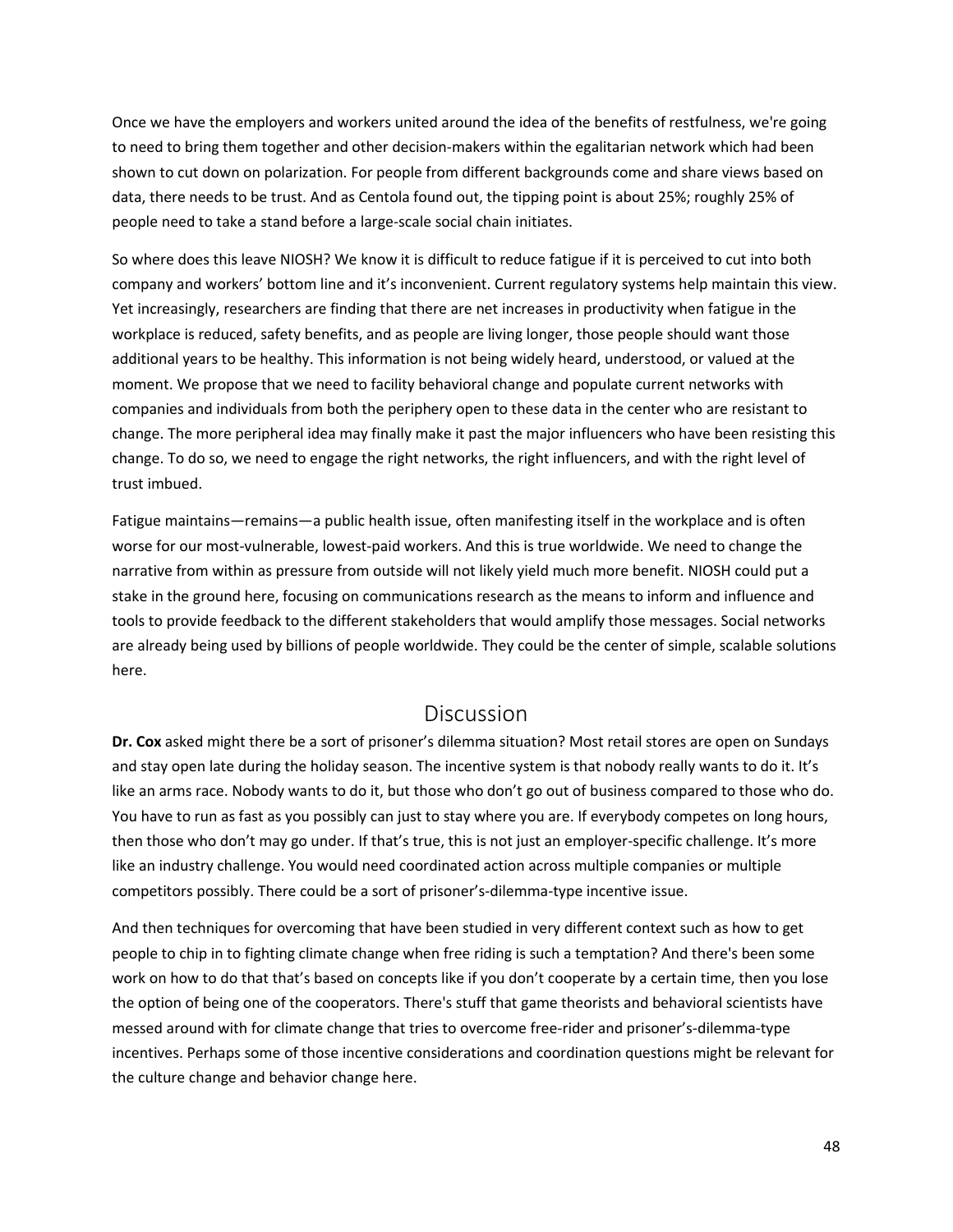**Dr. Popkin** replied thatIt's not just about the work and being able to go to work on the weekends or overnight, but it's all these other pressures for one's time. And that's where it all comes together with the culture of how do we value our time? He spent a year in Finland in 1991 and it was very different there, where everything shut down on Sundays. Very few things were open and that was a cultural norm. That's been shifting over time, but it was very prevalent, and different from the United States where everything has to be more and more 24 hours. This is a megatrend that not one company or one even industry or sector can really attempt by itself. It's really a national or even maybe a world phenomenon now that needs to be considered.

**Dr. Reponen** added that she's from Finland originally. Everything shuts down in July. Pretty much everybody is on vacation except of course retailers and healthcare.

**Dr. Schenker** doesn't think industry agreements along those lines can work in this country. However, regulation can work. Except for the transportation industries, for the most part, there's very little fatiguerelated regulation. That's a big part, a necessary part of the solution, frankly, that there probably isn't a lot of appetite for, but certainly wasn't in the previous administration. Maybe in the current situation, a little bit more appetite.

**Dr. Popkin** replied that with regulation, what you get is that immediate pushback where you're taking something away rather than giving something or protecting something. That's when you have to start changing the discourse about this. The National Sleep Foundation has been trying to change the conversation about this. You can put regulations in place, you can try to make them useful. But at the end of the day, if people can't work in one place then they'll work part time one place and part time another. They're still going to be prioritizing money over their long-term health.

**Dr. Schenker** said one of the questions has to do with the national versus state approaches and he would completely argue that national approaches are needed and that's where NIOSH can help. Regulation is an option if it's done correctly. It levels the playing field, not perfectly, but it says this applies to all industries so you don't get a competitive advantage if you start to break the rules. We're talking about things that have a national impact and it makes no sense to say you can have one standard in this state and another in another state and another in another state.

**Dr. Popkin** cautioned that if we make a national standard to level the playing field here, some of that work will be transferred overseas to people who are not going to be subjected to those rules or regulations. We've seen some of that with the mining or potentially with manufacturing.

**Ms. Doyle** said there are some companies that do close on Sunday. It's probably not because they're worried about worker fatigue. It's more for religious reasons, such as Chick-fil-A and Hobby Lobby. And it would be interesting to know the impact that has on their business. They seem to be very profitable.

**Dr. Reponen** asked whether one way to spur culture change might be to recruit the influencers in each of these industry sectors?

**Dr. Popkin** thought that would be a great research question. Centola is not the only person who's looking at this, so focusing in on the communications aspect. It's not his area of expertise per se, but it is others' and so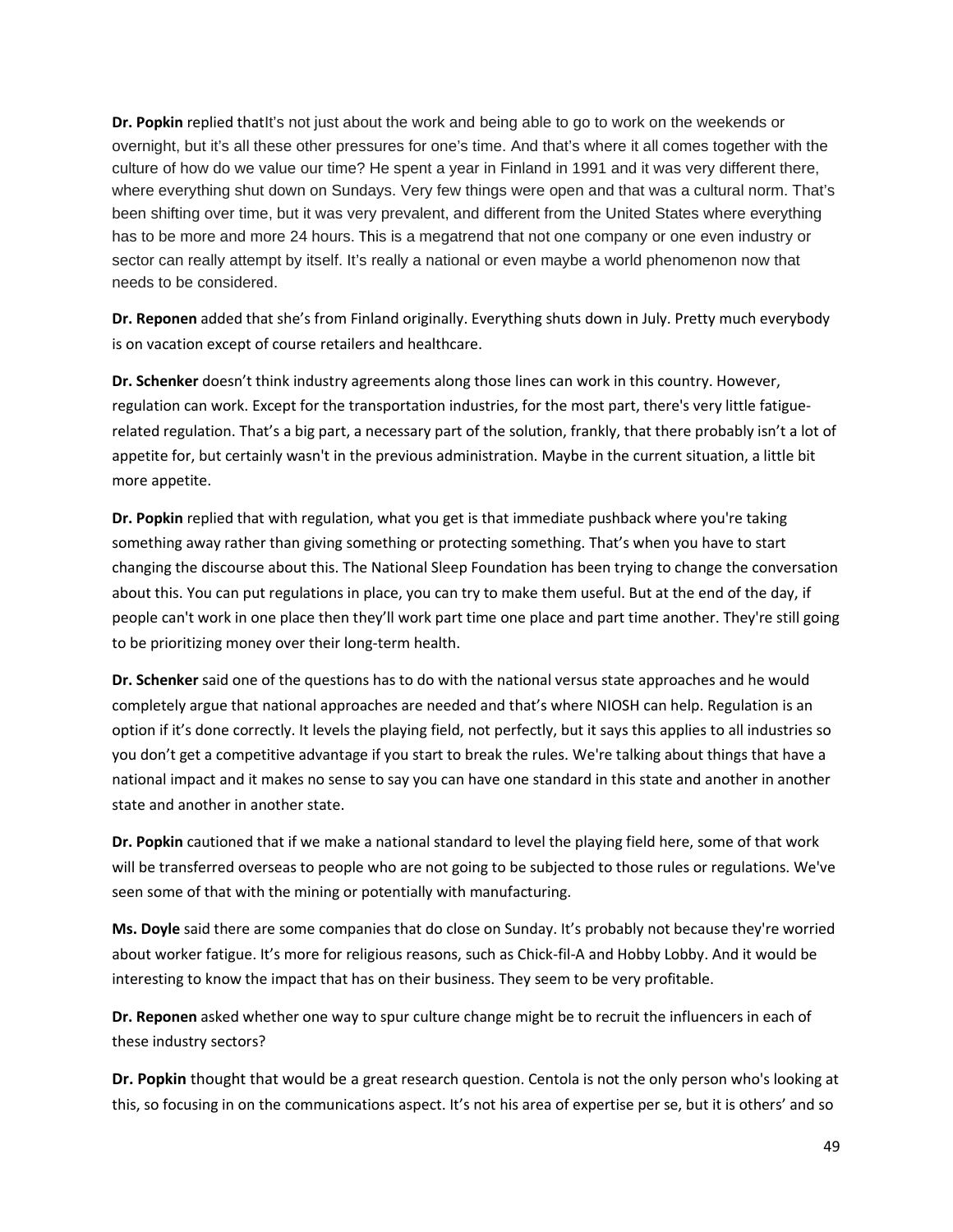getting them involved to identify who those are, how to engage them. We did a little bit of that in the railroad industry over time. Back in the 1980s fatigue management, there was more about giving railroad engineers, for example, a training or a book and then holding them accountable for managing their fatigue. And over a long period with the regulator and with the unions and with management associations, we were able to build up a bolus of awareness and understanding around fatigue and why it's important. And over time we've started developing data too showing no benefits in fuel usage in driving a locomotive, for example, by having people who are not so tired. But it takes a very long time to really build that up, at least that's what we found.

**Dr. Reponen** asked the Board if they had any suggestions for collaborations with international agencies or other agencies that have not yet been mentioned?

**Dr. Popkin** confirmed that they were already working with the International Commission on Occupational Health Scientific Committee on Shiftwork and Working Time, which is called the Working Time Society as a shorthand.

**Dr. Cox** suggested developing an explicit strategy for coordinated culture change without heavy-handed regulations. It's like having people observe the same conventions in driving. It's good for everyone to have coordinated conventions.

**Dr. Schenker** added that we need to look at social media as a value, but not sufficient answer. It creates awareness, but it doesn't necessarily change behavior. And you need other approaches as well.

## Public Comment

<span id="page-49-0"></span>There were no oral comments.

The Public Safety Committee of the American Academy of Sleep Medicine submitted a letter to the docket. The authors were pleased to see a presentation Dr. Imelda Wong on COVID-19 and workplace fatigue on the agenda and emphasized how critically important this work is. They also provided a link to a tip sheet from the American Academy of Sleep Medicine with practical tips for healthcare providers on healthy sleep and managing fatigue.

## Action Items

<span id="page-49-1"></span>After deliberation, the Board identified five "action items" for NIOSH to seriously consider. These were not voted on.

- Pursue partnerships with National Sleep Foundation and COSH organizations (national, state, regional)
- Prioritize industries by the most severe problems (differentiate rate vs count). Develop 1-2 interventions and measure effectiveness. Learn from international researchers